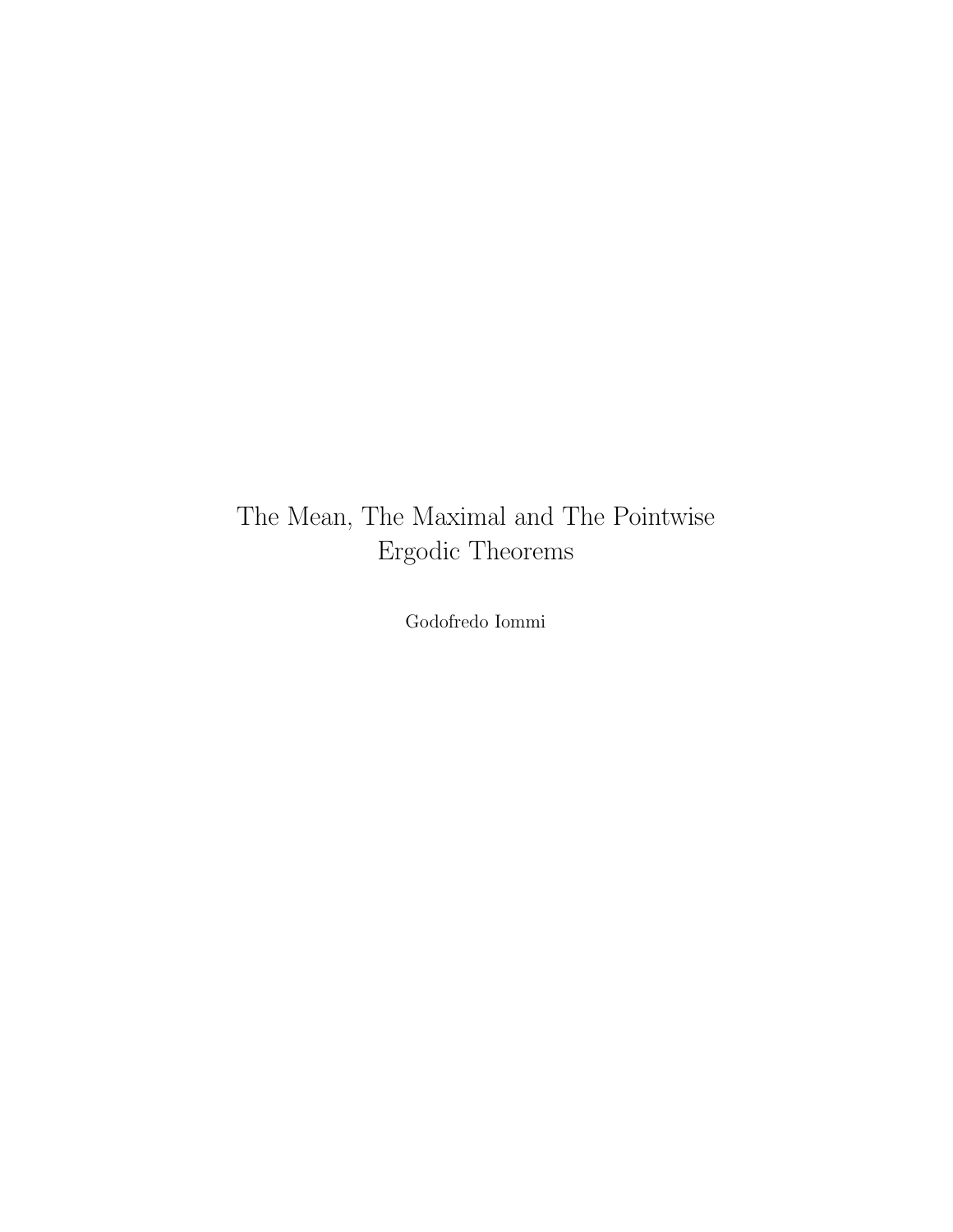These are notes for part of a graduate course on ergodic theory given at Pontificia Universidad Católica de Chile. There were written during the quarantine of April 2021. I would like to thank Nicolás Arévalo, Matias Bruna, Miguel Donoso, Jaime Gómez, Ignacio Rojas and Aníbal Velozo for many comments and corrections. I was partially supported by Proyecto Fondecyt 1190194 and by CONICYT PIA ACT172001.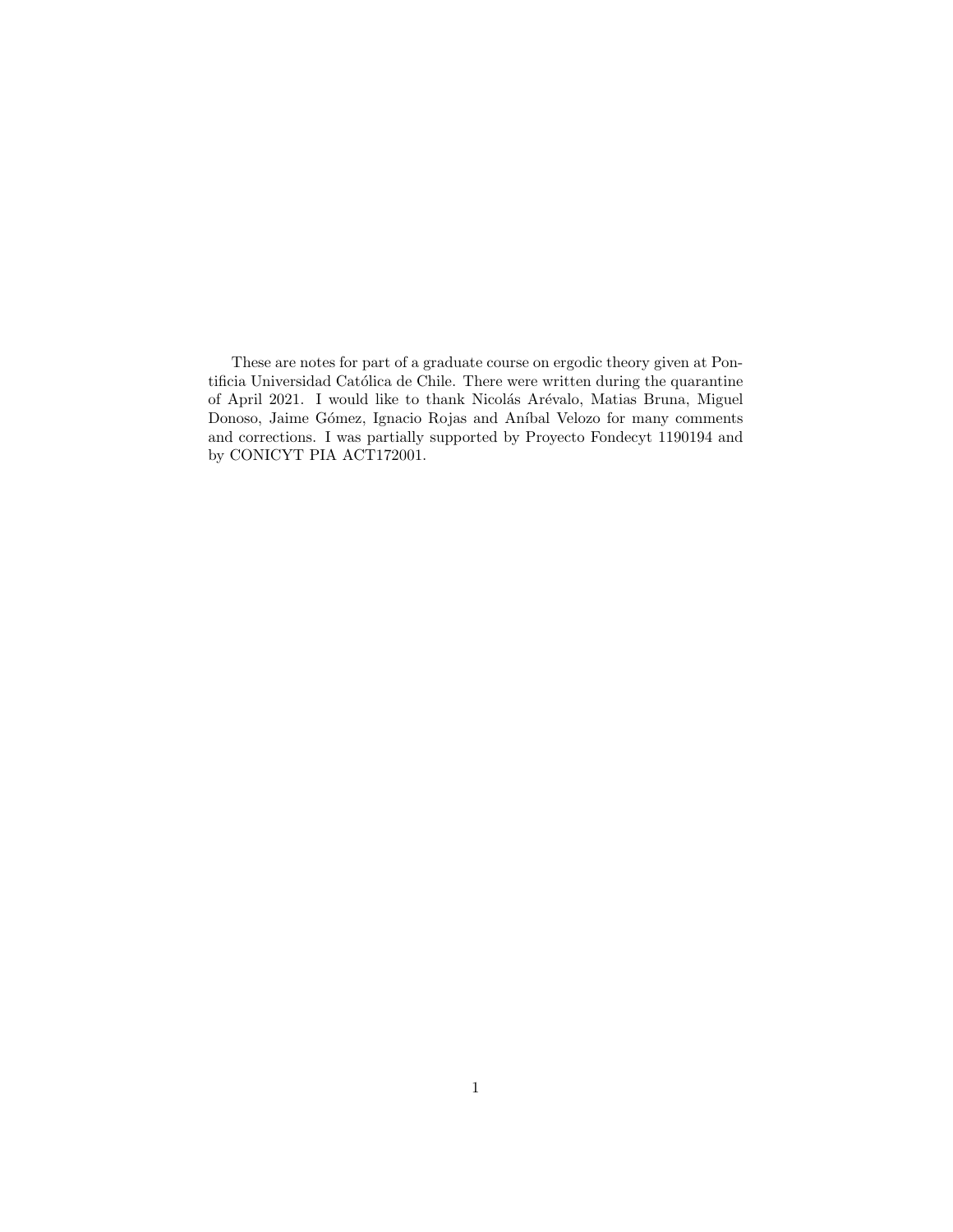# **Contents**

|             |     | 1 The Mean Ergodic Theorem                                                     | 3  |
|-------------|-----|--------------------------------------------------------------------------------|----|
|             | 1.1 |                                                                                | 3  |
|             | 1.2 |                                                                                | 8  |
| $2^{\circ}$ |     | The Banach Principle                                                           | 18 |
|             | 2.1 | The question and the method $\ldots \ldots \ldots \ldots \ldots \ldots \ldots$ | 18 |
|             | 2.2 |                                                                                | 19 |
|             | 2.3 |                                                                                | 21 |
| 3           |     | The Pointwise Ergodic Theorem                                                  | 25 |
|             | 3.1 | Preliminaries: Poincaré recurrence theorem                                     | 25 |
|             | 3.2 |                                                                                | 25 |
|             | 3.3 |                                                                                | 26 |
|             | 3.4 | Proof of the almost everywhere convergence                                     | 32 |
|             | 3.5 |                                                                                | 35 |
|             | 3.6 |                                                                                | 38 |
|             | 3.7 |                                                                                | 53 |
|             | 3.8 | (Very) Brief historic review $\ldots \ldots \ldots \ldots \ldots \ldots$       | 58 |
|             |     | <b>A</b> Measure Theory                                                        | 60 |
|             |     |                                                                                | 60 |
|             |     |                                                                                | 61 |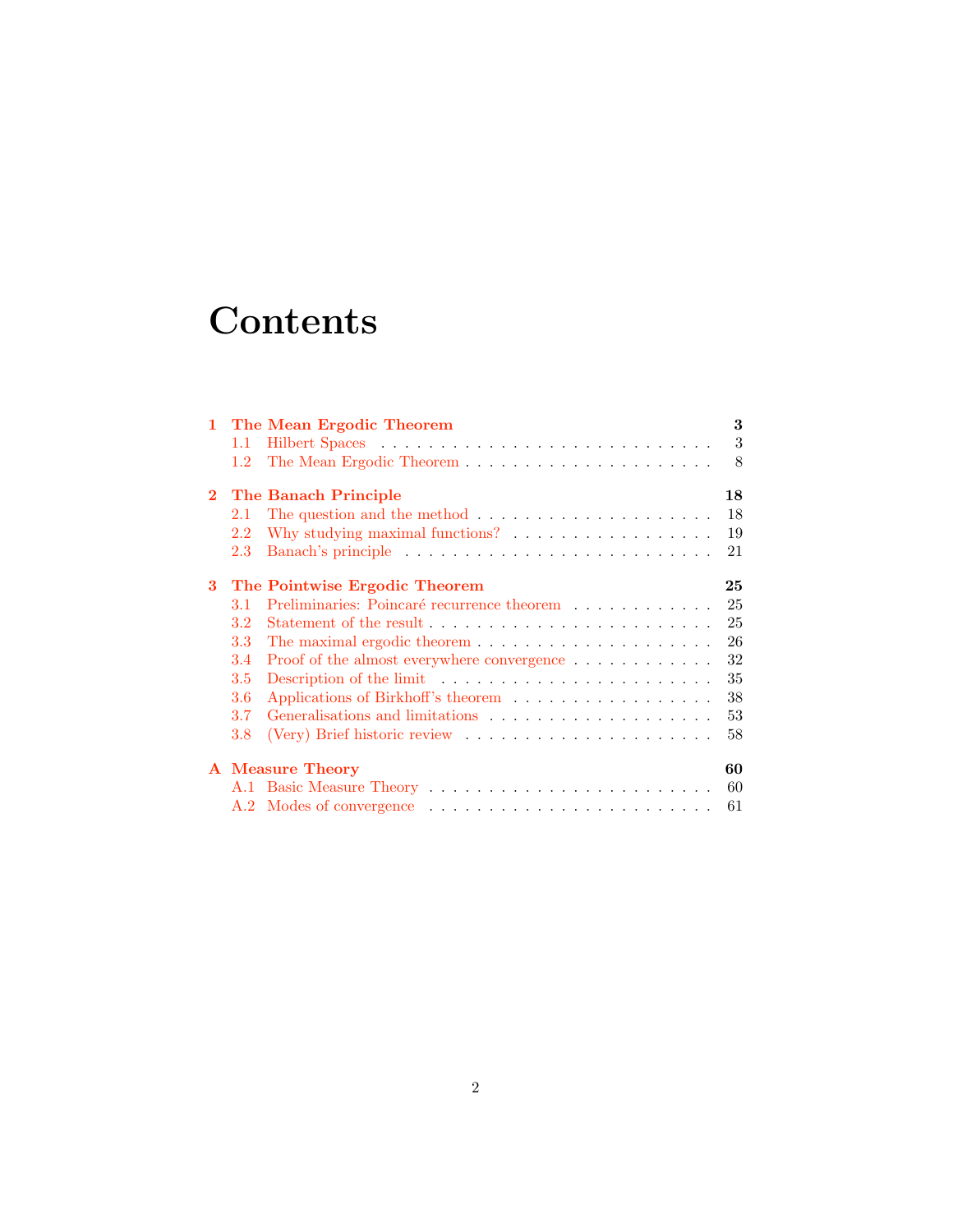# <span id="page-3-2"></span><span id="page-3-0"></span>Chapter 1

# The Mean Ergodic Theorem

# <span id="page-3-1"></span>1.1 Hilbert Spaces

This section is devoted to recall the basic facts of Hilbert spaces required to prove the mean ergodic theorem. For simplicity, we will concentrate on the space  $L^2(\mu)$ . However, all the results remain valid for an arbitrary Hilbert space *H*. This is fairly standard material and details can be found, for example, in [\[SS,](#page-66-0) Chapter 4].

**Definition 1.1.1.** Let  $(X, \mathcal{B}, \mu)$  be a probability space. The space of square integrable functions on the complex numbers is defined by

$$
\mathcal{L}_{\mathbb{C}}^2(\mu) := \left\{ f : X \to \mathbb{C} : \int_X |f(x)|^2 \ d\mu < \infty \right\}.
$$

Analogously, we can define

$$
\mathcal{L}^2_{\mathbb{R}}(\mu) := \left\{ f : X \to \mathbb{R} : \int_X |f(x)|^2 \ d\mu < \infty \right\}.
$$

When the context is clear we will drop the subscript indicating the field in which we are working on. In these spaces we define the following equivalence relation:  $f \sim g$  if and only if there exists a measure zero set  $E \subset X$ , such that for every  $x \in X \setminus E$  we have  $f(x) = g(x)$ . We define the spaces

$$
L_{\mathbb{C}}^2(\mu) = \mathcal{L}_{\mathbb{C}}^2(\mu) / \sim \quad \text{and } L_{\mathbb{R}}^2(\mu) = \mathcal{L}_{\mathbb{R}}^2(\mu) / \sim
$$

The space  $L^2(\mu)$  can be endowed with an inner product which, as in the setting of finite dimensional vector spaces, allows for the notion of orthogonality to be defined. This is a significant difference between Hilbert and Banach spaces.

**Definition 1.1.2.** Let  $f, g \in L^2_{\mathbb{C}}(\mu)$  the *inner product* of *f* and *g* is defined by

$$
\langle f, g \rangle := \int_X f(x) \overline{g(x)} \ d\mu.
$$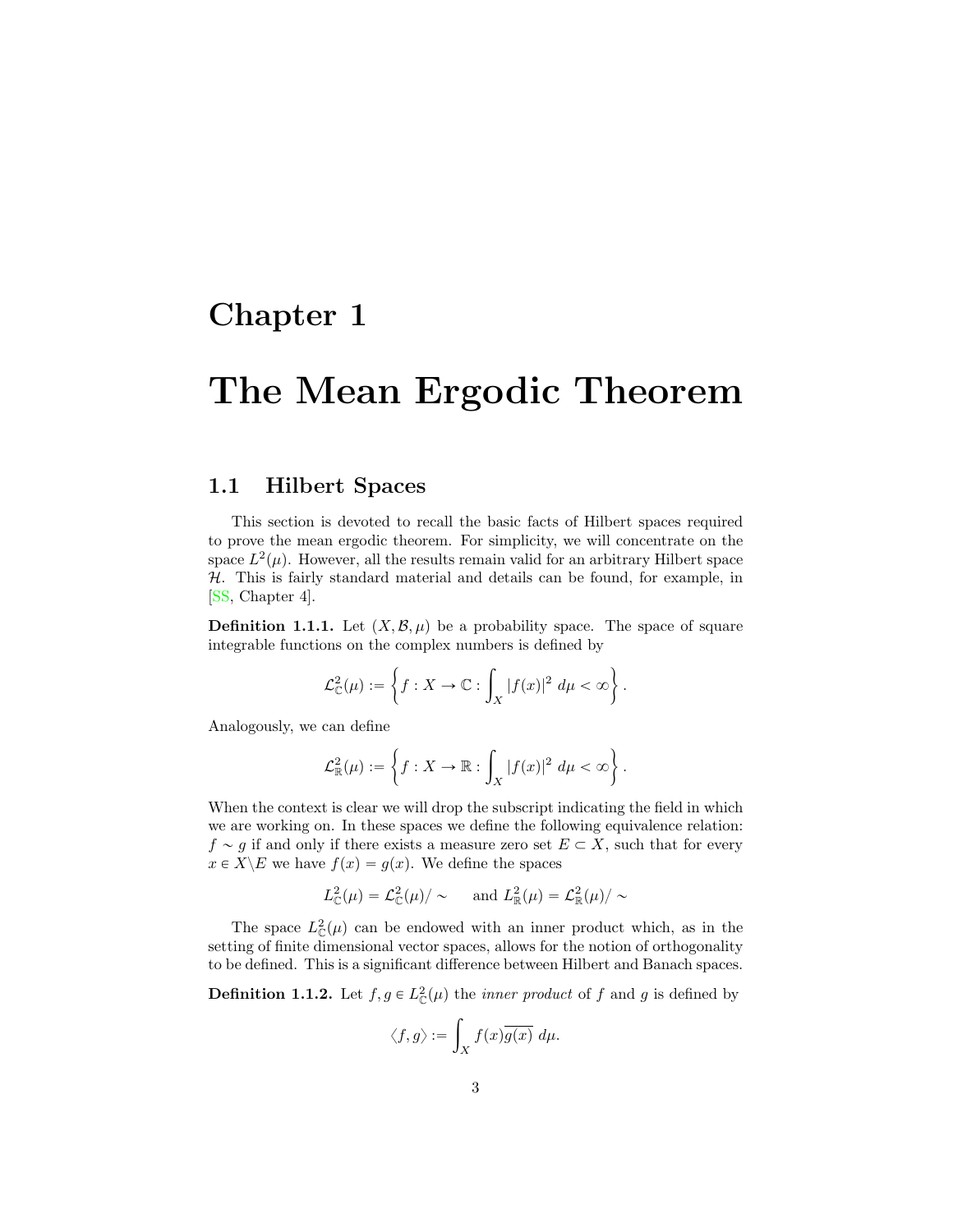The induced *norm* is defined by

$$
||f||_2 := \left(\int_X |f(x)|^2 \ d\mu\right)^{1/2}.
$$

Note that the space  $L^2(\mu)$  is a vector space satisfying for any  $f, g \in L^2(\mu)$ the following properties

- (a)  $|\langle f, g \rangle| \leq \|f\|_2 \|g\|_2$  (Cauchy-Schwarz inequality).
- (b)  $|| f + q ||_2 \leq || f ||_2 + || q ||_2.$

Moreover, by means of the norm, it is possible to define a metric. Indeed, the function  $d: L^2(\mu) \times L^2(\mu) \rightarrow \mathbb{R}$  defined by

$$
d(f,g) = \|f - g\|,
$$

is a metric in  $L^2(\mu)$ .

**Lemma 1.1.3.** *The metric space*  $(L^2(\mu), d)$  *is complete.* 

*Remark* 1.1.4. We will always consider measure spaces  $(X, \mathcal{B}, \mu)$  such that  $L^2(\mu)$ is a separable space.

## 1.1.1 Orthogonality

We now discuss the notion of orthogonality which provides a way of measuring angles in infinite dimensional vector spaces. This, together, with the corresponding notion of length (norm) allows for the study of geometrical properties in Hilbert spaces. This aspect of the theory has interesting and rich geometric and analytic consequences.

**Definition 1.1.5.** Two elements  $f, g \in L^2(\mu)$  are *orthogonal* if

$$
\langle f,g\rangle=0.
$$

We will denote by  $f \perp g$ .

*Example* 1.1.6*.* The following are examples of orthogonal functions connected to Fourier series.

- (a) The functions  $\sin x, \cos x \in L^2([-\pi, \pi])$ , where the measure considered is the Lebesgue measure, are orthogonal.
- (b) The following functions defined on the unit circle with the Lebesgue measure,  $e^{inx}: S^1 \to S^1$ , are orthogonal.

A simple result that can be derived from the definition of orthogonality is the theorem of Pythagoras (in its infinite dimensional version). Indeed, if  $f \perp g$ then  $||f + g||_2^2 = ||f||_2^2 + ||f||_2^2$ . A set  $(e_i)_{i \in \mathbb{N}}$  in a Hilbert space is orthonormal if  $\langle e_i, e_j \rangle = 0$ , whenever  $i \neq j$  and  $\langle e_i, e_i \rangle = 1$ . A natural question, based on the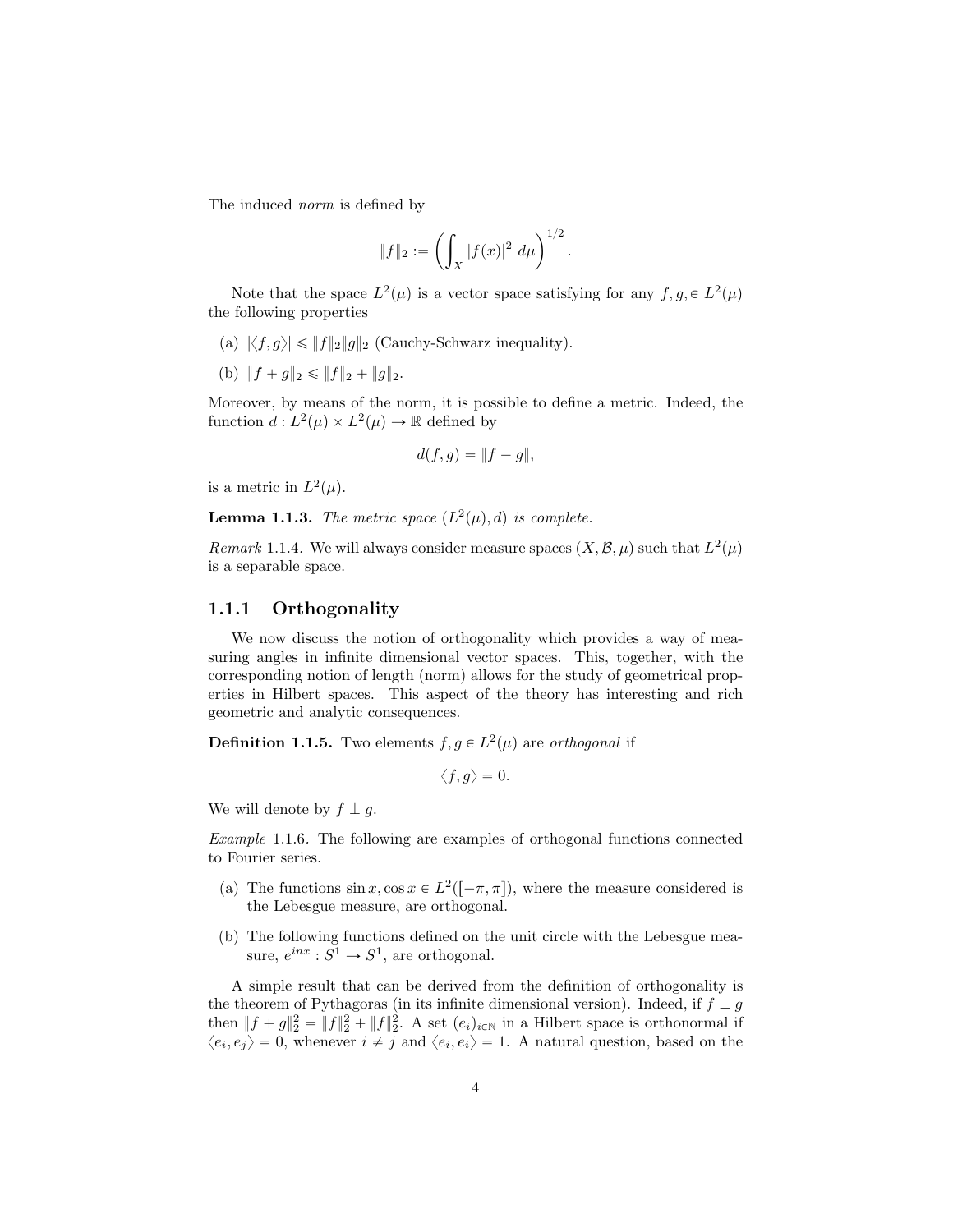finite dimensional analogue and on the theory of Fourier series, is to determine whether finite linear combinations of elements in  $(e_i)_{i\in\mathbb{N}}$  are dense in the Hilbert space. If this is the case we say that the set  $(e_i)_{i\in\mathbb{N}}$  is a orthonormal basis of the Hilbert space. As it turns out every Hilbert space has an orthonormal basis and they can be characterised in the following manner:

**Theorem 1.1.7.** Let  $(e_i)_{i \in \mathbb{N}}$  be an orthonormal set in a Hilbert space H. The *following statements are equivalent:*

- (a) *Finite linear combinations of elements in*  $(e_i)_{i \in \mathbb{N}}$  *are dense.*
- (b) If  $f \in \mathcal{H}$  and for every  $i \in \mathbb{N}$  we have that  $\langle f, e_i \rangle = 0$  then  $f = 0$ *·.*
- (c) If  $f \in \mathcal{H}$  and  $E_n(f) := \sum_{i=1}^n a_i e_i$ , where  $a_k = \langle f, e_k \rangle$  then

$$
\lim_{n \to \infty} \|E_n(f) - f\| = 0.
$$

Therefore, as we can expect from Fourier analysis or linear algebra, we have that if  $(e_i)_{i \in \mathbb{N}}$  is a basis of  $H$  and  $f \in H$  then

$$
f = \sum_{n=1}^{\infty} \langle f, e_n \rangle e_n.
$$

**Definition 1.1.8.** A subset  $S \subset L^2(\mu)$  is a *subspace* if for every  $f, g \in S$  and  $\alpha, \beta \in \mathbb{C}$  we have that  $\alpha f + \beta g \in S$ . If moreover, *S* is a closed space then we say that *S* is a closed subspace.

*Remark* 1.1.9*.* Note that not every subspace is closed. For example, the subspace of  $L^2([-\pi,\pi])$  of all Riemann integrable functions is a subspace that is not closed. Also note that every closed subspace of a Hilbert space is itself a Hilbert space.

The following result shows that the geometry of Hilbert spaces has similarities with Euclidean geometry.

**Lemma 1.1.10.** Let  $S \subset \mathcal{H}$  be a closed subspace and  $f \in \mathcal{H}$ , Then

(a) *There exists a unique element*  $g \in S$  *which is closest to*  $f$ *, in the sense that*

$$
||f - g|| = \inf{||f - h|| : h \in S}.
$$

(b) *The element*  $f - g$  *is perpendicular to S, that is, for every*  $h \in S$  *we have that*

$$
\langle f-g,h\rangle=0
$$

**Definition 1.1.11.** Let  $S \subset \mathcal{H}$  be a subspace (not necessarily closed) the *orthogonal complement* of *S* is defined by

$$
S^{\perp} := \{ f \in \mathcal{H} : \langle f, h \rangle = 0 \text{ for every } h \in S \}.
$$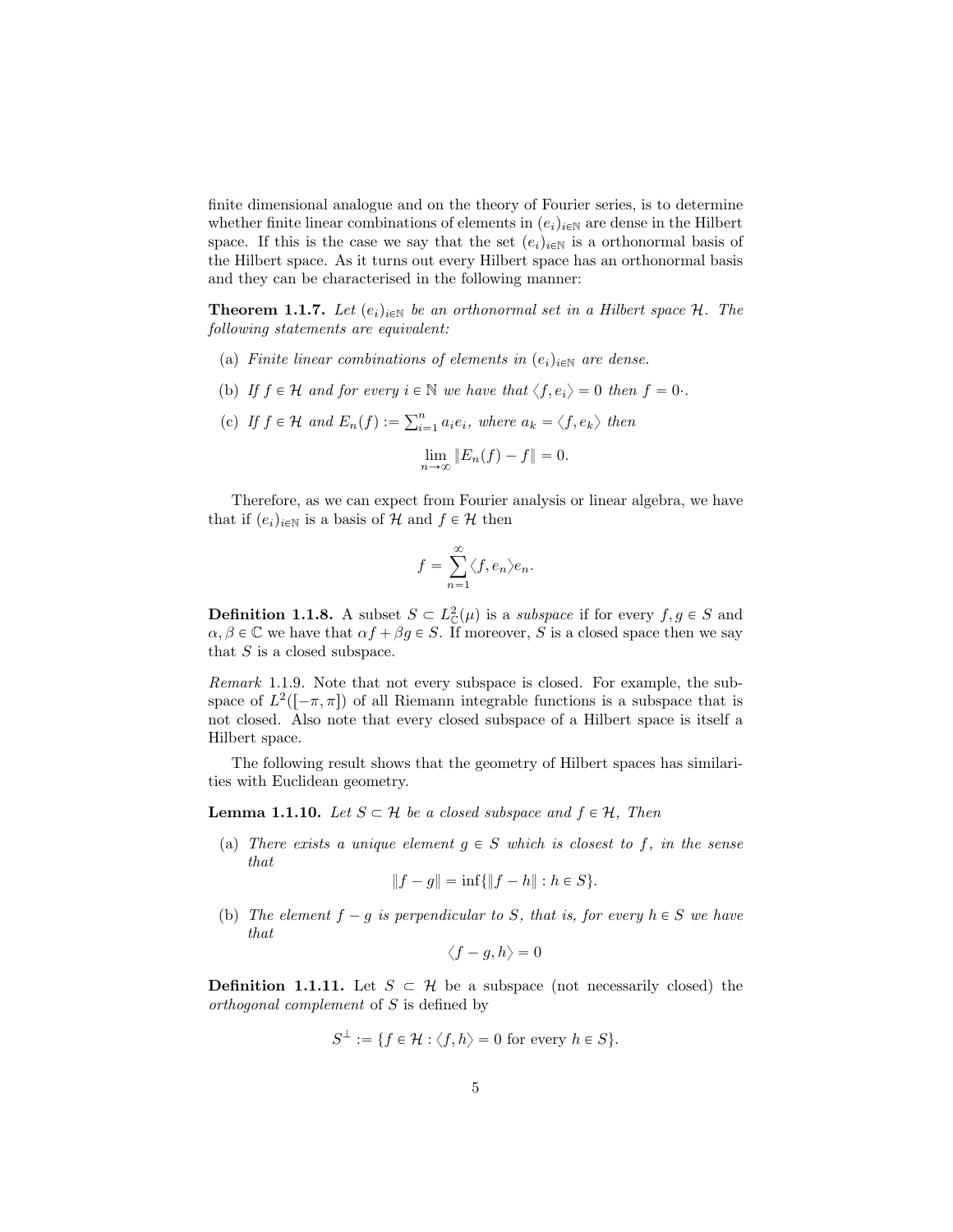When a subspace is closed it induces a decomposition of the Hilbert space.

**Proposition 1.1.12.** *If*  $S \subset \mathcal{H}$  *is a closed subspace then* 

$$
\mathcal{H}=S\oplus S^{\perp},
$$

where the direct sum notation means that every  $f \in \mathcal{H}$  can be uniquely written  $as f = g + h$  *with*  $g \in S$  *and*  $h \in S^{\perp}$ .

We are now in position of defining the projections.

**Definition 1.1.13.** If  $\mathcal{H} = S \oplus S^{\perp}$  with *S* a closed subspace. The *orthogonal projection* is the map  $P_S: \mathcal{H} \to S$  defined by  $P_S(f) = g$ , where  $f = g + h$  with  $q \in S$  and  $h \in S^{\perp}$ .

The orthogonal projection satisfies the following properties,

**Lemma 1.1.14.** Let  $P_S: \mathcal{H} \to S$  be the orthogonal projection onto S, then

- (a) the map  $f \mapsto P_S(f)$  is linear,
- (b) if  $f \in S$  then  $P_S(f) = f$ ,
- (c) *if*  $f \in S^{\perp}$  *then*  $P_S(f) = 0$ ,
- (d) *for every*  $f \in \mathcal{H}$  *we have that*  $||P_s(f)|| \le ||f||$ *.*

*Example* 1.1.15*.* Let  $f \in L^2([-\pi,\pi])$ *.* If *f* has a Fourier series expansion  $f(\theta)$  =  $\sum_{n=-\infty}^{\infty} a_n e^{in\theta}$  then the partial sums are given by

$$
E_N(f)(\theta) = \sum_{n=-N}^{N} a_n e^{in\theta}.
$$

and the operator  $E_N$  is the projection onto the closed subspace spanned by the set  $\{e_1, \ldots, e_N\}.$ 

# 1.1.2 Orthogonality and mixing

Let  $\mu$  be a probability measure on the space *X*. Denote by  $L^2(\mu)$  the Banach space of real valued functions, up to measure zero, from *X* whose modulus is square integrable. It is well known that this is a Hilbert space when endowed with the inner product

$$
\big := \int fg \ d\mu.
$$

In particular the functions  $f, g \in L^2(\mu)$  are orthogonal if  $\langle f, g \rangle = 0$ .

If we center the functions we can ensure that they have zero mean. Indeed,

$$
f - \int f d\mu
$$
 and  $g - \int g d\mu$ ,

both have zero integral with respect to  $\mu$ .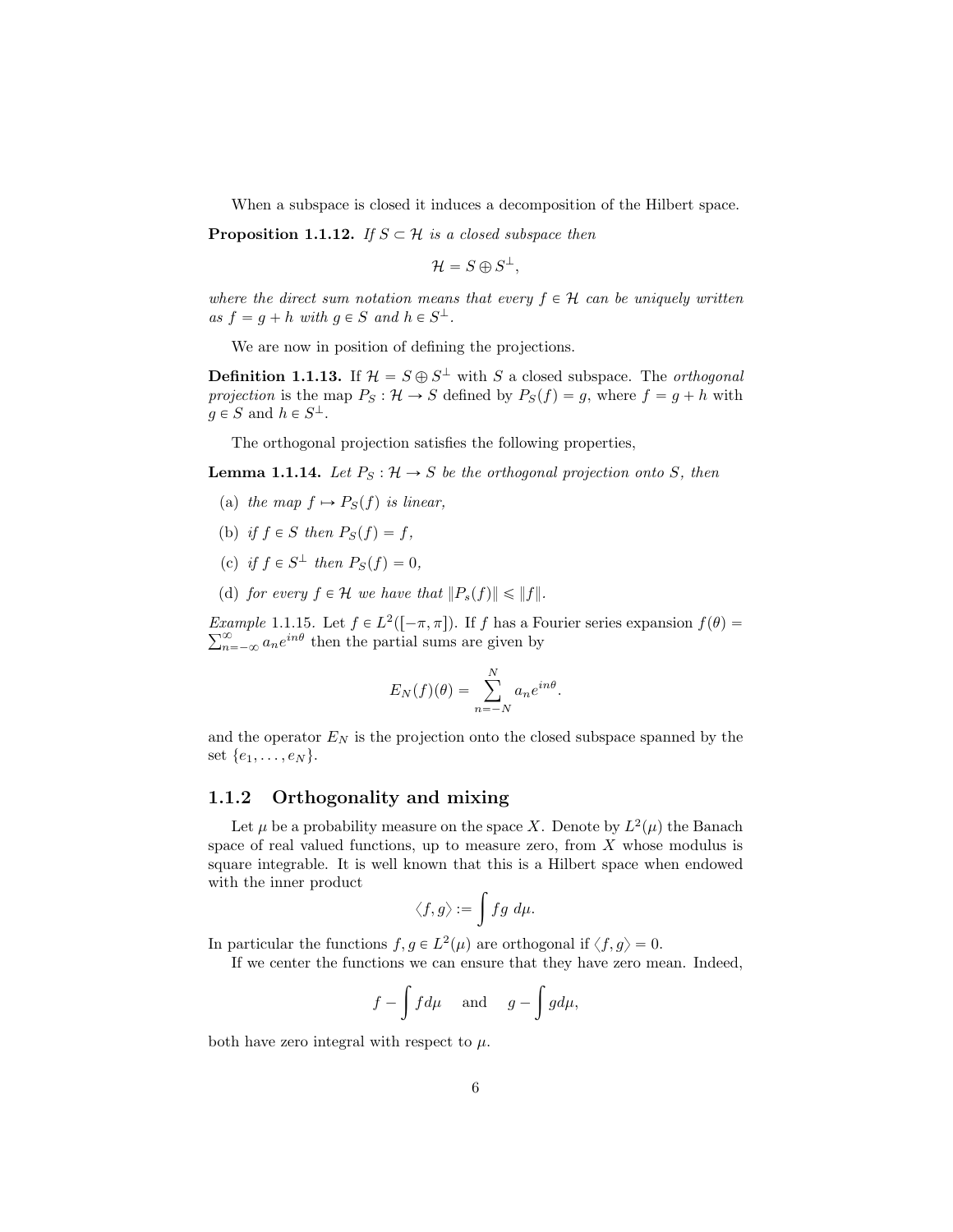<span id="page-7-0"></span>**Definition 1.1.16.** The *covariance* of  $f, g \in L^2(\mu)$  with respect to  $\mu$  is defined by

$$
Cov(f,g) := \int \left(f - \int f d\mu\right) \left(g - \int g d\mu\right) d\mu
$$

Thus, the covariance is the inner product of the normalised (so to have zero mean) functions.

*Remark* 1.1.17*.* Since the integral is a linear functional we have

$$
Cov(f,g) = \int \left(f - \int f d\mu\right) \left(g - \int g d\mu\right) d\mu =
$$
  

$$
\int fg d\mu - \int f d\mu \int g d\mu - \int g d\mu \int f d\mu + \int f d\mu \int g d\mu =
$$
  

$$
\int fg d\mu - \int f d\mu \int g d\mu.
$$

Let  $T: X \to X$  be a dynamical system and  $\mu$  a *T*-invariant probability measure.

**Definition 1.1.18.** The measure  $\mu$  is *mixing* if for ever  $f, g \in L^2(\mu)$  we have

$$
\lim_{n \to \infty} Cov(f \circ T^n, g) = 0.
$$

Since the measure  $\mu$  is  $T$ -invariant we have that

$$
\int f\circ Td\mu=\int f d\mu,
$$

thus

$$
Cov(f \circ T^n, g) = \int (f \circ T^n)g \ d\mu - \int f \circ T^n \ d\mu \int g \ d\mu =
$$

$$
\int (f \circ T^n)g \ d\mu - \int f \ d\mu \int g \ d\mu.
$$

*Remark* 1.1.19. In particular we have that if  $\mu$  is mixing, the functions  $f \circ T^n$  and *g*, once normalised, tend to be orthogonal, as *n* tends to infinity. We stress that centering the functions does change the angle between them. Thus, mixing does not imply that as *n* tends to infinity the functions  $f \circ T^n$  and *g* are orthogonal. In general, there are functions  $f, g, h, r \in L^2(\mu)$  for which  $Cov(f, g) = 0$  and *f* is not orthogonal to *g* and  $Cov(h, r) \neq 0$  and *h* is orthogonal to *r*. Of course if  $f, g \in L^2(\mu)$  have zero mean orthogonality is equivalent to  $Cov(f, g) = 0$ . See [\[RNT\]](#page-66-1) for a discussion of this issue in simpler vector spaces.

*Remark* 1.1.20. Actually, the convariance is the inner product in  $L^2(\mu)$  when restricted to the appropriate quotient space in  $L^2(\mu)$ .

**Definition 1.1.21.** The *variance* of  $f \in L^2(\mu)$  with respect to  $\mu$  is defined by

$$
\sigma^{2}(f) = Cov(f, f) = \int f^{2} d\mu - \left(\int f d\mu\right)^{2}.
$$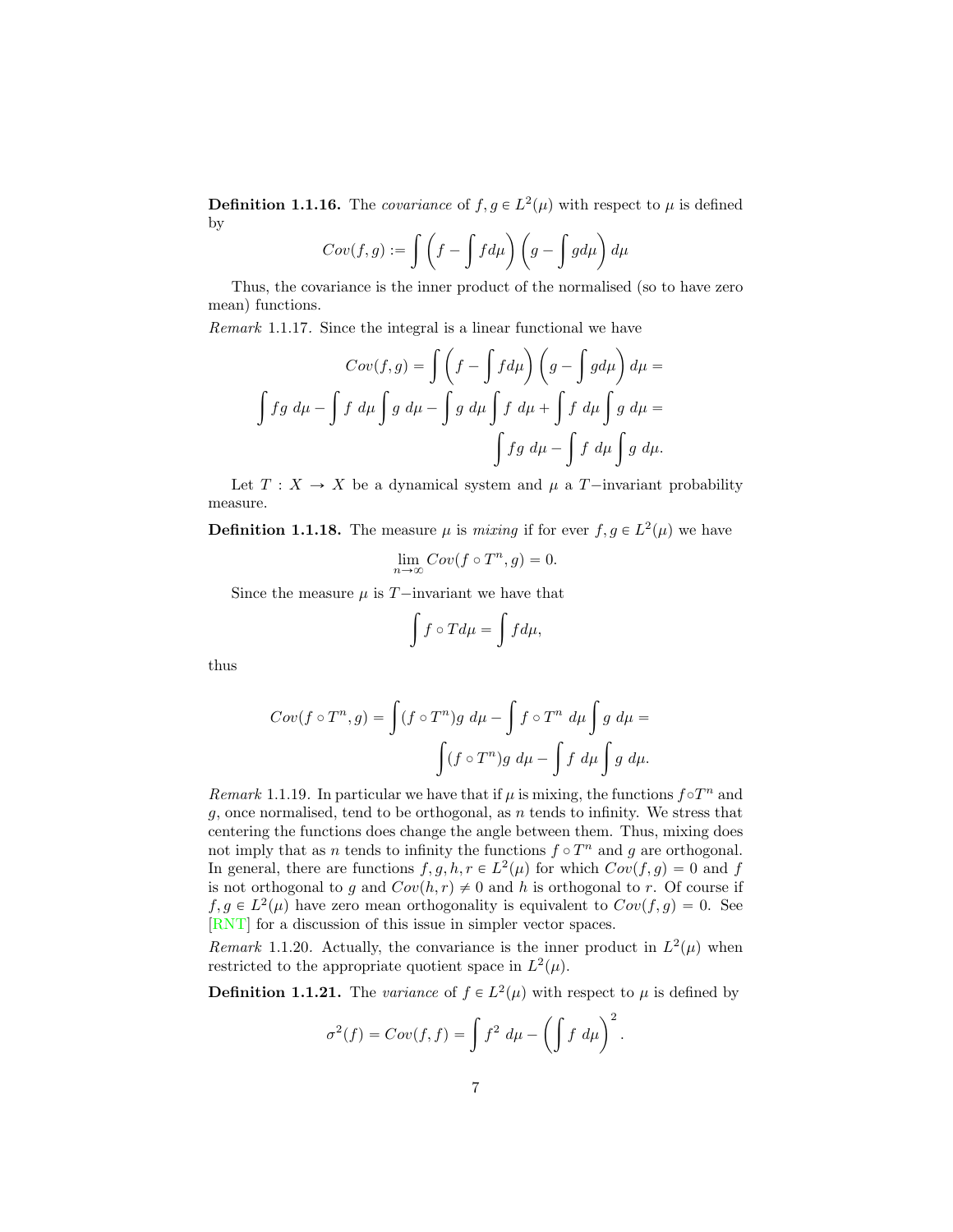### <span id="page-8-2"></span>1.1.3 Isometries

In this sub-section we briefly discuss properties of isometries in Hilbert spaces.

**Definition 1.1.22.** A linear operator  $U : \mathcal{H} \to \mathcal{H}$  is an *isometry* if for every  $f \in \mathcal{H}$  we have

 $||f|| = ||U(f)||.$ 

As it turns out isometries are the maps between Hilbert spaces that preserve the inner products. Here we are only interested in operators mapping a Hilbert space into itself, but the ideas and methods discussed clearly extend to more general settings. Recall that the inner product defines the norm we are considering.

**Lemma 1.1.23.** A linear operator  $U: \mathcal{H} \to \mathcal{H}$  is an isometry if and only if  $\langle Uf, Ug \rangle = \langle f, g \rangle.$ 

Moreover, since isometries between metric spaces map Cauchy sequences into Cauchy sequences, not only the inner product is preserved by an isometry but also completeness.

**Definition 1.1.24.** Let  $U: \mathcal{H} \to \mathcal{H}$  be a linear bounded operator. There exists a unique bounded linear operator  $U^* : \mathcal{H} \to \mathcal{H}$ , called the *adjoint* of *U* satisfying

- (a) For every  $f, g \in \mathcal{H}$  we have that  $\langle Uf, g \rangle = \langle f, U^*g \rangle$ .
- (b)  $(U^*)^* = U$ .

<span id="page-8-1"></span>**Lemma 1.1.25.** If  $U : \mathcal{H} \to \mathcal{H}$  is an isometry then  $U^*U = I$ , where I is the *identity operator.*

We stress that there exists isometries for which  $UU^*$  is not the identity operator, this is related to the fact that  $U^*$  may not be an isometry.

**Definition 1.1.26.** A linear operator  $U : \mathcal{H} \to \mathcal{H}$  is a *contraction* if for every  $f \in \mathcal{H}$  we have

$$
||U(f)|| \leq ||f||.
$$

# <span id="page-8-0"></span>1.2 The Mean Ergodic Theorem

### 1.2.1 The Koopman operator

In a short paper, published in 1931, B.O. Koopman [\[Ko\]](#page-66-2) introduced an operator defined in a Hilbert space that could be used to study Hamiltonian systems. As we will see below, this article had a major influence in the development of ergodic theory. The reason behind this is that, for the first time, a relation between the methods of Hilbert spaces and questions of ergodic theoretic nature was established. According to Halmos [\[Ha,](#page-65-0) p. 91] *Modern ergodic theory started early in 1931 with a most significant observation made by Koopman*. We now proceed to give the definition given by Koopman.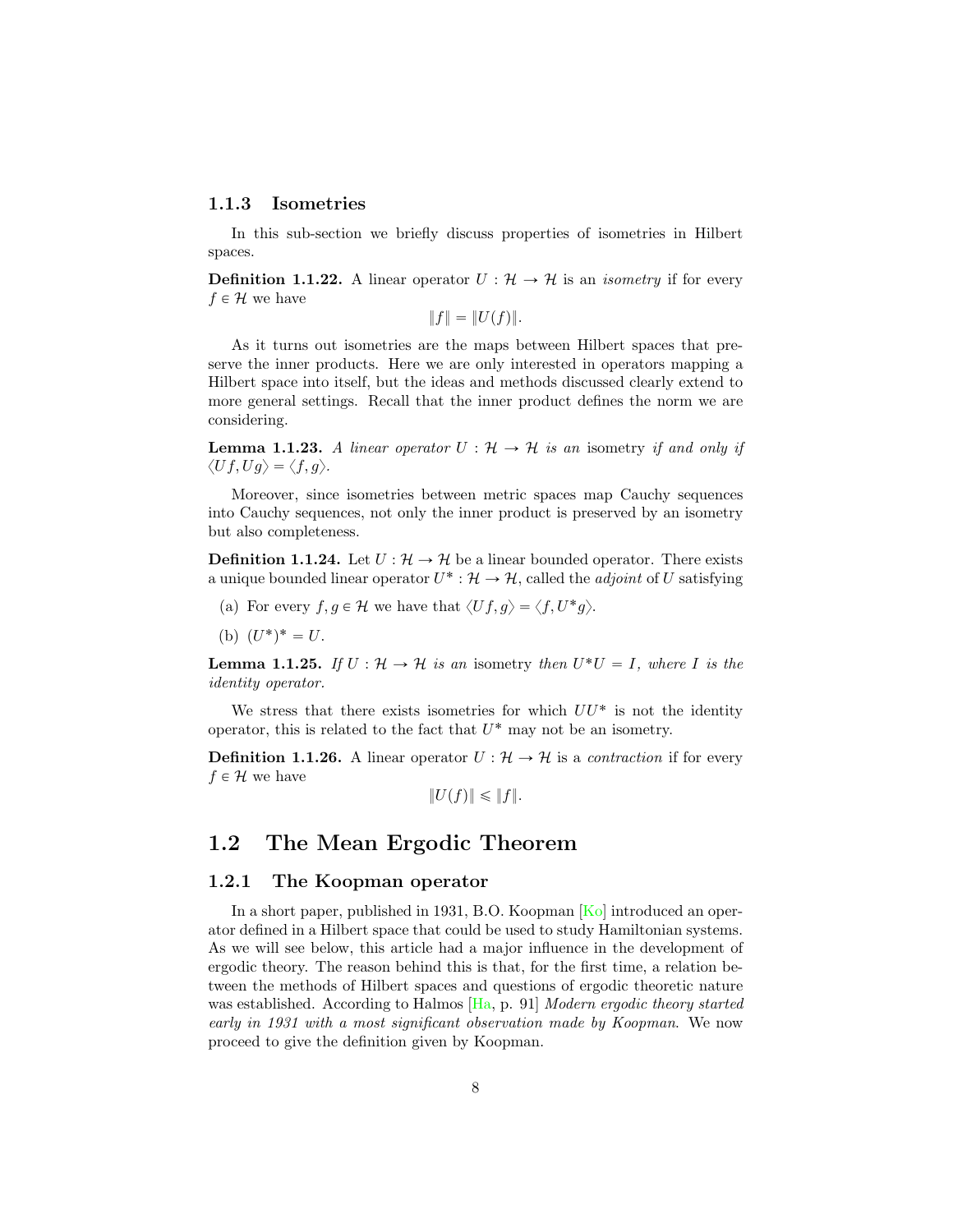**Definition 1.2.1.** Let  $T : (X, \mu) \mapsto (X, \mu)$  be a measure preserving map of the probability space  $(X, \mu)$ . The *Koopman operator* is defined by  $U : L^2(\mu) \rightarrow$  $L^2(\mu)$ 

$$
U(f) := f \circ T.
$$

The Koopman operator is well defined. In order to see this, recall that since  $\mu$  is a *T*—invariant measure then for every  $f \in L^1(\mu)$  we have that

<span id="page-9-0"></span>
$$
\int f d\mu = \int f \circ T d\mu. \tag{1.2.1}
$$

In particular, the operator  $f \mapsto f \circ T$  is an isometry in  $L^p(\mu)$  for every  $p \geq 1$ . Indeed, consider the relation in  $(1.2.1)$  applied to the function  $|f|^p$ :

$$
||f||_p = \left(\int |f|^p d\mu\right)^{1/p} = \left(\int |f \circ T|^p d\mu\right)^{1/p} = ||f \circ T||_p < \infty. \tag{1.2.2}
$$

Therefore, the Koopman operator is not only well defined but,

Lemma 1.2.2. *The Koopman operator is a linear isometry.*

*Proof.* The fact that the operator is linear is a simple consequence of the linearity of the composition operation. Indeed, let  $f, g \in L^2(\mu)$  and  $\alpha, \beta \in \mathbb{R}$ , then

$$
U(\alpha f + \beta g) = (\alpha f + \beta g) \circ T = \alpha f \circ T + \beta g \circ T = \alpha U(f) + \beta U(g).
$$

The isometry property is immediate from equation [\(1.2.1\)](#page-9-0). Indeed, if  $f \in L^2(\mu)$ then

$$
||f||_2 = \left(\int |f|^2 d\mu\right)^{1/2} = \left(\int |f \circ T|^2 d\mu\right)^{1/2} = ||f \circ T||_2 < \infty.
$$

*Remark* 1.2.3*.* If we further assume the map *T* to be invertible then *U* would be an invertible isometry with inverse operator  $U^{-1}$  given by  $U^{-1}(f) = f \circ T^{-1}$ . In that case the Koopman operator is a unitary operator. We stress that we are not making that assumption, so the Koopman operator considered is not, in general, unitary.

*Remark* 1.2.4*.* When defined in the appropriate Banach spaces we have that the Koopman operator is the adjoint operator of the well known Perron-Frobenius operator. Let  $T: (X, \mu) \mapsto (X, \mu)$  be a measure preserving map of the probability space  $(X, \mu)$ . By the Radon-Nykodym theorem there exists a unique element in  $L^1(\mu)$ , that we denote by  $P_F(f)$ , such that for every measurable set  $A \subset X$  we have

<span id="page-9-1"></span>
$$
\int_{T^{-1}A} f d\mu = \int_{A} P_F(f) d\mu.
$$
\n(1.2.3)

 $\Box$ 

The Perron-Frobenius operator is the operator  $P_F(f) : L^1(\mu) \mapsto L^1(\mu)$  defined by equation [\(1.2.3\)](#page-9-1). If we consider the Koopman operator defined in the space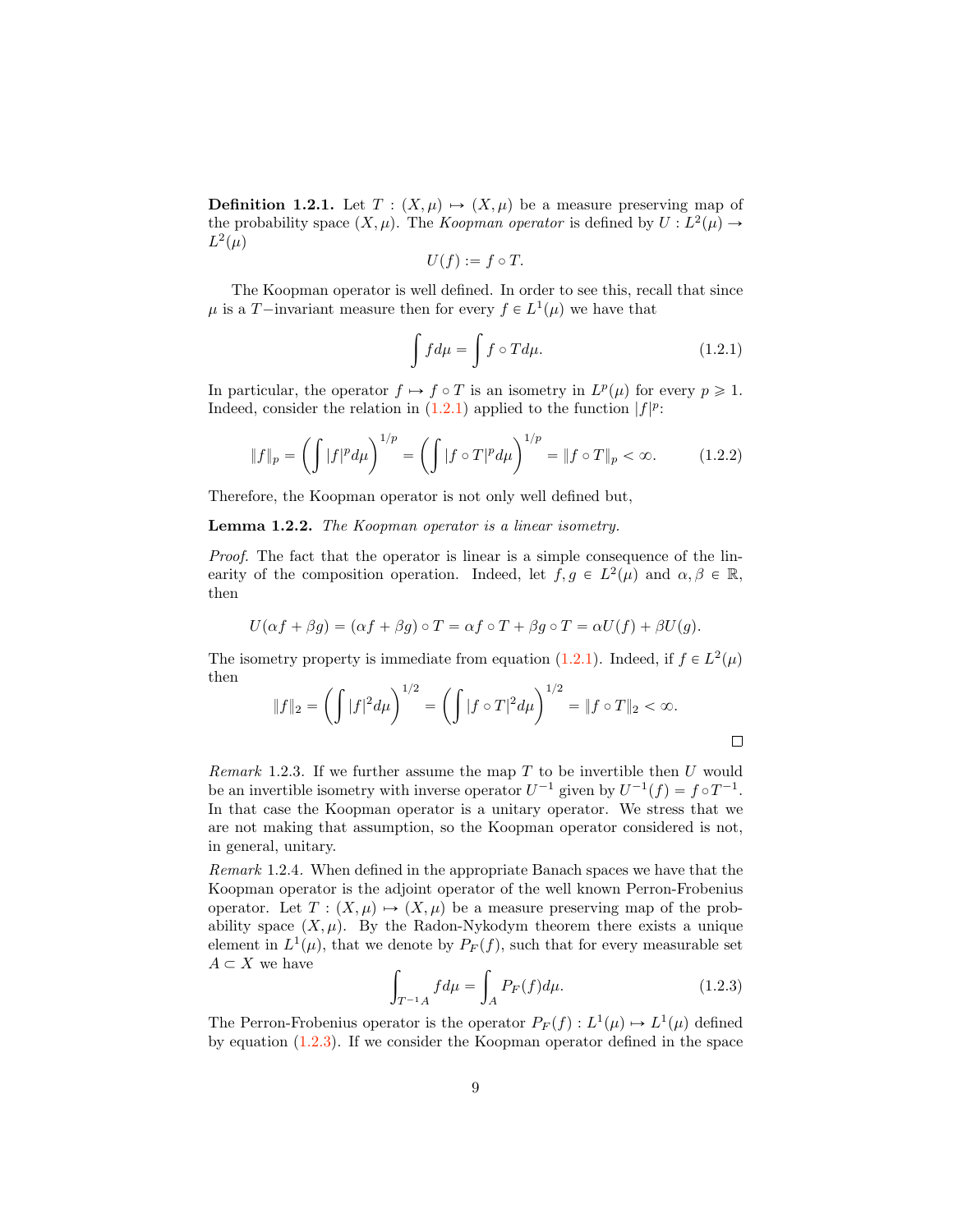<span id="page-10-0"></span> $L^{\infty}(\mu)$ , that is  $U : L^{\infty}(\mu) \to L^{\infty}(\mu)$  we have that for every  $f \in L^{1}(\mu)$  and  $g \in L^{\infty}(\mu)$  the following holds:

$$
\langle P_F(f), g \rangle = \langle f, Ug \rangle.
$$

In order to verify the above equation consider first a characteristic function  $\chi_A$ . Then

$$
\langle P_F(f), g \rangle = \int_X P_F(f) \chi_A d\mu = \int_A P_F(f) d\mu.
$$

And we also have

$$
\langle f,Ug\rangle=\int_X fU\chi_A d\mu=\int_X f\chi_A(T)d\mu=\int_{T^{-1}A} f d\mu.
$$

Thus, the result holds for characteristic functions. It therefore holds for simple functions and hence for all  $q \in L^{\infty}(\mu)$ .

### 1.2.2 The mean ergodic theorem

In this section we state and prove the mean ergodic theorem. This is the first main result in modern ergodic theory. Poincaré recurrence theorem shows that if  $T : (X, \mu) \mapsto (X, \mu)$  is a measure preserving map of a finite measure space, then almost every point of each measurable set  $A \subset X$  returns to it infinitely often. This is a qualitative statement and nothing is said about the frequency of those returns. In particular we would be interested in the behaviour as *n* tends to infinity of the sequence

$$
\frac{1}{n} \sum_{i=0}^{n-1} \chi_A(T^i x).
$$

An important first step in the study of those averages was the realisation that it was not necessary to restrict the attention to characteristic functions and that it was easier to consider larger (and better behaved) spaces. By means of Koopman operator this question could be phrased in terms of limiting behaviour of isometries of Hilbert spaces, indeed for  $f \in L^2(\mu)$  we are lead to study:

$$
\frac{1}{n} \sum_{i=0}^{n-1} U^i(f)
$$

In this context the natural question is not the pointwise convergence of the above limit, but instead its convergence in mean (that is, in the  $L^2(\mu)$  norm). This novel viewpoint was fundamental in the development of ergodic theory and allowed Jon von Neumann and also Torsten Carleman to obtain proofs of the so called, mean ergodic theorem. The importance of Koopman work was emphasised by Halmos [\[Ha,](#page-65-0) p. 91] *Koopman's observation was simultaneously a challenge and a hint. If there is an intimate connection between measure-preserving transformations and unitary operators, then the known analytic theory of such*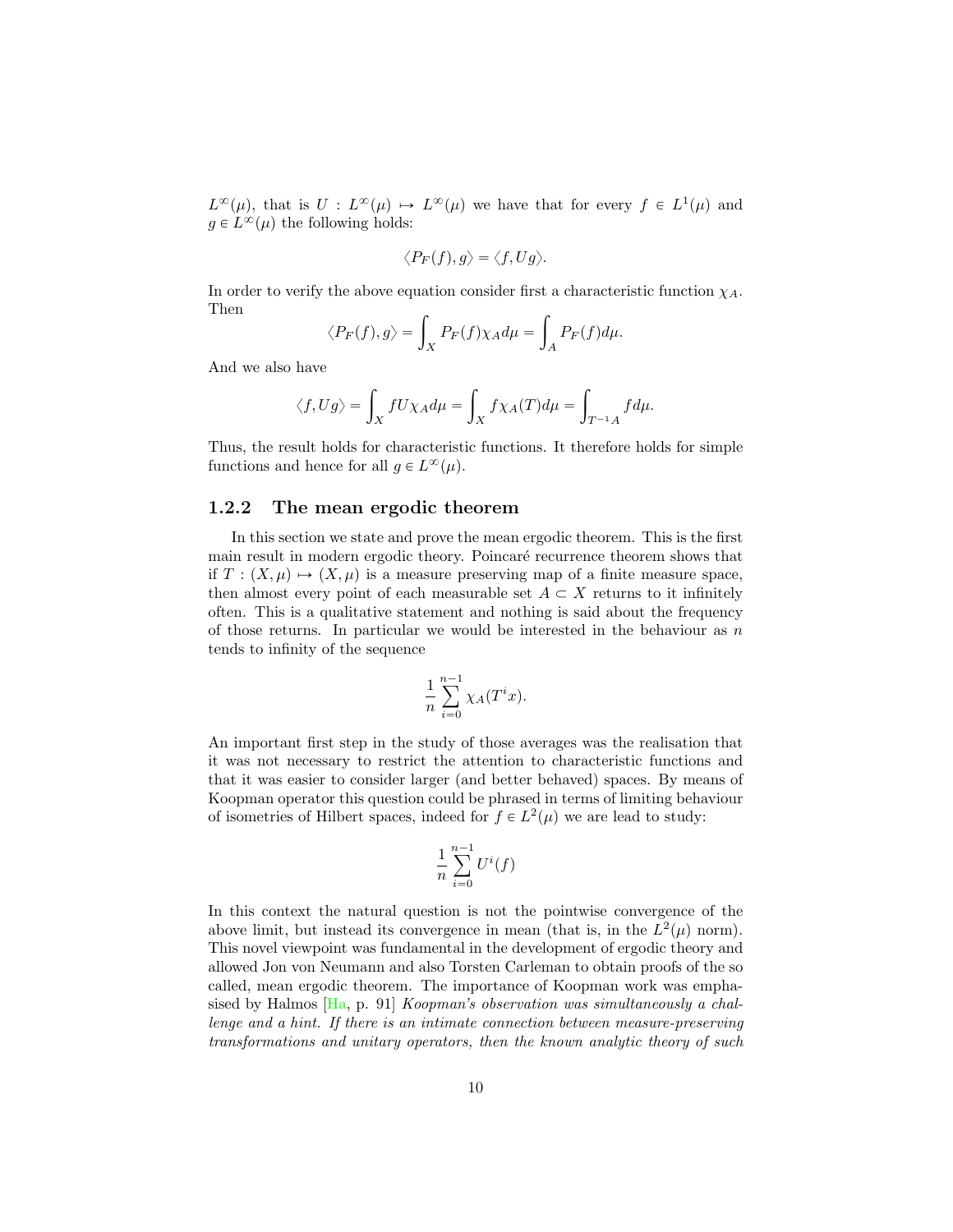<span id="page-11-1"></span>*operators must surely give some information about the geometric behavior of the transformations. By October of 1931 von Neumann had the answer; the answer was the mean ergodic theorem*. Jon von Neumann himself [\[vN,](#page-67-0) p.71] also gave Koopman due credit: *The possibility of applying Koopman's work to the proof of theorems like the ergodic theorem was suggested to me in a conversation with that author in the spring of 1930. In a conversation with A. Weil in the summer of 1931, a similar application was suggested, and I take this opportunity of thanking both mathematicians for the incentive which they furnished me for undertaking the investigations of this paper*. The following result was proven by Jon von Neumann  $[vN]$  and also (although usually not credited enough) by Torsten Carleman [\[Ca\]](#page-64-0), both articles were published the year 1932.

<span id="page-11-0"></span>Theorem 1.2.5 (The mean ergodic theorem). *Let T be a measure preserving map of the probability space*  $(X, \mu)$ *. If*  $f \in L^2(\mu)$  *then there exists*  $f^* \in L^2(\mu)$ *with*  $f^* \circ T = f^*$  *almost everywhere and* 

$$
\lim_{n\to\infty}\left\|\frac{1}{n}\sum_{i=0}^{n-1}f\circ T^i-f^*\right\|_2=0.
$$

*Remark* 1.2.6*.* Denote by

$$
S := \left\{ f \in L^2(\mu) : f \circ T = f \text{ in } L^2(\mu) \right\} = \left\{ f \in L^2(\mu) : Uf = f \right\}
$$

the set of  $T$ —invariant functions. It will be clear from the proof of Theorem [1.2.5](#page-11-0) that  $P(f) = f^*$ , where  $P(\cdot)$  denotes the orthogonal projection onto the subspace *S*.

*Remark* 1.2.7*.* The proof obtained by von Neumann made strong use of spectral theory. E. Hopf [\[Ho1\]](#page-65-1) realised that this was not necessary and considerably simplified the proof. The proof was further clarified by F. Riesz and it appeared in the textbook written by Hopf in 1937  $[Ho2]$  (see  $[R1, p.231]$  $[R1, p.231]$  where Riesz explains why he did not publish his proof). According to Riesz his proof is based on that of Carleman [\[Ca\]](#page-64-0). Indeed, in their textbook Riesz and Nagy [\[RN,](#page-66-4) p. 407] claim: *(the proof ) It is due to F. Riesz and inserted in the discussion by Hopf [\*]; see also Riesz-Sz.-Nagy [1]. The idea involved in this proof was suggested by the paper [2] of CARLEMAN*. See also  $\left[\text{R1}, \text{p.231}\right]$ 

The idea of the proof we present here is the following. Theorem [1.2.5](#page-11-0) is easily seen to hold when the function *f* belongs to the set of invariant functions *S*. In this case  $f^* = f = P_S(f)$ . Another simple case is when the function *f* belongs to the set of coboundaries, which is defined by

$$
\mathcal{C} := \left\{ f \in L^2(\mu) : f = g - g \circ T \text{ in } L^2(\mu) \text{ for some } g \in L^2(\mu) \right\}.
$$

We will see that if *f* belongs to the closure of *C* in  $L^2(\mu)$ , that we denote by  $\overline{C}$ , then  $f^* = 0 = P_S(f)$ . It turns out that if  $f \in L^2(\mu)$  then there exists  $f_1 \in S$ and  $f_2 \in \overline{\mathcal{C}}$  satisfying  $f = f_1 + f_2$ . Therefore the mean of f equals that of  $f_1$ , which being invariant is  $f_1$ . Thus, the mean of  $f$  equals the projection of  $f$  onto *S*.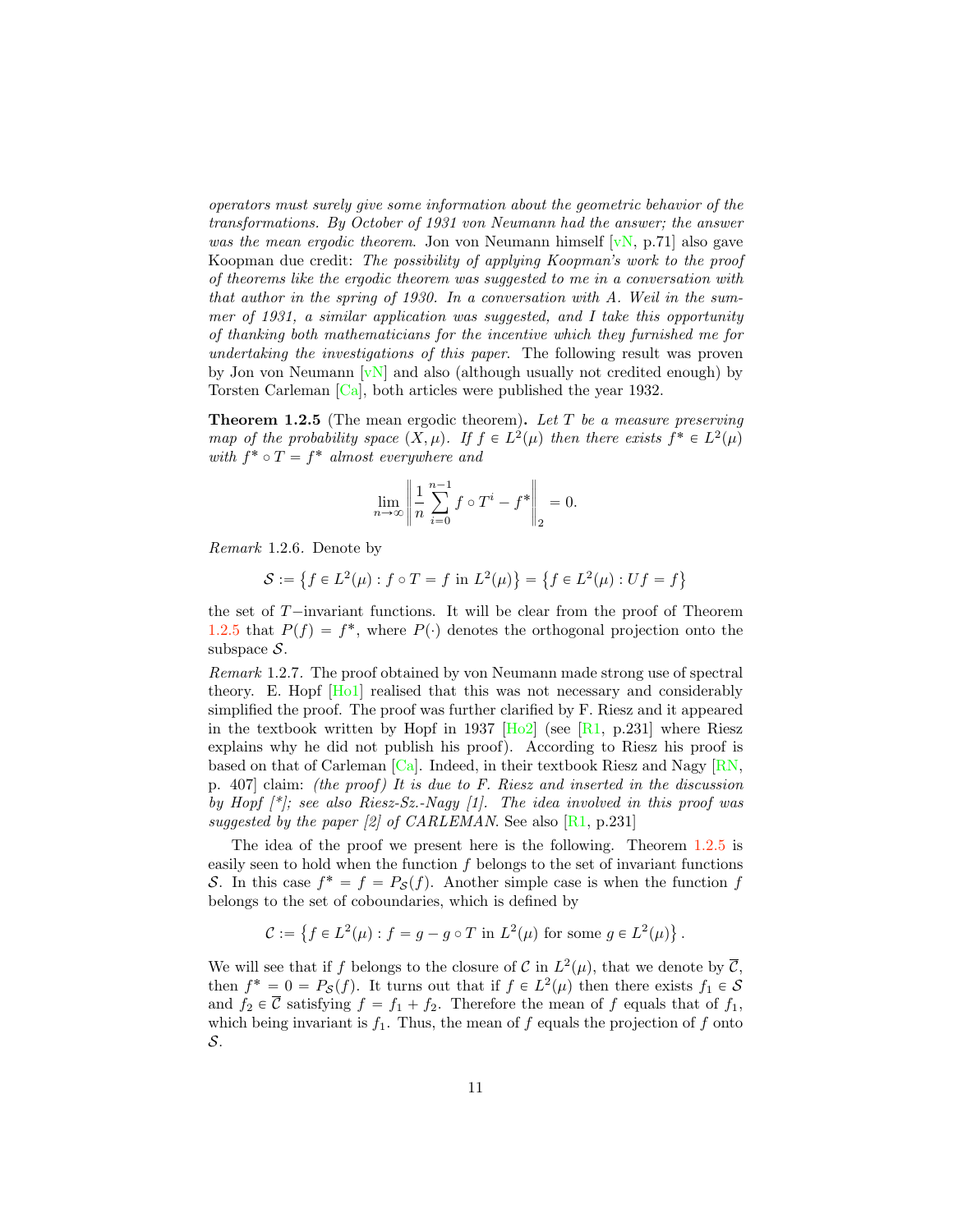<span id="page-12-0"></span>**Lemma 1.2.8.** *If*  $f \in S$  *then* 

$$
\lim_{n \to \infty} \left\| \frac{1}{n} \sum_{i=0}^{n-1} f \circ T^i - f \right\|_2 = 0.
$$

*Proof.* Note that since  $f \in S$  we have that for every  $i \in \mathbb{N}$  the following relation holds:  $f \circ T^i = f$ . Therefore, for every  $n \in \mathbb{N}$ ,

$$
\frac{1}{n}\sum_{i=0}^{n-1} f \circ T^i = \frac{nf}{n} = f = P_{\mathcal{S}}(f).
$$

Hence,

$$
\lim_{n \to \infty} \left\| \frac{1}{n} \sum_{i=0}^{n-1} f \circ T^i x - P_{\mathcal{S}}(f) \right\|_2 = 0.
$$

<span id="page-12-1"></span>**Lemma 1.2.9.** *If*  $f \in \mathcal{C}$  *then* 

$$
\lim_{n \to \infty} \left\| \frac{1}{n} \sum_{i=0}^{n-1} f \circ T^i \right\|_2 = 0.
$$

*Proof.* Since  $f \in \mathcal{C}$  there exists  $g \in L^2(\mu)$  such that  $g - g \circ T$ . Thus,

$$
\sum_{i=0}^{n-1} f \circ T^i = \sum_{i=0}^{n-1} (g - g \circ T) \circ T^i = \sum_{i=0}^{n-1} (g \circ T^i - g \circ T^{i+1}) = g - g \circ T^n.
$$

Therefore,

$$
\left\| \frac{1}{n} \sum_{i=0}^{n-1} f \circ T^i \right\|_2 = \left\| \frac{1}{n} \sum_{i=0}^{n-1} (g - g \circ T) \circ T^i \right\|_2 = \frac{1}{n} \left\| g - g \circ T^n \right\|_2 \le \frac{1}{n} \left( \|g\|_2 + \|g \circ T^n\|_2 \right) = \frac{2}{n} \|g\|_2
$$

The result now follows, since

$$
\lim_{n \to \infty} \left\| \frac{1}{n} \sum_{i=0}^{n-1} f \circ T^i \right\|_2 \le \lim_{n \to \infty} \frac{2}{n} \|g\|_2 = 0.
$$

 $\Box$ 

<span id="page-12-2"></span>**Lemma 1.2.10.** The orthogonal complement of 
$$
\overline{C}
$$
 is S.

›

*Proof.* Recall that the adjoint operator of the Koopman operator,  $U^* : L^2(\mu) \rightarrow$  $L^2(\mu)$  satisfies  $\langle Uf, g \rangle = \langle f, U^*g \rangle$ . Let  $\mathcal{S}_* := \{ f \in L^2(\mu) : U^*f = f \}$ . In order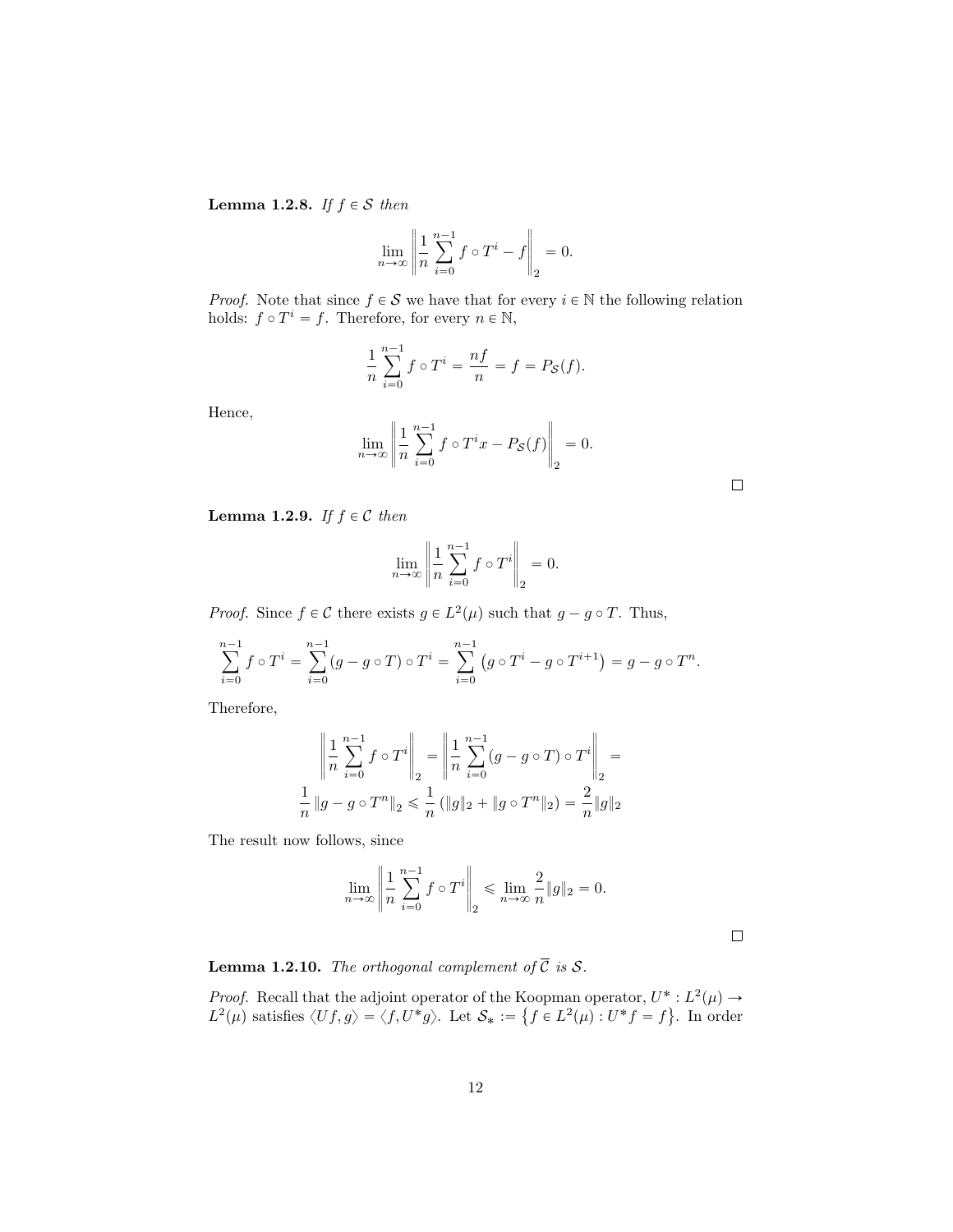to prove the Lemma we first prove that  $S = S_*$ . Recall from Lemma [1.1.25](#page-8-1) that  $U^*U = I$ . Thus, if  $f \in S$  then, since  $Uf = f$ , we have

$$
f = U^* U f = U^* f.
$$

Therefore  $f \in S_*$ , hence  $S \subset S_*$ . Let us prove the opposite inclusion. Let  $f \in \mathcal{S}_*$ , that is  $U^* f = f$ . Thus,

$$
0 = \langle f, 0 \rangle = \langle f, U^* f - f \rangle.
$$

In particular,

$$
\langle f, U^* f \rangle - \langle f, f \rangle = 0.
$$

Hence,

$$
\langle Uf, f \rangle = \langle f, U^* f \rangle = \langle f, f \rangle = ||f||_2^2.
$$

Since  $||Uf||_2 = ||f||_2$  we have an equality in the Cauchy-Schwarz inequality. This only occurs (if none of the terms is zero) if *Uf* and *f* are linearly dependent, that is, there exists  $c \in \mathbb{R}$  such that  $Uf = cf$ . Since  $||Uf||_2 = ||f||_2$  we obtain that  $|c| = 1$ . Assume by way of contradiction that  $c = -1$ , then  $Uf = -f$ . Hence  $U^*Uf = -U^*f$ , that is  $f = -U^*f$ . But we have assumed that  $f \in \mathcal{S}_*$ , that is  $f = U^* f$ . Therefore  $f = -f$  which is only possible if  $f = 0$ . Therefore,  $c = 1$ . That is,  $Uf = f$ . We have, therefore, proved that  $S_* \subset S$  and hence proved the equality of both sets.

In order to conclude the proof of the Lemma, observe that  $f \in L^2(\mu)$  belongs to the orthogonal complement of  $\overline{C}$  if for every  $g \in L^2(\mu)$  we have that  $\langle f, g - \overline{\ } \rangle$  $Ug \rangle = 0$ . However, this implies that for every  $g \in L^2(\mu)$  we have

$$
0 = \langle f, g \rangle - \langle f, Ug \rangle = \langle f, g \rangle - \langle U^*f, g \rangle = \langle f - U^*f, g \rangle
$$

Therefore  $U^*f = f$ , which means that  $f \in \mathcal{S}_*$  and therefore  $f \in \mathcal{S}$ .

*Proof of Theorem [1.2.5.](#page-11-0)* Let  $f \in L^2(\mu)$ . In virtue of Lemma [1.2.10](#page-12-2) there exist  $f_1 \in S$  and  $f_2 \in C$  such that  $f = f_1 + f_2$ . Let  $\epsilon > 0$  and  $f_2' \in C$  be such that  $||f_2 - f'_2||_2 < \epsilon$ . We have that

 $\Box$ 

$$
\frac{1}{n}\sum_{i=0}^{n-1} f\circ T^i = \frac{1}{n}\sum_{i=0}^{n-1} f_1\circ T^i + \frac{1}{n}\sum_{i=0}^{n-1} f'_2\circ T^i + \frac{1}{n}\sum_{i=0}^{n-1} (f_2 - f'_2)\circ T^i.
$$

It follows from Lemmas [1.2.8](#page-12-0) and [1.2.9](#page-12-1) that

$$
\lim_{n \to \infty} \frac{1}{n} \sum_{i=0}^{n-1} f_1 \circ T^i = f_1 \text{ and } \lim_{n \to \infty} \frac{1}{n} \sum_{i=0}^{n-1} f'_2 \circ T^i = 0.
$$

Moreover, since *U* is an isometry (a contraction would be enough) we have that

$$
\left\| \frac{1}{n} \sum_{i=0}^{n-1} (f_2 - f_2') \circ T^i \right\|_2 \le \frac{1}{n} \sum_{i=0}^{n-1} \| U^i (f_2 - f_2') \|_2 = \| f_2 - f_2' \|_2 < \epsilon
$$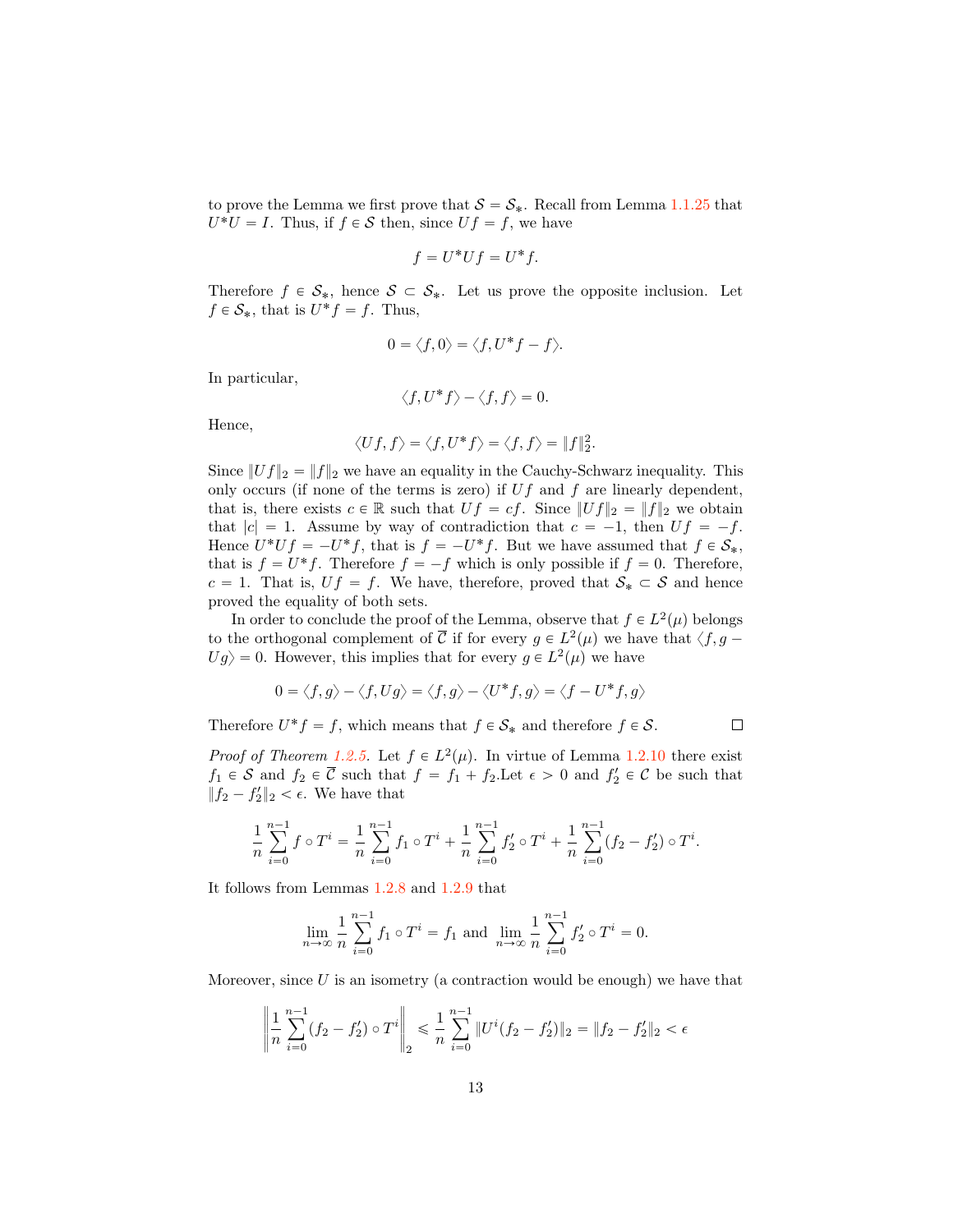<span id="page-14-0"></span>Therefore

$$
\limsup_{n \to \infty} \left\| \frac{1}{n} \sum_{i=0}^{n-1} f \circ T^i - P_{\mathcal{S}}(f) \right\|_2 < \epsilon.
$$

 $\Box$ 

*Remark* 1.2.11. Note that if  $\mu$  is an ergodic measure then every function  $f \in$  $L^2(\mu)$  that is invariant,  $f = f \circ T$ , is constant almost everywhere, see [\[Wa,](#page-67-1) Theorem 1.6. Therefore, in that case, the space  $S$  is nothing but the one dimensional space generated by the constant function equal to 1. Hence, for any  $f \in L^2(\mu)$  the orthogonal projection onto *S* is a constant  $f^* = P_S(f) = c$ . If *g* denotes the orthogonal projection of *f* onto  $\overline{C}$ , we have that  $f = c + g$ . Thus,  $g = f - c$ . Since *c* and *g* are orthogonal we obtain,

$$
0 = \langle c, f - c \rangle = \int (c(f - c)) d\mu = \left( c \int f d\mu \right) - \int c^2 d\mu.
$$

Therefore,

$$
f^* = c = \int f d\mu
$$
 and  $g = f - \int f d\mu$ .

In the particular case in which  $f = \chi_A$  we obtain that  $f^* = \mu(A)$ . That is, if  $\mu$ is ergodic the time average  $\frac{1}{n} \sum_{i=0}^{n-1} \chi_A \circ T^i$  converges in the  $L^2(\mu)$  norm to the space average  $\mu(A)$ .

**Corollary 1.2.12.** Let  $T: X \to X$  be an invertible transformation that pre*serves the probability measure*  $\nu$ *. For every*  $\varphi \in L^2(\mu)$  *there exists*  $\varphi^* \in L^2(\mu)$ *such that*

$$
\lim_{n \to \infty} \left\| \frac{1}{n} \sum_{i=0}^{n-1} f \circ T^i - \varphi^* \right\|_2 = 0 \quad y \quad \lim_{n \to \infty} \left\| \frac{1}{n} \sum_{i=0}^{n-1} f \circ T^{-i} - \varphi^* \right\|_2 = 0.
$$

*Proof.* By the Mean Ergodic Theorem there exists  $\varphi^*_{+}, \varphi^*_{-} \in L^2(\mu)$  such that

$$
\lim_{n\to\infty}\left\|\frac{1}{n}\sum_{i=0}^{n-1}f\circ T^i-\varphi_+^*\right\|_2=0\quad \text{ y}\quad \lim_{n\to\infty}\left\|\frac{1}{n}\sum_{i=0}^{n-1}f\circ T^{-i}-\varphi_-^*\right\|_2=0.
$$

Note that  $\varphi^*$  is the orthogonal projection of  $\varphi$  in the space of  $T^{-1}$  invariant functions and that  $\varphi^*_{+}$  is the orthogonal projection of  $\varphi$  in the space of *T* invariant functions. However, these two spaces coincide. Indeed, if  $\psi$  is *T* $-$ invariant then

$$
\psi = \psi(T \circ T^{-1}) = \psi \circ T^{-1},
$$

thus  $\psi$  is  $T^{-1}$ -invariant. A similar argument shows the other inclusion.  $\Box$ 

The mean ergodic theorem is sometimes referred to as *von Neumman's ergodic theorem*, we avoid that nomination since around the same time that von Neumann obtained his proof, Carleman [\[Ca\]](#page-64-0) also proved (using a version of Koopman's operator that he introduced) the same result. The following quote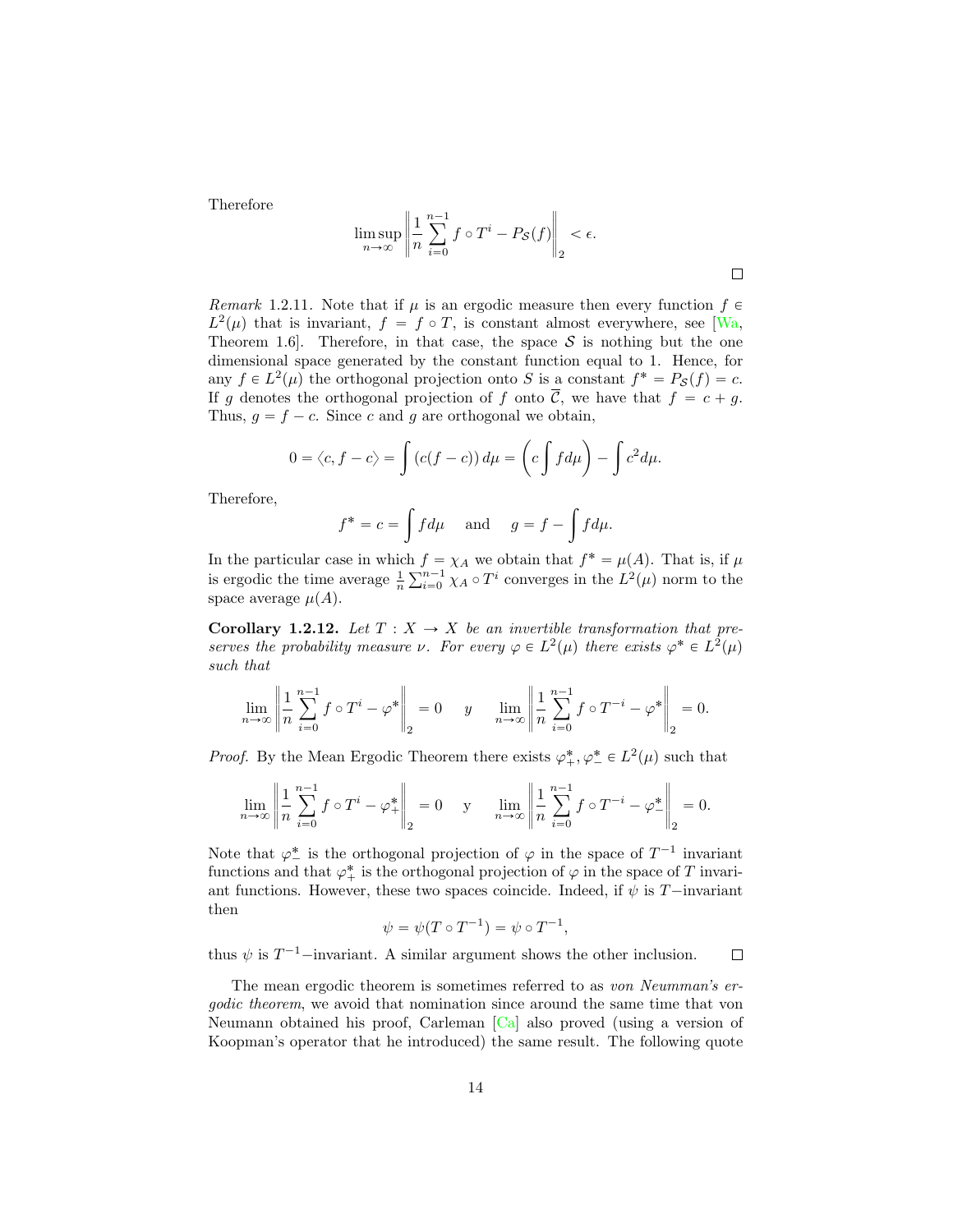<span id="page-15-0"></span>is from Carleman's article  $[C_{a}, p. 66]$  "J'ai fair un exposé de mes recherches sur *cette question dans une conf´erence ´a l'Institut Mittag-Le*ffl*er le 8 mai 1931. Un* résumé de cette conference a été communiqué à l'Académie des Sciences s Stock*holm le 27 mai 1931. Plus tard j'ai eu connaissance d'une Note de M. Koopman, publi´e le 15 mai 1931 dans le Proceedings of the National Academie of Sciences U. S. A., qui m'a montré qu'un grand nombre de mes résultas généraux étaient d´ej´a trouv´es par M. Koopman. Si, n´eanmoins, je reviens s cette question c'est* pour développer plus explicitement certaines applications (l'hypothése ergodique, *d´eveloppement des solutions comme fonctions des valeurs initiales) que j'ai esquiss´ees bri´evement dans ma Note et qui ne se trouvent pas dans l'article de M. Koopman."*.

As we have seen, the proof of the mean ergodic theorem is essentially a proof based on properties of isometries of Hilbert spaces that has little to do with dynamics. Actually, with the exact same proof we obtain

Theorem 1.2.13 (Mean ergodic theorem for isometries). *Let U be an isometry of the Hilbert space H and let P<sup>S</sup> be the orthogonal projection on the subspace of invariant vectors of* U. Then for every  $f \in \mathcal{H}$ 

$$
\lim_{n \to \infty} \left\| \frac{1}{n} (I + U + U^2 + \dots + U^{n-1})(f) - P_{\mathcal{S}}(f) \right\| = 0.
$$

*Remark* 1.2.14*.* Interestingly, Derriennic and Krengel [\[DK\]](#page-64-1) studied possible analogues of the Mean Ergodic Theorem for sub-additive sequences of positive contractions. They discovered that the result does not generelise to the sub-additive setting  $([DK, Example 6.1]),$  $([DK, Example 6.1]),$  $([DK, Example 6.1]),$  however it does extend to the non-negative subadditive case.

# 1.2.3 Applications of the Mean Ergodic Theorem

In this section we briefly present some applications of the results discussed in this chapter.

### 1.2.3.1 Drift of Affine Isometries

We give a short glimpse to an interesting area that mixies group and ergodic theory, among other subjects. Let  $A$  be an affine isometry of a Hilbert space  $H$ . The *drift* of *A* is defined by,

$$
\lim_{n \to \infty} \frac{1}{n} \|A^n(0)\|.
$$

The following is a characterization of the drift.

#### Proposition 1.2.15.

$$
\lim_{n \to \infty} \frac{1}{n} ||A^n(0)|| = \inf_{w \in \mathcal{H}} ||A(w) - w||.
$$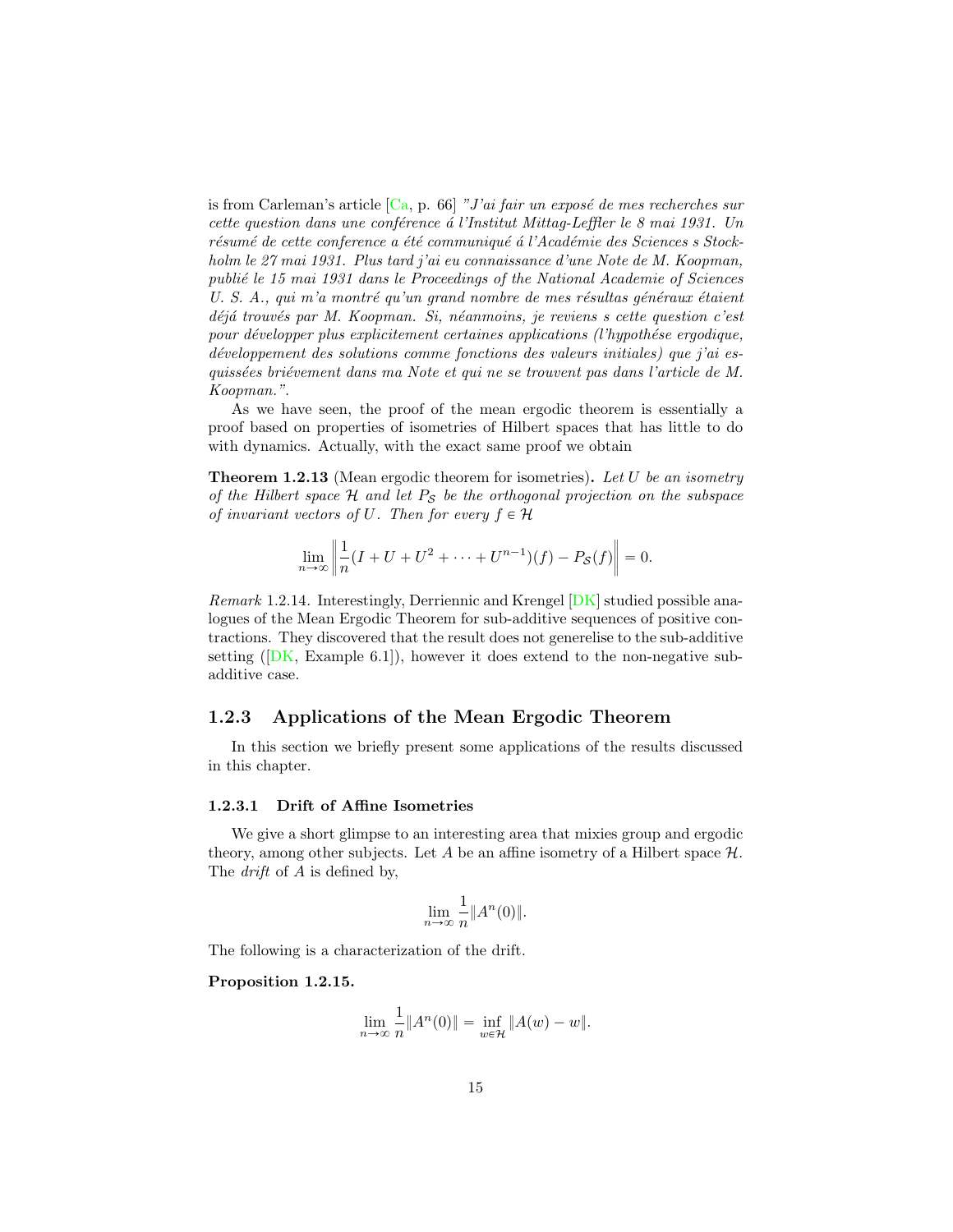<span id="page-16-0"></span>*Proof.* Let *U* be a linear isometry of *H* and  $v \in H$  be such that  $A(w) = U(w) + v$ . We then have

$$
A^{n}(0) = (1 + U + \dots + U^{n-1})v.
$$

Thus, it follows form the Mean Ergodic Theorem that

$$
\lim_{n \to \infty} \frac{1}{n} \|A^n(0)\| = \|P(v)\|,
$$

where  $P(v)$  is the orthogonal projection on the subspace of invariant vectors for *U*. Denote by ran the rank of an operator and by dist the distance for a set to a point. We have,

$$
\inf_{w \in \mathcal{H}} \|A(w) - w\| = \inf_{w \in \mathcal{H}} \|U(w) + v - w\| =
$$
  

$$
\inf_{z \in \text{ran}(U-1)} \|z + v\| = \text{dist}(\text{ran}(U-1), v) = \|P(v)\|,
$$

since the orthogonal complemente of ran $(U - 1)$  is the subspace of invariant vectors. vectors.

#### 1.2.3.2 Perron's theorem.

The result we present now is obtained following the arguments of the Mean Ergodic Theorem. A  $d \times d$  matrix A with real coefficients is *row stochastic* if all its entries are non-negative and the sum of the elements of each row equals to one. That is, if  $\mathbf{1} := (1, 1, \ldots, 1)^t$  then  $A\mathbf{1} = \mathbf{1}$ . Consider the norm of the maximum in  $\mathbb{C}^d$ ,  $\|(x_1, \ldots, x_d)\| = \max\{|x_1|, \ldots, |x_d|\}.$  The operator *A* :  $(\mathbb{C}^d, \|\cdot\|) \to (\mathbb{C}^d, \|\cdot\|)$  defined by  $A(x) := Ax$  is a contraction. Indeed, if  $A = (m_{i,j})$  then for every  $x = (x_1, \ldots, x_d) \in \mathbb{C}^d$  and every  $i \in \{1, \ldots, d\}$  we have

$$
|(Ax)_i| = \left| \sum_{j=1}^d m_{i,j} x_j \right| \leq \sum_{j=1}^d m_{i,j} |x_j| \leq ||x|| \sum_{j=1}^d m_{i,j} = ||x||.
$$

Thus,  $||Mx|| \leq ||x||$ .

**Theorem 1.2.16** (Perron). Let A be a row stochastic real  $d \times d$  matrix. Then, *there exists at least one probability vector p such that*  $p^t M = p^t$ .

We present the proof that appears in [\[EFHN,](#page-64-2) Section 8.3].

*Proof.* Perron's theorem follows from the fact that *A* is a contraction of the finite dimensional Banach space  $(\mathbb{C}^d, \|\cdot\|)$ . Let

$$
Q(x) := \lim_{n \to \infty} \frac{1}{n} \sum_{i=0}^{n-1} A^{i} x,
$$

whenever the limit exists. Sine *A* i a contraction, this readily implies that

$$
\mathcal{F} := \left\{ x \in \mathbb{C}^d : \, Q(x) \text{ exists } \right\}
$$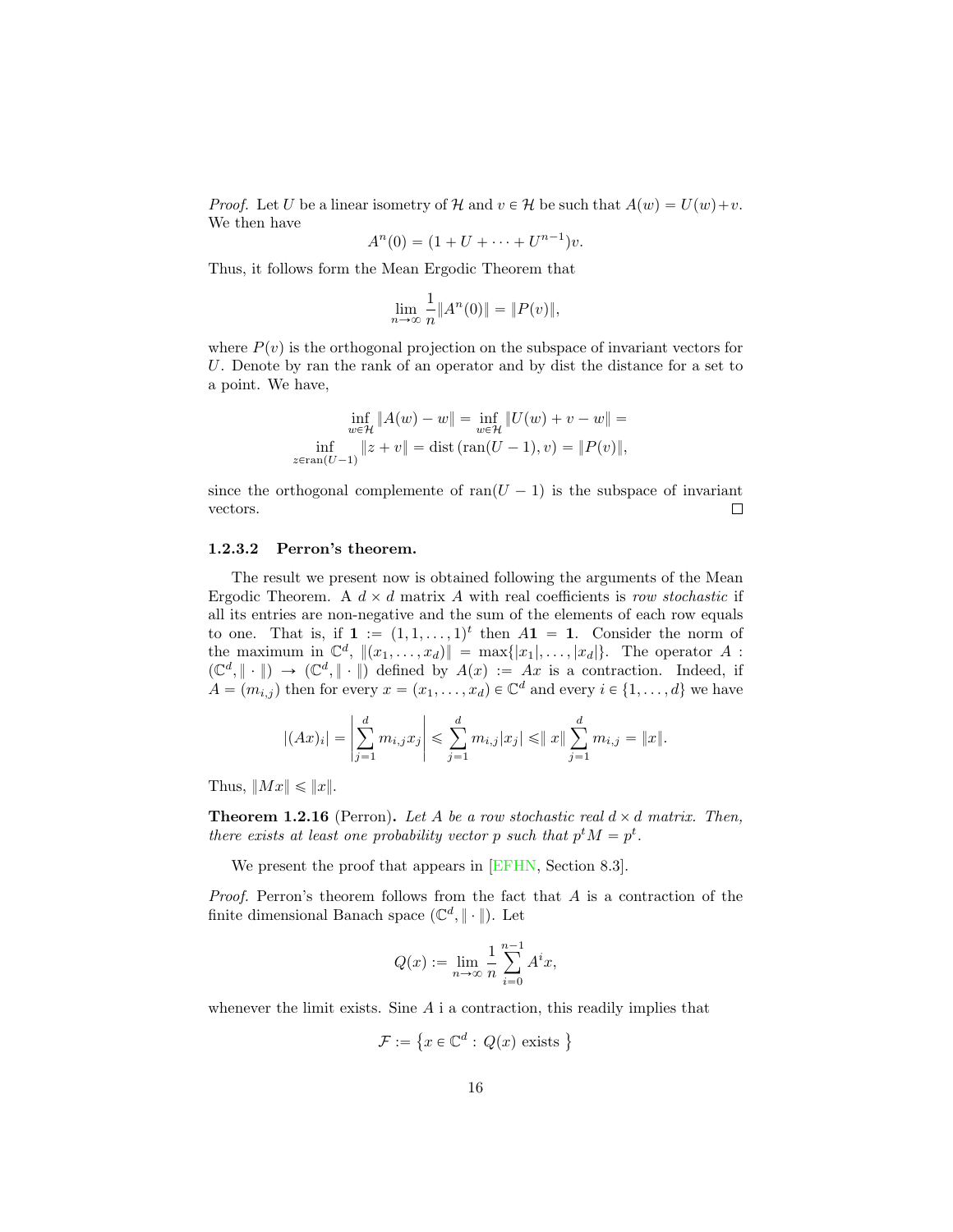<span id="page-17-0"></span>is a closed, *A*<sup>i</sup>nvariant and decomposes into the direct sum of closed subspaces

$$
\mathcal{F}=\mathcal{S}+\mathcal{C}.
$$

Note that since the spaces are finite dimensional, linear subspaces are closed (and therefore, there is no need to consider the closure of  $C$ ). The dimension formula of linear algebra yields that  $\mathcal{F} = \mathbb{C}^d$ . That is, it satisfies the conclusion of the mean ergodic theorem, where  $Q(x)$  is the orthogonal projection on *S*. Since  $Q \ge 0$  and  $Q(1) = 1$ , thus the rows of *Q* are probability vectors. Moreover, since  $OA = O$ , each row of *Q* is a left fixed vector for *A*. since  $QA = Q$ , each row of *Q* is a left fixed vector for *A*.

#### 1.2.3.3 Speed of convergence

It is a well known fact, see for example  $[D, p.144]$  $[D, p.144]$ , that there is no universal speed of convergence in the Mean ergodic theorem. Indeed, assume  $T : (X, \mu) \rightarrow$  $(X, \mu)$  is an ergodic, non-atomic, measure preserving system. If there exists a sequence  $(a_n)_n$  of positive real numbers with  $\lim_{n\to\infty} a_n = \infty$  such that for every  $f \in L^2(\mu)$ ,

$$
\limsup_{n \to \infty} a_n \left\| \frac{1}{n} \sum_{i=0}^{n-1} f \circ T^i - f^* \right\|_2 < \infty,
$$

then the Banach-Steinhaus theorem would imply the uniform convergence of

$$
\limsup_{n \to \infty} \left\| \frac{1}{n} \sum_{i=0}^{n-1} T^i - P(\cdot) \right\| = 0.
$$

This can not happen in in a non-atomic ergodic system.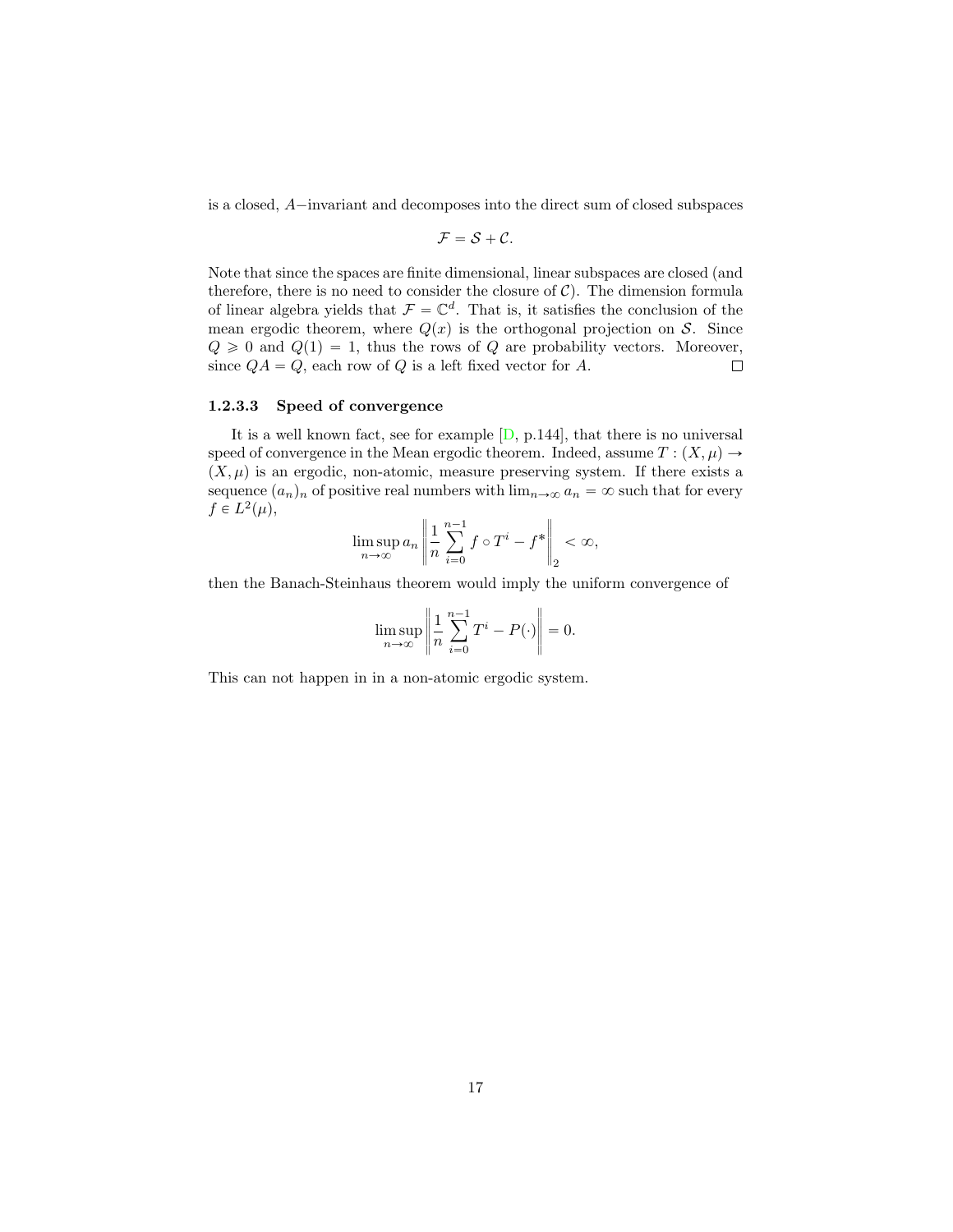# <span id="page-18-0"></span>Chapter 2

# The Banach Principle

# <span id="page-18-1"></span>2.1 The question and the method

To get started it is probably useful have a look at a simple almost everywhere convergence result:

*Example* 2.1.1 (Beppo Levi's Theorem)*.* The following is probably one of the most basic almost everywhere results that we can think of. It is due to Beppo Levi and it is a direct consequence of the Monotonce convergence theorem. Consider the series  $\sum_{n=1}^{\infty} f_n(x)$ , where  $f_n(x) \geq 0$  and measurable for every  $n \geqslant 1$ . If

$$
\int_{n=1}^{\infty} f_n(x)dx < \infty
$$

then the series

$$
\sum_{n=1}^{\infty} f_n(x)
$$

converges for almost every  $x \in \mathbb{R}$ . Indeed, the monotone convergence theorem implies that

$$
\sum_{n=1}^{\infty} \int f_n(x) dx = \int \sum_{n=1}^{\infty} f_n(x) dx.
$$

Thus, if  $\int_{n=1}^{\infty} f_n(x) dx < \infty$  the above implies that  $\sum_{n=1}^{\infty} f_n(x)$  is integrable and therefore finite almost everywhere.

The situation in general is far more complicated than this. There is a wide range of problems in real analysis, ergodic theory, probability theory and in harmonic analysis that involve proving the almost everywhere convergence of a sequence of operators.

An important and deep example is that of convergence of Fourier series. Let *f*(*x*) be a periodic function of period  $2\pi$  defined in R and integrable in  $[-\pi, \pi]$ . Set

$$
S_n(f, x) := \sum_{k=0}^n (a_k \cos(kx) + b_k \sin(kx)),
$$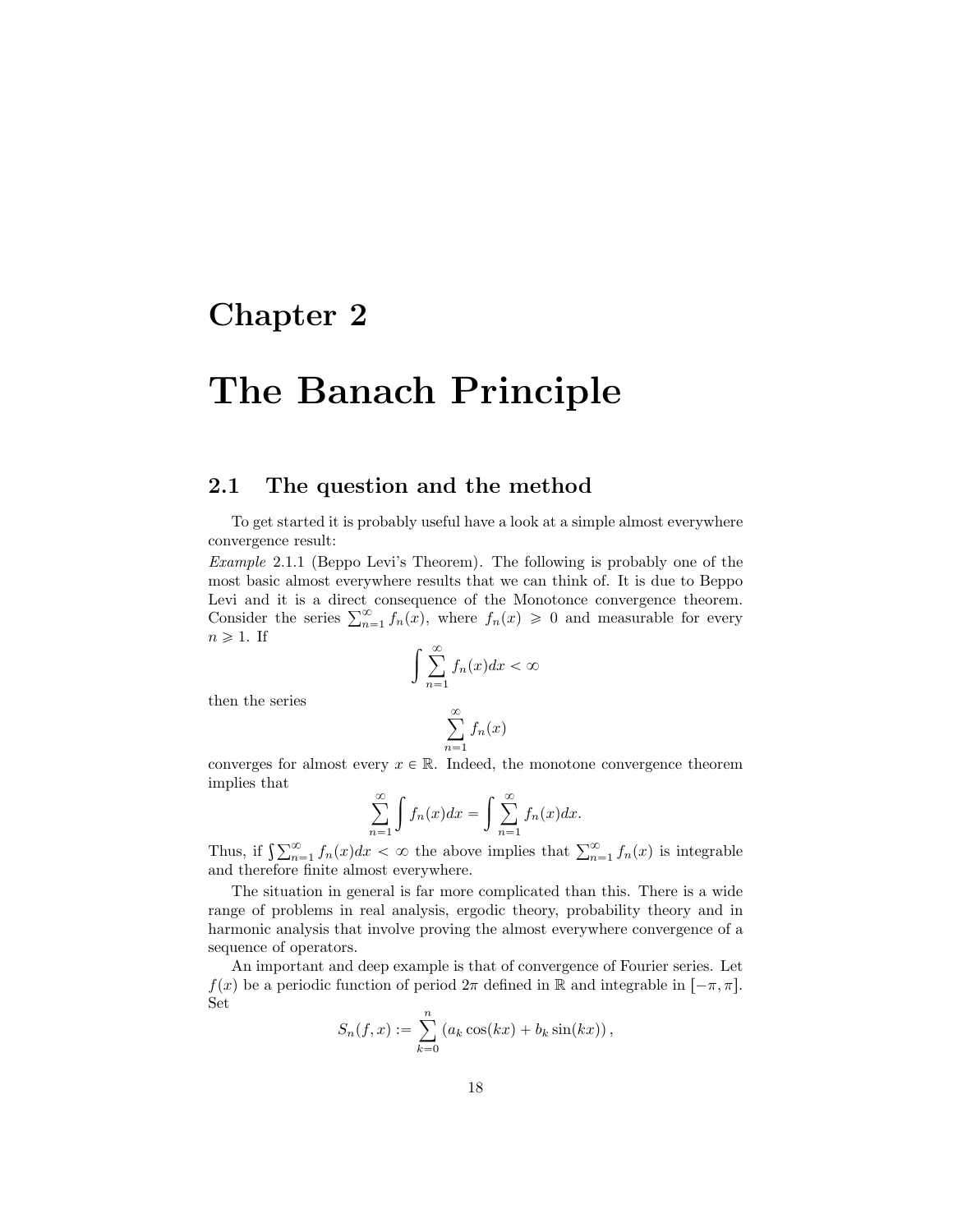where

$$
a_k = \frac{1}{\pi} \int_{-\pi}^{\pi} f(t) \cos(kt) dt \quad \text{and} \quad b_k = \frac{1}{\pi} \int_{-\pi}^{\pi} f(t) \sin(kt) dt.
$$

Determining whether the limit  $\lim_{n\to\infty} S_n(f, x)$  converges almost-everywhere is a deep problem. Kolmogorov (aged 19) constructed in 1922 an example of a integrable function that diverges almost everywhere. It was in 1965 that Carleson proved one of the deepest almost everywhere results, he showed (as conjectured by Luzin, in 1913) that if  $\sum_{k=1}^{\infty} (a_k^2 + b_k^2) < \infty$  then the Fourier series converges almost everywhere. We stress that Fourier series can be interpreted as the application of the operator  $S_n$  and therefore the convergence problem correspond to the almost everywhere behaviour of the the limit of  $S_n$  as *n* tends to infinity. This point of view applies to a wide range of problems, from the Lebesgue differentiation theorem to the pointwise ergodic theorem. It turns out that there is a general method that allow us to prove this type of almosteverywhere convergence results. Of course, each particular problem has its own particular difficulties, but the general scheme is pretty much the same.

# <span id="page-19-0"></span>2.2 Why studying maximal functions?

We can formulate the general problem in the following way. Let  $(X, \mathcal{A}, \mu)$ be a measure space and denote by  $L^1(\mu)$  the corresponding space of real valued integrable functions. We consider a sequence of linear operators  $S_n$  defined on  $L^1(\mu)$ . We would be interested in determining conditions on the sequence  $(S_n)_n$ , or in the function  $f \in L^1(\mu)$ , such that the sequence  $(S_n f(x))_n$  converges for almost every  $x \in X$ . This is, of course, equivalent to the fact that the sequence  $(S_n f(x))_n$  is a Cauchy sequence almost everywhere. This means that given  $f \in L^1(\mu)$ , for every  $\alpha > 0$  we have

$$
\mu\left(\left\{x \in X : \limsup_{n,m \to \infty} |S_n f(x) - S_m f(x)| > \alpha\right\}\right) = 0. \tag{2.2.1}
$$

Assume that there exists a dense subspace  $\mathcal{C} \subset L^1(\mu)$  such that if  $g \in \mathcal{C}$  then for every  $x \in X$  we have that  $(S_n g(x))_n$  converges. Since the space  $C$  is dense in  $L^1(\mu)$ , for every  $\epsilon > 0$  there exists  $g \in \mathcal{C}$ ,  $h_{\epsilon} \in L^1(\mu)$ , such that  $f = g + h_{\epsilon}$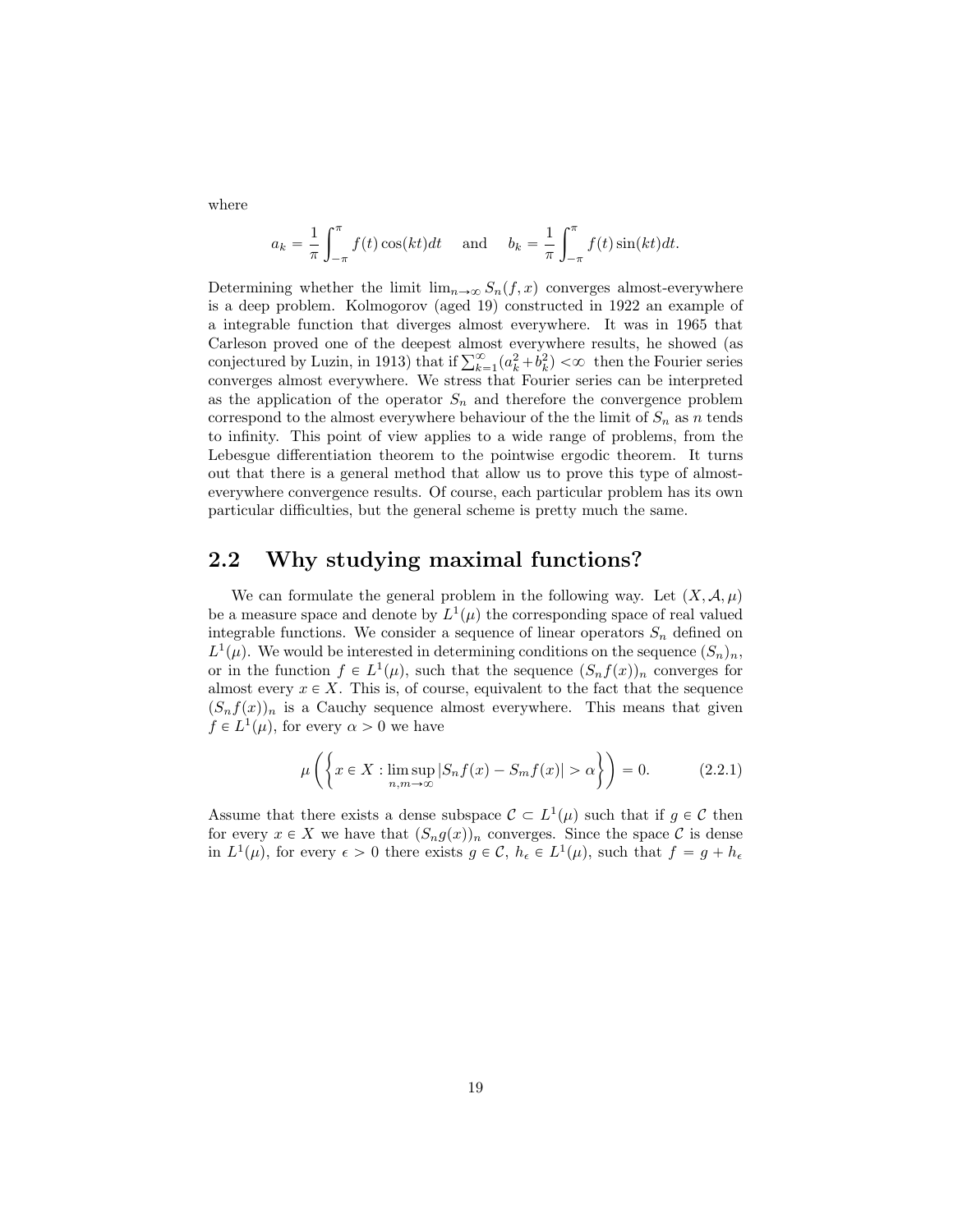and  $\|h_\epsilon\|_1<\epsilon.$  Note now that

$$
\left\{ x \in X : \limsup_{n,m \to \infty} |S_n f(x) - S_m f(x)| > \alpha \right\} =
$$
  

$$
\left\{ x \in X : \limsup_{n,m \to \infty} |S_n (g + h_\epsilon)(x) - S_m (g + h_\epsilon)(x)| > \alpha \right\} =
$$
  

$$
\left\{ x \in X : \limsup_{n,m \to \infty} |S_n g(x) - S_m g(x) + S_n h_\epsilon(x) - S_m h_\epsilon(x)| > \alpha \right\} \subset
$$
  

$$
\left\{ x \in X : \limsup_{n,m \to \infty} |S_n g(x) - S_m g(x)| > \frac{\alpha}{2} \right\} \cup
$$
  

$$
\left\{ x \in X : \limsup_{n,m \to \infty} |S_n h_\epsilon(x) - S_m h_\epsilon(x)| > \frac{\alpha}{2} \right\}.
$$

Since  $g \in \mathcal{C}$  we have that for every  $x \in X$  the sequence  $(S_n g(x))_n$  converges. That means

$$
\mu\left(\left\{x \in X : \limsup_{n,m \to \infty} |S_n g(x) - S_m g(x)| > \frac{\alpha}{2}\right\}\right) = 0.
$$

Thus, in order to prove that

$$
\mu\left(\left\{x \in X : \limsup_{n,m \to \infty} |S_n f(x) - S_m f(x)| > \alpha\right\}\right) = 0
$$

it suffices to prove that as  $\|h_\epsilon\|_1 \mapsto 0$  we have

$$
\mu\left(\left\{x \in X : \limsup_{n,m \to \infty} |S_n h_{\epsilon}(x) - S_m h_{\epsilon}(x)| > \frac{\alpha}{2}\right\}\right) \mapsto 0.
$$

Unfortunately, the set

<span id="page-20-0"></span>
$$
\left\{ x \in X : \limsup_{n,m \to \infty} |S_n h_{\epsilon}(x) - S_m h_{\epsilon}(x)| > \frac{\alpha}{2} \right\}
$$
 (2.2.2)

has a rather unhandy structure. Note that

$$
\frac{\alpha}{2} < \limsup_{n,m \to \infty} |S_n h_{\epsilon}(x) - S_m h_{\epsilon}(x)| \leq \sup_{n,m} |S_n h_{\epsilon}(x) - S_m h_{\epsilon}(x)| \leq \sup_{n,m} \{|S_n h_{\epsilon}(x)| + |S_m h_{\epsilon}(x)|\} \leq \sup_n 2|S_n h_{\epsilon}(x)|
$$

Therefore,

$$
\left\{ x \in X : \limsup_{n,m \to \infty} |S_n h_{\epsilon}(x) - S_m h_{\epsilon}(x)| > \frac{\alpha}{2} \right\} \subset
$$
  

$$
\left\{ x \in X : \sup_n 2|S_n h_{\epsilon}(x)| > \frac{\alpha}{2} \right\} = \left\{ x \in X : \sup_n |S_n h_{\epsilon}(x)| > \frac{\alpha}{4} \right\}.
$$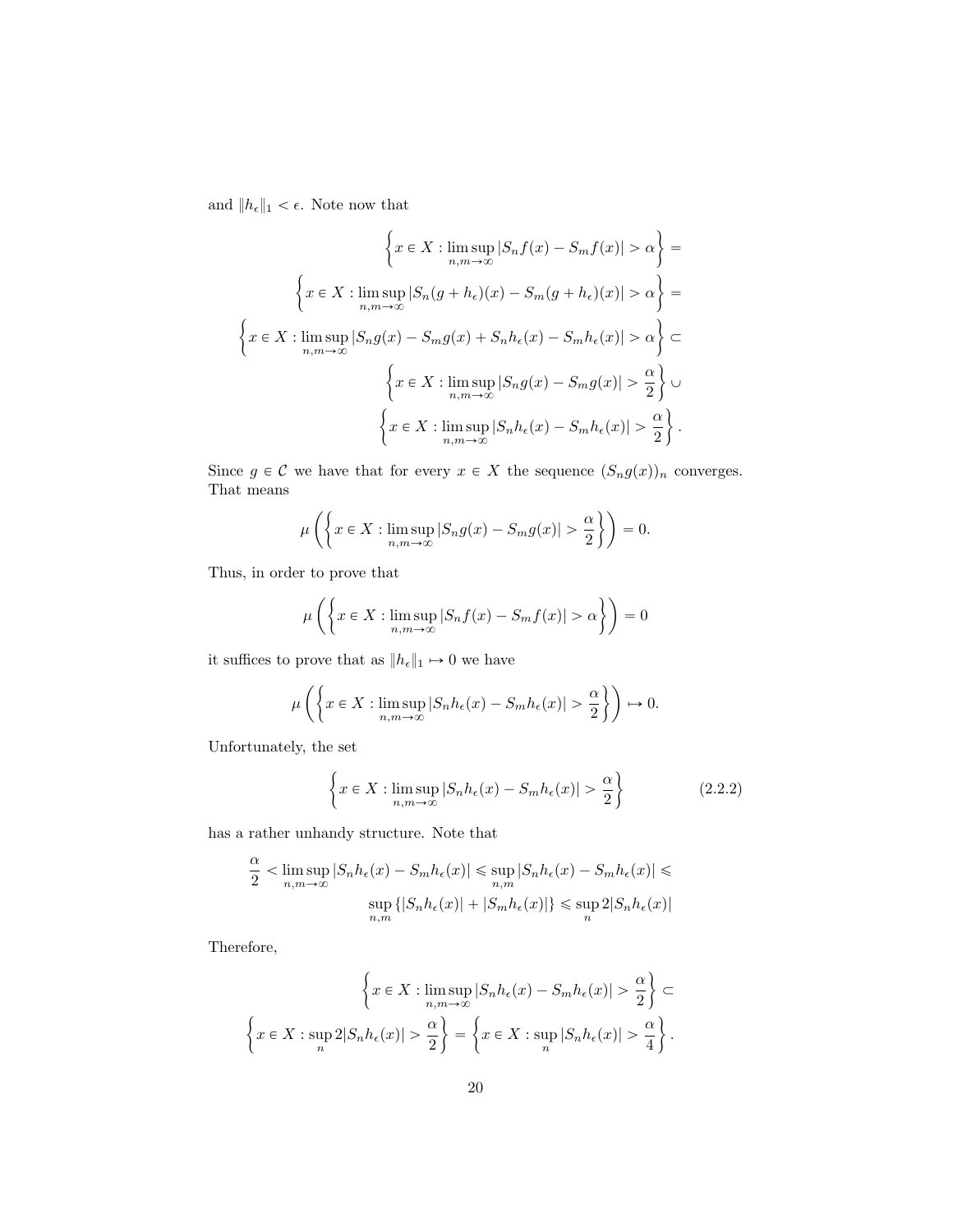<span id="page-21-3"></span>Thus, the almost everywhere convergence of  $(S_n f(x))_n$  is a consequence of the following claim:

<span id="page-21-2"></span>If 
$$
||h||_1 \to 0
$$
 then  $\mu\left(\left\{x \in X : \sup_n |S_n h(x)| > \frac{\alpha}{4}\right\}\right) \to 0.$  (2.2.3)

We are led to study the operator  $S^*$  defined on  $L^1(\mu)$  and with image in the space of measurable functions defined by

$$
S^*f(x) := \sup_n |S_n f(x)|.
$$

The operator  $S^*$  is called *maximal operator* and it is simpler in structure than the set considered in  $(2.2.2)$ . In order to prove almost everywhere convergence it suffices to show that the claim in equation  $(2.2.3)$  holds, which is the same as to prove that  $S^*$  is continuous in measure at zero. Of course, stronger conditions would also guarantee the almost every where convergence of  $(S_n f(x))_n$ . For example, if there exists  $c > 0$  such that for every  $f \in L^1(\mu)$  we have

$$
||S^*f||_1 \leq c||f||_p,
$$

then we would obtain an almost everywhere result. Unfortunately, as we will see later, in general  $S^*f$  does not belong to  $L^1(\mu)$ . A more useful estimate, which can be proved in a wide range of problems, that implies the almost everywhere convergence is the following: there exists  $c > 0$  such that for every  $f \in L^1(\mu)$ we have

<span id="page-21-1"></span>
$$
\mu(\{x \in X : S^* f(x) > \alpha\}) \leq c \frac{\|f\|_1}{\alpha}.
$$
\n(2.2.4)

When equation  $(2.2.4)$  holds we say that  $S^*$  is of weak type  $(1, 1)$ .

Summarising, the method proposed to prove convergence almost everywhere of a sequence of operators has two steps:

- (a) First, to find a dense subset of  $L^1(\mu)$  for which we have convergence everywhere.
- (b) Second, to prove a qualitative estimate that upper bounds the maximal function  $S^*f$  in terms of the size of  $f$

There is a classical result of Banach that combines the above two ingredients in order to obtain convergence almost everywhere in  $L^1(\mu)$ .

# <span id="page-21-0"></span>2.3 Banach's principle

The following result is a particular case of a Theorem proved by Banach in 1926 [\[Ba\]](#page-63-0). It relates the continuity of the maximal operator at zero with the almost-everywhere convergence of a sequence of operators.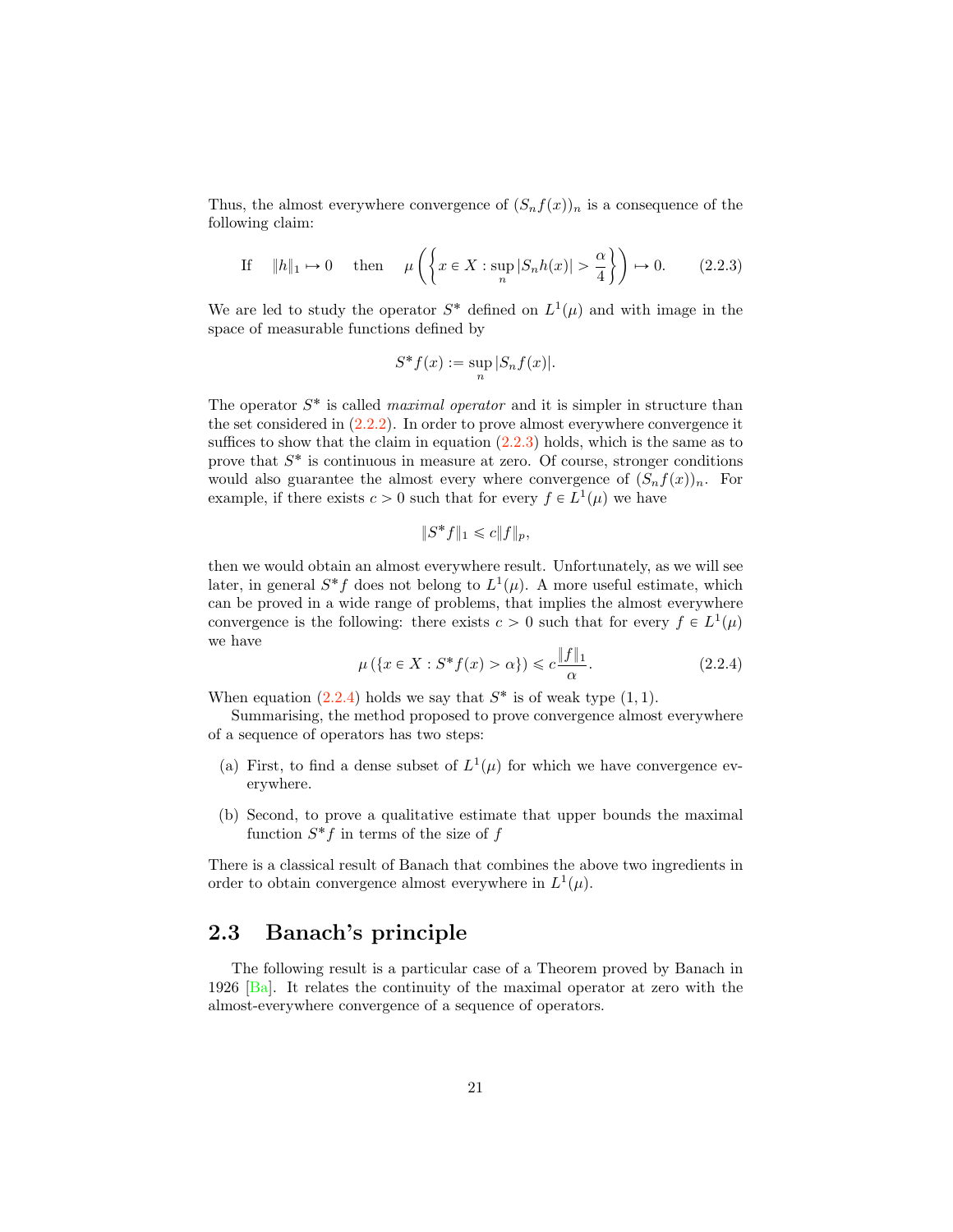**Definition 2.3.1.** Let  $(X, \mathcal{A}, \mu)$  be a measure space and  $(S_n)_n$  be a sequence of linear operators  $S_n : L^p(\mu) \to L^p(\mu)$ , where  $p \in \mathbb{N}$ . The associated *maximal operator* is defined for every  $f \in L^p(\mu)$  by

$$
S^*f(x) := \sup_n |S_n f(x)|.
$$

**Theorem 2.3.2** (Banach). Let  $p \in \mathbb{N}$  and  $(S_n)_n$  be a sequence of linear oper*ators*  $S_n$  :  $L^p(\mu) \to L^p(\mu)$ . If there exists  $C > 0$  such that for every  $f \in L^p(\mu)$ *and every*  $\alpha > 0$  *we have* 

<span id="page-22-0"></span>
$$
\mu\left(\left\{x \in X : S^*f(x) > \alpha\right\}\right) \leqslant C \frac{\|f\|_p}{\alpha},\tag{2.3.1}
$$

*then the set*  $E \subset L^p(\mu)$  *of elements f for which*  $(S_n f(x))_n$  *converges almost everywhere is closed in*  $L^p(\mu)$ *.* 

*Proof.* Let  $(f_i)_i$  be a sequence of elements in *E* such that  $f_i \mapsto f$  in  $L^p(\mu)$ . We will prove that  $f \in E$ . Note that for every  $i \in \mathbb{N}$  we have

$$
|S_n f(x) - S_m f(x)| \le |S_n f(x) - S_m f(x)| + |S_n f_i(x) - S_m f(x)| + |S_m f_i(x) - S_m f(x)|.
$$

Thus,

$$
\limsup_{n,m \to \infty} |S_n f(x) - S_m f(x)| \le
$$
  
\n
$$
\limsup_{n \to \infty} |S_n f(x) - S_n f_i(x)| +
$$
  
\n
$$
\limsup_{n \to \infty} |S_n f_i(x) - S_m f_i(x)| + \limsup_{m \to \infty} |S_m f_i(x) - S_m f(x)|.
$$

Since  $f_i \in E$  for  $\mu$ –almost every  $x \in X$  we have that

$$
\limsup_{n,m \to \infty} |S_n f_i(x) - S_m f_i(x)| = 0.
$$

Since every operator  $S_n$  is linear and recalling that  $\limsup h \leq \sup h$  we obtain that

$$
\limsup_{n,m \to \infty} |S_n f(x) - S_m f(x)| \le
$$
  
\n
$$
\sup_n |S_n(f - f_i)(x)| + \sup_m |S_m(f - f_i)(x)| = 2S^*(f - f_i).
$$

Let  $\alpha > 0$  we have that

$$
\left\{ x \in X : \limsup_{n,m \to \infty} |S_n f(x) - S_m f(x)| > \alpha \right\} \subset
$$

$$
\left\{ x \in X : S^*(f - f_i) > \frac{\alpha}{2} \right\}
$$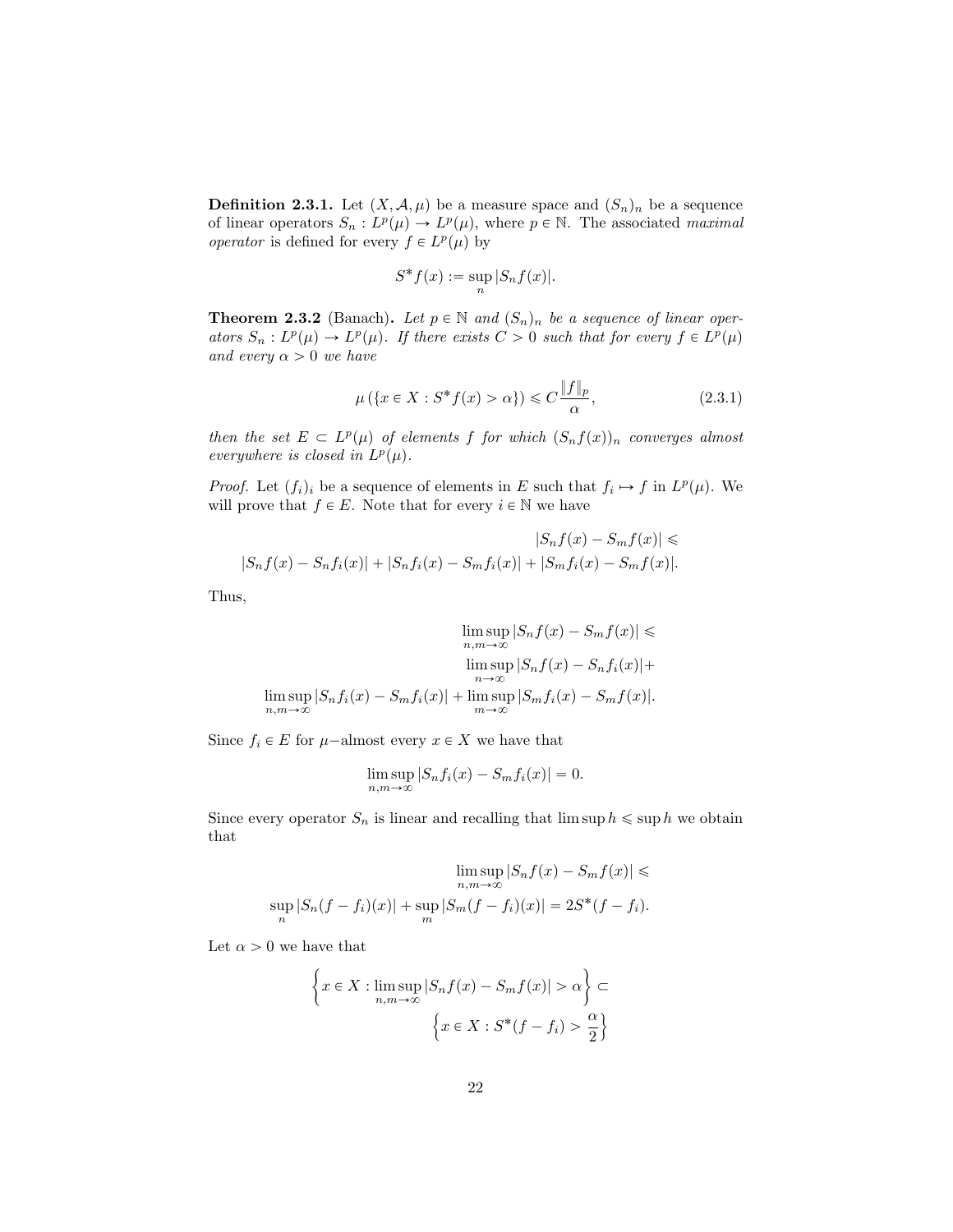<span id="page-23-0"></span>In virtue of the assumption in equation  $(2.3.1)$  we have that

$$
\mu\left(\left\{x \in X : \limsup_{n,m \to \infty} |S_n f(x) - S_m f(x)| > \alpha\right\}\right) \le \mu\left(\left\{x \in X : S^*(f - f_i) > \frac{\alpha}{2}\right\}\right) \le C\frac{2\|f - f_i\|_p}{\alpha}.
$$

Let  $\epsilon > 0$  and choose  $i \in \mathbb{N}$  such that  $||f - f_i||_p < \frac{\epsilon \alpha}{2C}$ . Therefore, we have that

$$
\mu\left(\left\{x \in X : \limsup_{n,m \to \infty} |S_n f(x) - S_m f(x)| > \alpha\right\}\right) \le \epsilon.
$$

Since the value of  $\epsilon > 0$  was arbitrary we have that  $f \in E$ .

 $\Box$ 

The following consequence of Banach's theorem summarises the strategy that we will follow to prove almost convergence results.

**Corollary 2.3.3.** Let  $p \in \mathbb{N}$  and  $(S_n)_n$  be a sequence of linear operators  $S_n$ :  $L^p(\mu) \to L^p(\mu)$  *such that there exists*  $C > 0$ *, with the property that for every*  $f \in L^p(\mu)$  *and every*  $\alpha > 0$  *we have* 

$$
\mu\left(\left\{x \in X : S^*f(x) > \alpha\right\}\right) \leqslant C \frac{\|f\|_p}{\alpha}.\tag{2.3.2}
$$

*If there exists a dense subset*  $D \subset L^p(\mu)$  *for which the sequence*  $S_n f(x)$ *,*  $f \in D$ *, converges almost everywhere then for every*  $f \in L^p(\mu)$  *the sequence*  $S_n f(x)$ *converges almost everywhere.*

*Remark* 2.3.4. It is important to stress that if for every  $f \in L^p(\mu)$  and for  $\mu$ <sup>-almost</sup> every  $x \in X$  the maximal operator is finite, that is  $S^*f(x) < \infty$  then the maximal operator is continuous at zero. That is, there exists a positive decreasing function  $C(\alpha)$  such that

$$
\lim_{\alpha \to 0} C(\alpha) = 0
$$

with the property that for every  $\alpha > 0$  we have that

$$
\mu\left(\{x \in X : S^*f(x) > \alpha \|f\|_p\}\right) \leqslant C(\alpha).
$$

### 2.3.1 The Lebesgue Differentiation Theorem

The Lebesgue differentiation theorem, proved by H. Lebesgue in 1910, states that, for an integrable function, the derivative of the integral equals the function almost everywhere. This is a classic result in analysis and it can be proved using the strategy suggested by the Banach theorem, see [\[SS\]](#page-66-0). Denote by  $B(x, r)$  the ball of center  $x$  and radius  $r > 0$ .

**Theorem 2.3.5** (Lebesgue Differentiation Theorem). If the function  $f : \mathbb{R}^n \to$  $\mathbb{R}$  *is locally integrable then for Lebesgue almost every point*  $x \in \mathbb{R}^n$  *we have* 

$$
\lim_{r \to 0^+} \frac{1}{Leb(B(x,r))} \int_{B(x,r)} f(y) dy = f(x).
$$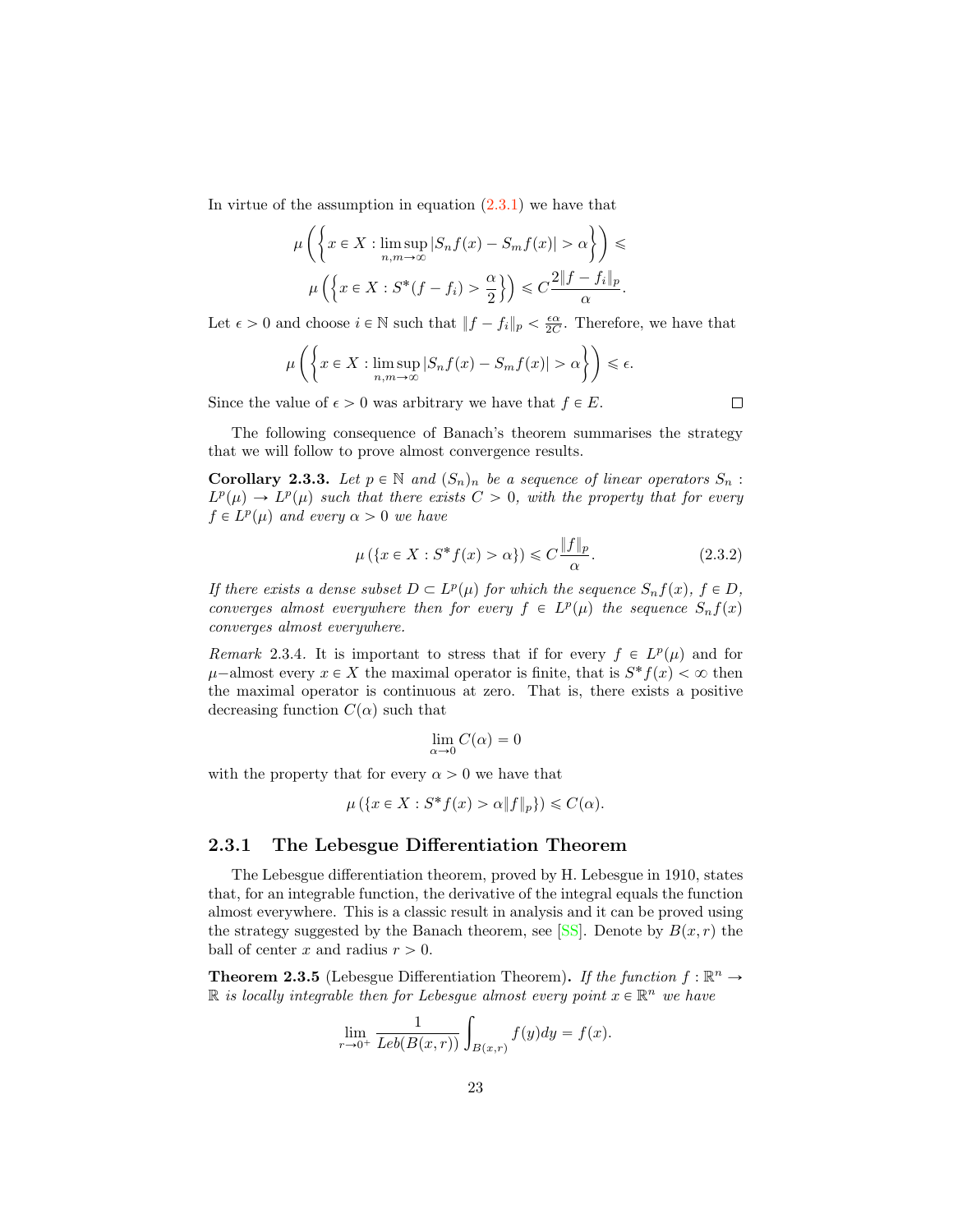<span id="page-24-0"></span>The maximal function used to prove the Lebesgue Differentiation Theorem is the following:

$$
f^*(x) = \sup_{B(x,r)} \frac{1}{\text{Leb}(B(x,r))} \int_{B(x,r)} |f(y)| dy,
$$

where the supremum is taken over all balls containing the point *x*. This maximal function was first studied, in the one dimensional case, by Hardy and Littlewood, with a different purpose in 1930. Their explanation for it may be well suited for cricket aficionados [\[HL,](#page-65-4) p.83]. *The problem is most easily grasped when stated in the language of cricket, or any other game in which a player compiles a series of scores of which an average is recorded*. In a footnote they explain *...A batsman's average is increased by his playing an innings greater than his present average; if his average is increased by playing an innings x, it is further in- creased by playing next an innings*  $y > x$ ; and so forth. Anyway, the strategy of the proof is that indicated by Banach. It is first proved that the maximal function *f*˚ satisfies the *weak type* inequality

$$
\mathrm{Leb}\left(\{x \in \mathbb{R}^d : f^*(x) > \alpha\}\right) \leq \frac{A}{\alpha} \|f\|_1.
$$

The proof of this result is obtained using Vitali's covering argument. Since the Lebesgue Differentiation Theorem holds for continuos functions of compact support and these are dense in  $L^1$ (Leb), the results is a consequence of Banach's principle.

It was noted already by Wiener in 1939 [\[W1\]](#page-67-2) that the structure of the proof of this result could be used to prove the pointwise ergodic theorem. New analogies have been found over the years, for example, in the work of Jones [\[J\]](#page-65-3).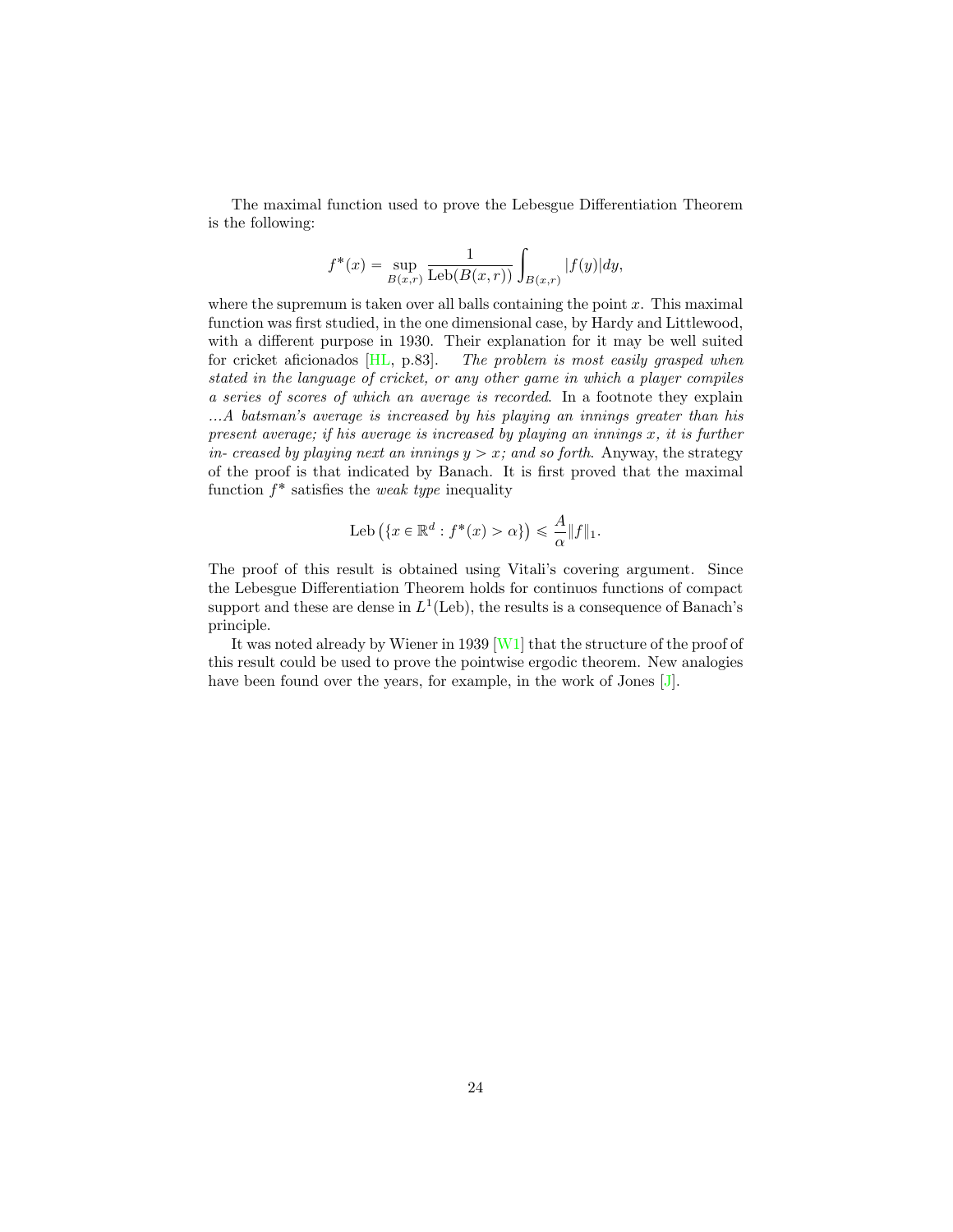# <span id="page-25-4"></span><span id="page-25-0"></span>Chapter 3

# The Pointwise Ergodic Theorem

# <span id="page-25-1"></span>3.1 Preliminaries: Poincaré recurrence theorem

The first result in ergodic theory was obtained by Henri Poincaré in 1890 [\[Poi\]](#page-66-5) while working on problems related to the stability of the solar system. He made the astonishing discovery that the sole existence of certain probability measures with mild properties yield non-trivial dynamical consequences. He actually established certain recurrence properties of the system without solving a single differential equation. Note that the notion of Lebesgue measure came after the result by Poincaré. The first rigorous proof of this result was obtained by Carathéodory in 1919  $[Car]$ .

**Theorem 3.1.1** (Poincaré recurrence theorem, 1880). Let  $T : X \to X$  be a map *that preserves a finite measure*  $\mu$ *. Let*  $E \subset X$  *be a measurable set with*  $\mu(E) > 0$ *. Then for almost every*  $x \in E$  *there exists a strictly increasing sequence of positive integers*  $(n_i)_i$  *such that*  $T^{n_i}x \in E$ *.* 

This result states that almost every point in a positive measure set returns infinitely often to it. However, it says nothing about the frequency at which it does. Birkhoff's ergodic theorem provides a remarkable answer to this question.

# <span id="page-25-2"></span>3.2 Statement of the result

In this section we study the pointwise ergodic theorem. This result was proved by Birkhoff in 1931 [\[B1,](#page-63-1) [B2\]](#page-63-2).

<span id="page-25-3"></span>**Theorem 3.2.1** (Birkhoff's ergodic theorem). Let  $T : X \rightarrow X$  be a map that *preserves the finite measure*  $\mu$  *and let*  $f \in L^1(\mu)$ *. Then there exists*  $f^* \in L^1(\mu)$ *such that*  $f^* = f^* \circ T$ ,  $||f^*||_1 \le ||f||_1$ ,  $\int f^* d\mu = \int f d\mu$  *with the property that for*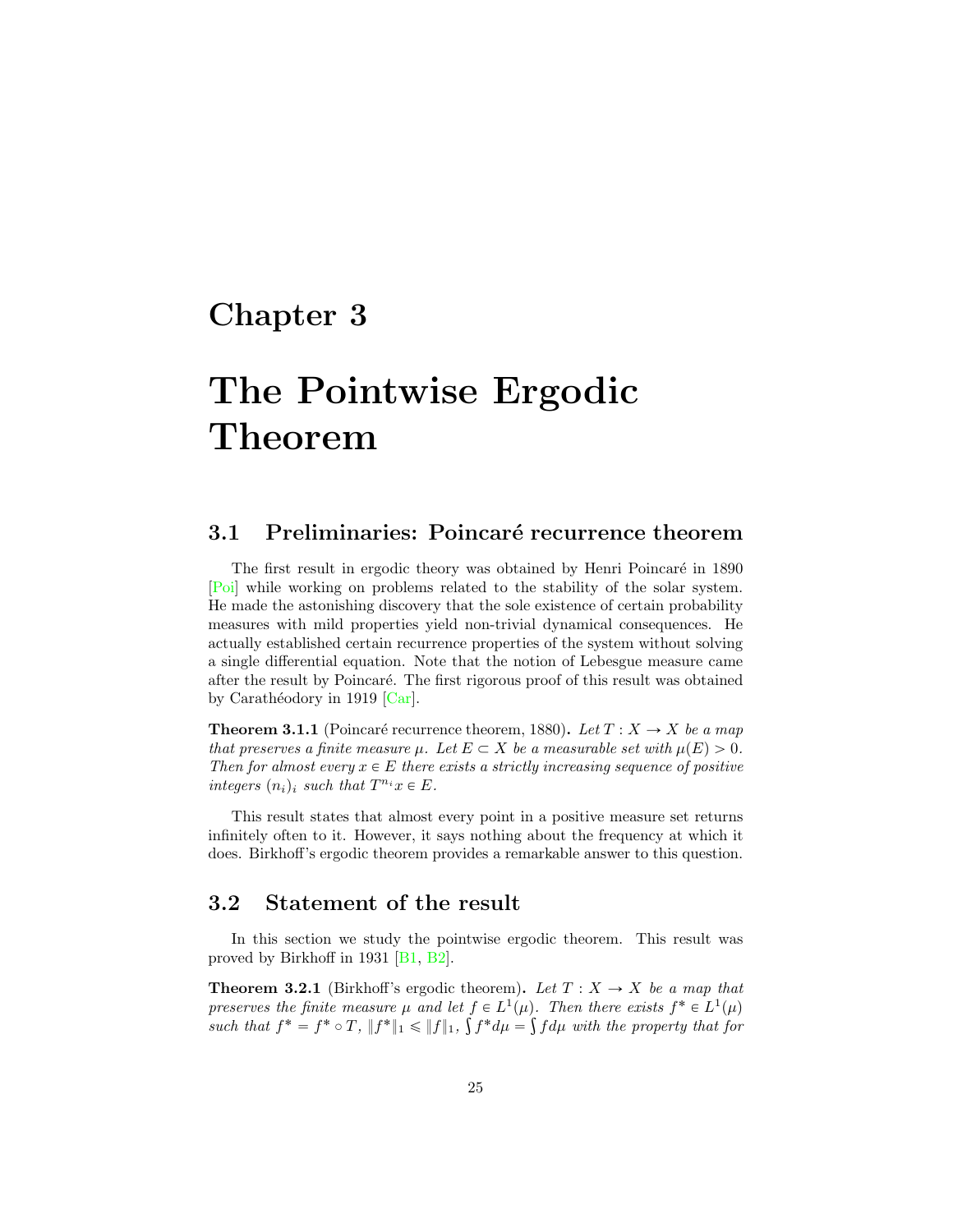<span id="page-26-1"></span>*almost every*  $x \in X$  *we have,* 

$$
\lim_{n \to \infty} \frac{1}{n} \sum_{i=0}^{n-1} f(T^i x) = f^*(x).
$$

*Moreover, if*  $\mu$  *is ergodic then*  $f^*$  *is constant almost everywhere and* 

$$
f^*(x) = \frac{1}{\mu(X)} \int f d\mu.
$$

*Remark* 3.2.2*.* The theorem can be stated for integrable functions, instead of elements of  $L^1(\mu)$  which are equivalence classes. Some authors, see for example [\[EW\]](#page-64-5), prefer this approach since the limit has to be evaluated along a specific orbit. We choose, however, the classic approach since we believe it does not lead to confusion.

As established in the Banach principle, in order to prove the convergence almost everywhere of the Birkhoff averages

$$
S_n(x) = \frac{1}{n} \sum_{i=0}^{n-1} f(T^i x)
$$

we require two facts:

- (a) A maximal ergodic theorem (see section [3.3\)](#page-26-0).
- (b) To construct a dense subset  $D \subset L^1(\mu)$  so that for each element  $f \in D$ , the sequence  $S_n(x)$  converges almost everywhere (see section [3.4\)](#page-32-0).

This is by no means the shortest proof of Theorem  $3.2.1$ , see for example  $[Pe,$ Theorem 2.3] or [\[Wa,](#page-67-1) pp. 38-39]. However, the strategy used here is the general one established by the Banach principle that can be applied to a wide range of results. For example, as probably first noted by Wiener  $[W1]$ , the Lebesgue differentiation Theorem can be proved in the same fashion [\[SS,](#page-66-0) [T\]](#page-66-7). There is clearly an interesting unity provided by this scheme of proof. Birkhoff's original proof does not follow the same scheme. However. it makes use of some maximal inequality. As observed by Wiener [\[W2,](#page-67-4) p.142], *This piece of work, by the way, was a remarkable tour de force, as Birkho*ff *had gone into the subject cold, with no particular knowledge or interest in the Lebesgue integral. However, he managed, by his own powers, to extract one of he leading theorems which has dominated the theory of Lebesgue integration ever since.*

# <span id="page-26-0"></span>3.3 The maximal ergodic theorem

Following the strategy of proof we have adopted, we need to prove a maximal ergodic theorem. Such a result appears in the original work of Birkhoff [\[B1\]](#page-63-1) and its statement was subsequently strengthened and its proof considerable simplified. The version we propose here was proved by Wiener [\[W1\]](#page-67-2) and Kakutani and Yosida [\[YK\]](#page-67-3), independently in 1939.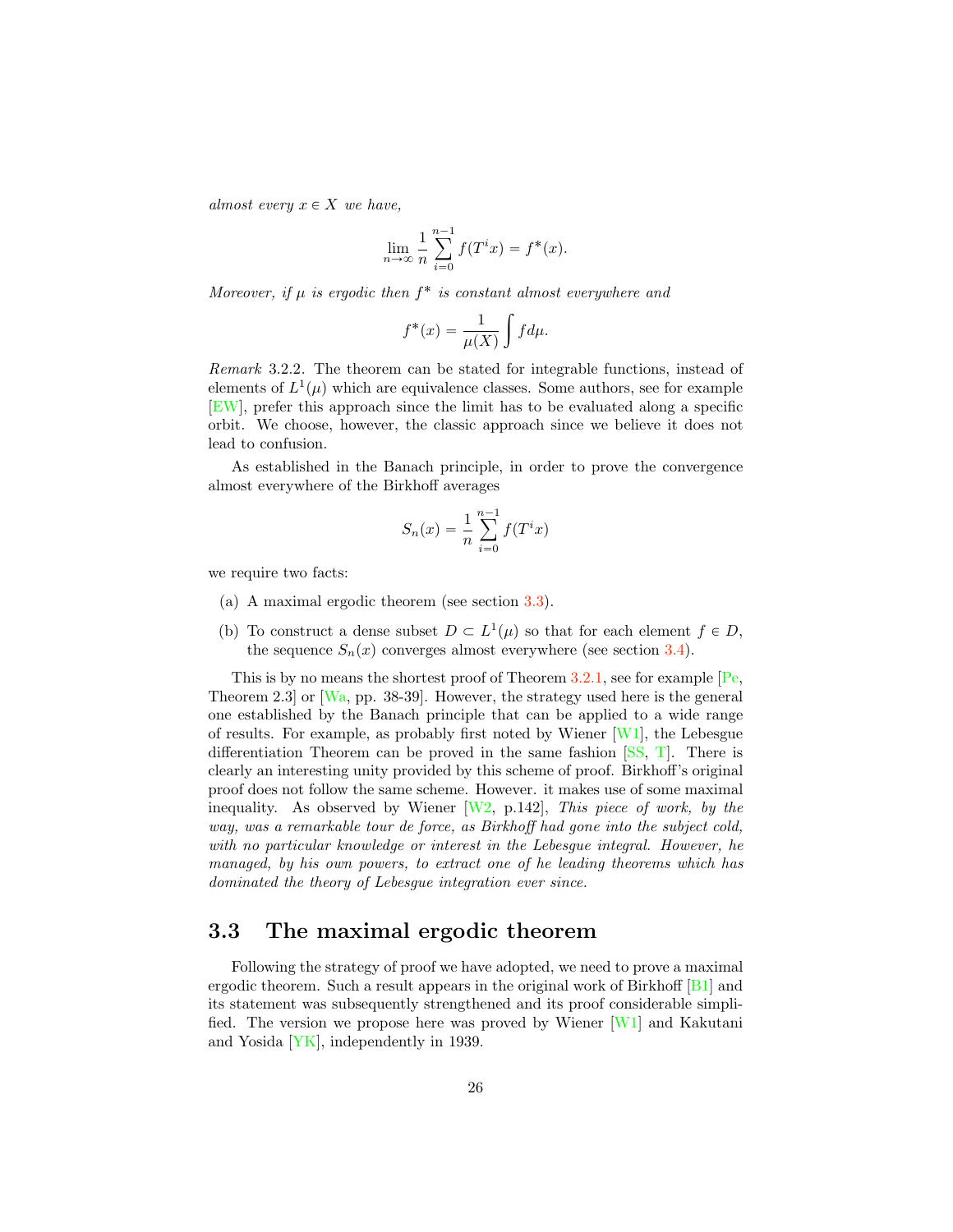<span id="page-27-1"></span><span id="page-27-0"></span>**Theorem 3.3.1** (The maximal ergodic theorem). Let  $T : X \rightarrow X$  be a map *that preserves the finite measure*  $\mu$  *and let*  $f \in L^1(\mu)$ *. Let*  $\alpha \in \mathbb{R}$  *and* 

$$
E_{\alpha} = \left\{ x \in X : \sup_{n \geq 1} \frac{1}{n} \sum_{i=0}^{n-1} f(T^i x) > \alpha \right\}.
$$

*Then,*

$$
\alpha \mu(E_{\alpha}) \leqslant \int_{E_{\alpha}} f d\mu \leqslant \|f\|_{1}.
$$

*Remark* 3.3.2. If  $\alpha \neq 0$  the conclusion Theorem [3.3.1](#page-27-0) can be written as

$$
\mu(E_\alpha) \leqslant \frac{1}{\alpha} \int_{E_\alpha} f d\mu \leqslant \frac{1}{\alpha} \|f\|_1.
$$

Note that if  $x \in E_\alpha$  then there exits  $n_0 \in \mathbb{N}$  such that  $\frac{1}{n_0} \sum_{i=0}^{n_0-1} f(T^i x) > \alpha$ . In particular, there exists  $i \in \{0, 1, \ldots, n_0 - 1\}$  such that  $f(T^i x) > \alpha$ . What Theorem [3.3.1](#page-27-0) provides is the mean proportion of the occurrence of this event. More precisely,

$$
\frac{1}{\mu(E_\alpha)}\int_{E_\alpha} f d\mu \geqslant \alpha.
$$

In particular, if  $\alpha = 0$  the maximal ergodic theorems yields

$$
\int_{E_0} f d\mu \geq 0.
$$

There exists several proofs of the maximal ergodic theorem. We present two of the most widely used. The first due to Adriano Garsia and the second obtained by F. Riesz. There is a third strategy based on towers that is close to work of Kakutani and Yosida  $[YK]$ . We would like to direct the attention of the reader to a more recent proof along these lines obtained by Bochi [\[Bochi\]](#page-64-6) as a consequence of a Generalized Rokhlin Lemma. In the continuous time setting of flows, Hartman [\[Ha\]](#page-65-5), following another analogy with a result by Riesz in real analysis (the *rising sun Lemma*), was also able to provide yet another proof of this statement.

### 3.3.1 First proof of the Maximal ergodic theorem

In this section we present a proof of the maximal ergodic theorem obtained as a consequence of the maximal inequality proved by Adriano Garsia [\[Ga1\]](#page-64-7) in 1965 (see also [\[EW,](#page-64-5) Proposition 2.26], [\[Wa,](#page-67-1) Theorem 1.16], [\[Ga2\]](#page-65-6)). This proof is well described in an eloquent one line MathReview by Y. N. Dowker *This papers gives what is probably the shortest, simplest, most ingenious and useful proof of the maximal ergodic theorem in one of its more general forms*. According to McKean [\[M,](#page-66-8) p.269] *...Garsia submitted a paper to a journal E. Hopf was editing. Hopf didn't want it all but said he would like to publish the footnote*. This footnote corresponds to Proposition [3.3.3.](#page-28-0) Let us stress that the maximal inequality is a result on linear contractions.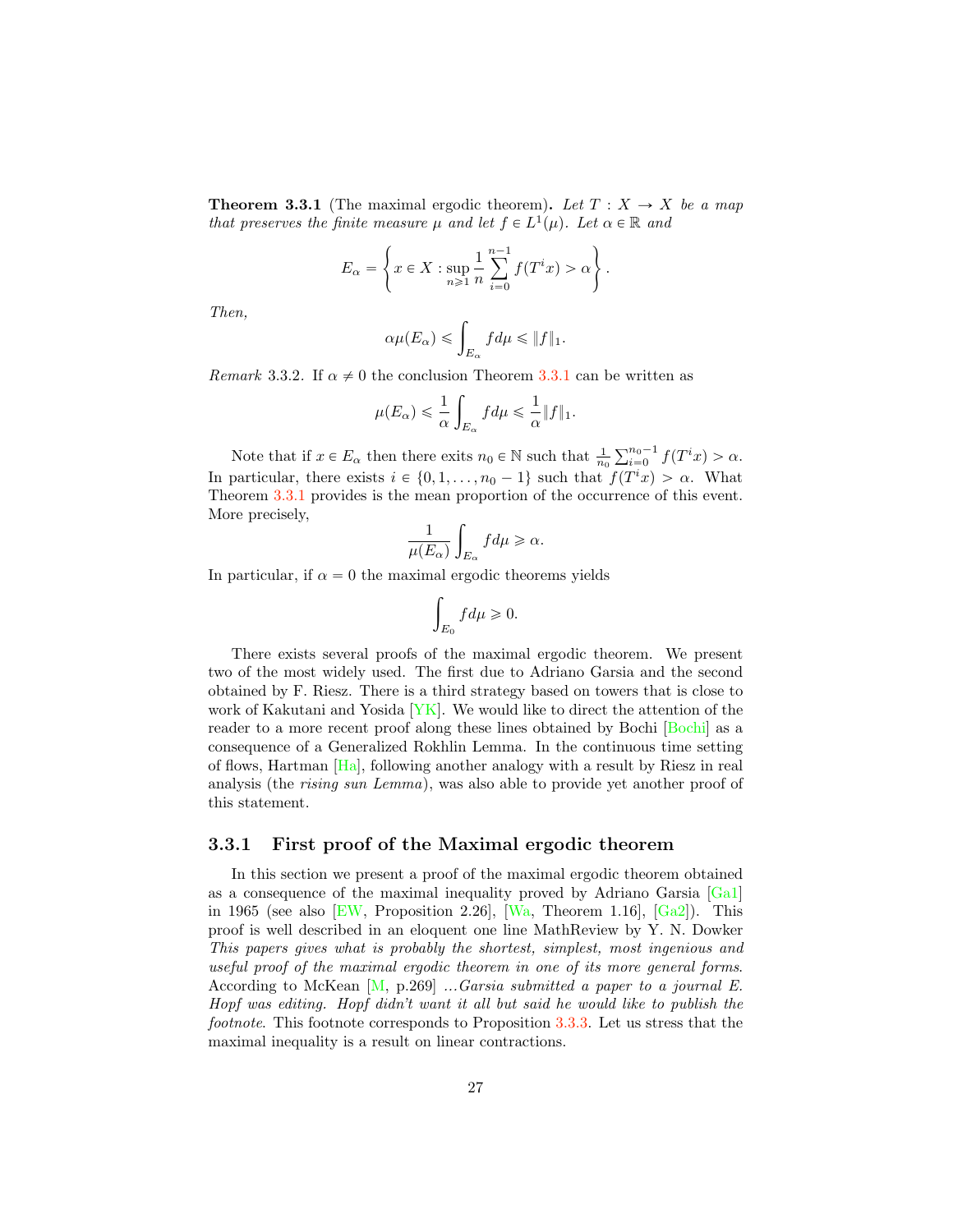<span id="page-28-0"></span>**Proposition 3.3.3** (Maximal inequality). Let  $U: L^1(\mu) \to L^1(\mu)$  be a positive *linear operator with*  $||U|| \leq 1$  *and*  $g \in L^1(\mu)$ *. For each*  $x \in X$ *, inductively define the functions:*

$$
g_0(x) = 0;
$$
  $g_1(x) = g(x);$   $g_2(x) = g(x) + (Ug)(x);$  ...  
 $g_n = g(x) + (Ug)(x) + \cdots + (U^{n-1}g)(x).$ 

*Let*  $G_N(x) = \max\{g_n(x) : 0 \le n \le N\}$ *. Then, for every*  $N \ge 1$ *,* 

$$
\int_{\{x\in X:G_N(x)>0\}}gd\mu\geqslant 0.
$$

*Proof.* For every  $N \in \mathbb{N}$ , the function  $G_N$  belongs to  $L^1(\mu)$ . From the definition of  $G_N$ , for each  $n \in \{0, 1, ..., N\}$  and  $x \in X$ , we have that  $G_N(x) \geq g_n(x)$ . Thus, since the operator *U* is positive,  $UG_N \geq Ug_n$ . Since the operator *U* is linear, for every  $n \in \{0, 1, \ldots, N\}$  we obtain,

$$
UG_N + g \ge Ug_n + g = U(g + Ug + \dots + U^{n-1}g) + g = g_{n+1}.
$$

Therefore,

<span id="page-28-1"></span>
$$
UG_N + g \ge \max_{1 \le n \le N+1} g_n \ge \max_{1 \le n \le N} g_n. \tag{3.3.1}
$$

Consider now the set  $P = \{x \in X : G_N(x) > 0\}$ . Since  $g_0(x) = 0$  we have that for every  $x \in P$ 

$$
G_N(x) = \max\{g_n(x) : 0 \le n \le N\} = \max\{g_n(x) : 1 \le n \le N\}.
$$

It follows the from equation  $(3.3.1)$  that,

$$
UG_N(x) + g(x) \ge G_N(x).
$$

Thus, for  $x \in P$  we obtain,

<span id="page-28-2"></span>
$$
g(x) \geqslant G_N(x) - U G_N(x). \tag{3.3.2}
$$

Note that for every  $x \in X$  we have that  $G_N(x) \geq g_0(x) = 0$ . Since the operator *U* is positive, for every  $x \in X$  we obtain that  $UG_N(x) \geq 0$ . It follows from equation [\(3.3.2\)](#page-28-2) that

$$
\int_P g d\mu \geqslant \int_P G_N d\mu - \int_P U G_N d\mu
$$

Note that if  $x \notin P$  then  $G_N(x) = 0$ . Thus,

$$
\int_{P} G_N d\mu - \int_{P} U G_N d\mu = \int_{X} G_N d\mu - \int_{P} U G_N d\mu \geq \int_{X} G_N d\mu - \int_{X} U G_N d\mu = ||G_N||_1 - ||UG_N||_1
$$

Since  $||U|| \le 1$  we have that  $||G_N||_1 - ||UG_N||_1 \ge 0$ . We have, therefore, proved

$$
\int_P g d\mu \geqslant 0.
$$

 $\Box$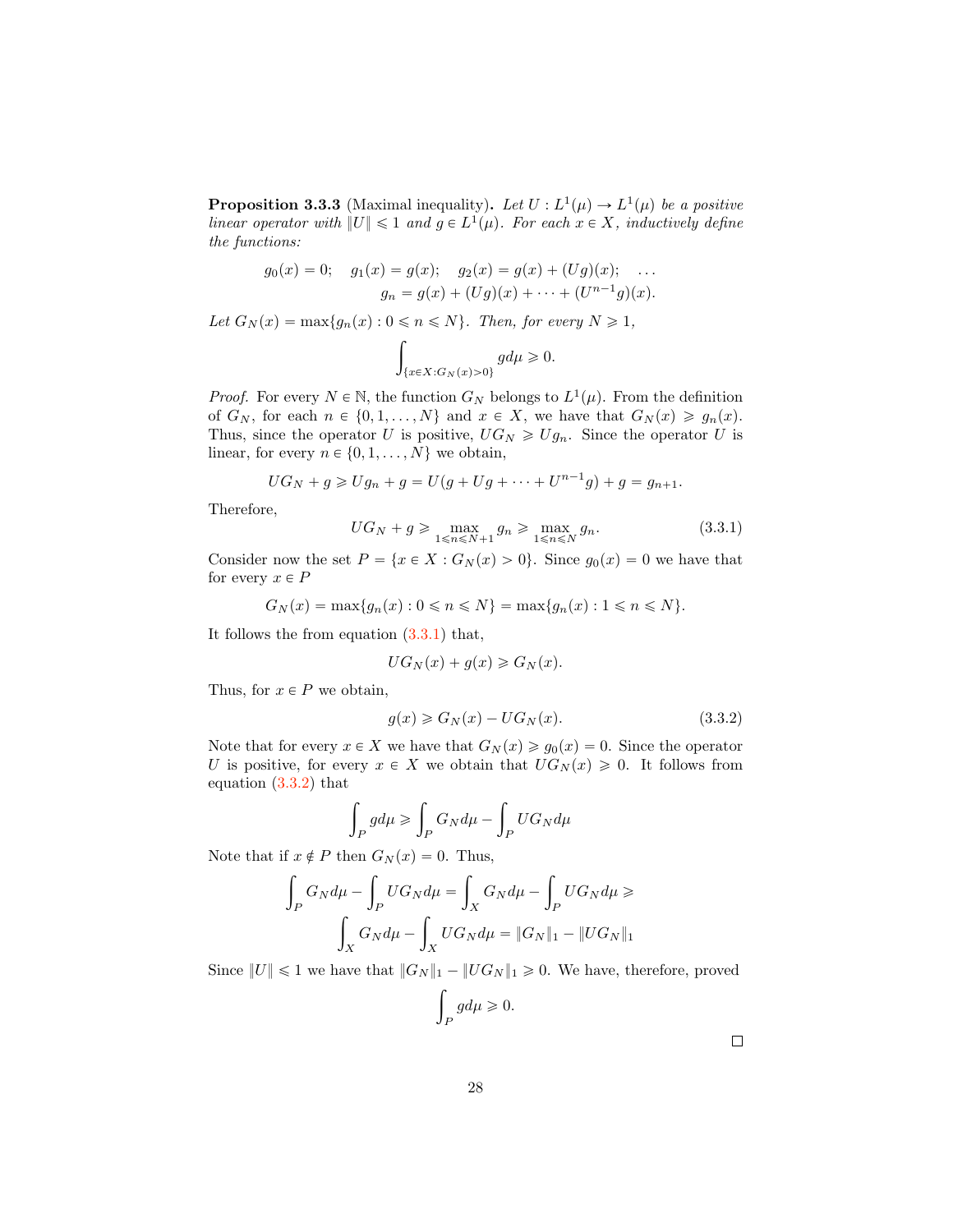<span id="page-29-2"></span>As a corollary we obtain,

*Proof of the Maximal Ergodic Theorem.* Let  $g = (f - \alpha)$  and  $Uf = f \circ T$  the Koopman operator. Note that, with the notation of Proposition [3.3.3,](#page-28-0)

$$
E_{\alpha} = \left\{ x \in X : \sup_{n \geq 1} \frac{1}{n} \sum_{i=0}^{n-1} f(T^i x) \geq \alpha \right\} = \bigcup_{N=0}^{\infty} \left\{ x \in X : G_N(x) > 0 \right\}.
$$

Thus,

$$
\int_{E_{\alpha}}gd\mu\geqslant 0.
$$

Therefore

$$
\int_{E_{\alpha}} f d\mu \geq \alpha \mu(E_{\alpha}) \quad \text{ or equivalently} \quad \frac{1}{\alpha} \int_{E_{\alpha}} f d\mu \geq \mu(E_{\alpha}).
$$

That is,

$$
\frac{1}{\alpha} \int_X |f| d\mu \ge \mu(E_\alpha).
$$

*Remark* 3.3.4*.* Note that the conclusion of the maximal ergodic theorem holds when restricted to any invariant set. Indeed, let  $A \subset X$  such that  $T^{-1}A = A$ . If we apply the result to the dynamical systems  $T|_A$ , that is, *T* restricted to the set *A* we then obtain

$$
\int_{E_{\alpha} \cap A} f d\mu \geq \alpha \mu (E_{\alpha} \cap A).
$$

*Remark* 3.3.5*.* The statement and the proof of Proposition [3.3.3](#page-28-0) may not be intuitive. Steele [\[S\]](#page-66-9) suggests an explanation that may shed some light on both, the statement and the proof. Let again  $g \in L^1(\mu)$  and  $x \in X$ , we already defined

$$
G_n(x) = \max \{0, g(x), g(x) + g(Tx), \dots, g(x) + g(Tx) + \dots + g(T^n x)\}.
$$

The relevant property we are interested in is the following recursive formula: if  $G_n(x) > 0$  then

<span id="page-29-1"></span>
$$
G_n(x) = g(x) + G_{n-1}(Tx), \tag{3.3.3}
$$

that is

<span id="page-29-0"></span>
$$
G_n(x) = g(x) + \max\{0, g(Tx), g(Tx) + g(T^2x), \dots, g(Tx) + \dots + g(T^nx)\}\
$$
\n(3.3.4)

This is easily seen, first assuming that  $G_n(x) = g(x)$  in which case the second summand is zero and equality  $(3.3.4)$  holds. On the other hand, if there exists  $1 < k \leq n$  such that  $G_n(x) = g(x) + \cdots + g(T^k x)$  then the element zero can be removed from the maximum in  $(3.3.4)$  and the equality holds. Note that if  $\chi_A$ denotes the characteristic function of the set *A*, then from equation  $(3.3.3)$ ,

$$
G_n(x)\chi_{\{G_n>0\}}(x) = g(x)\chi_{\{G_n>0\}}(x) + G_{n-1}(Tx)\chi_{\{G_n>0\}}(x) \le
$$
  

$$
g(x)\chi_{\{G_n>0\}}(x) + G_n(Tx)\chi_{\{G_n>0\}}(x).
$$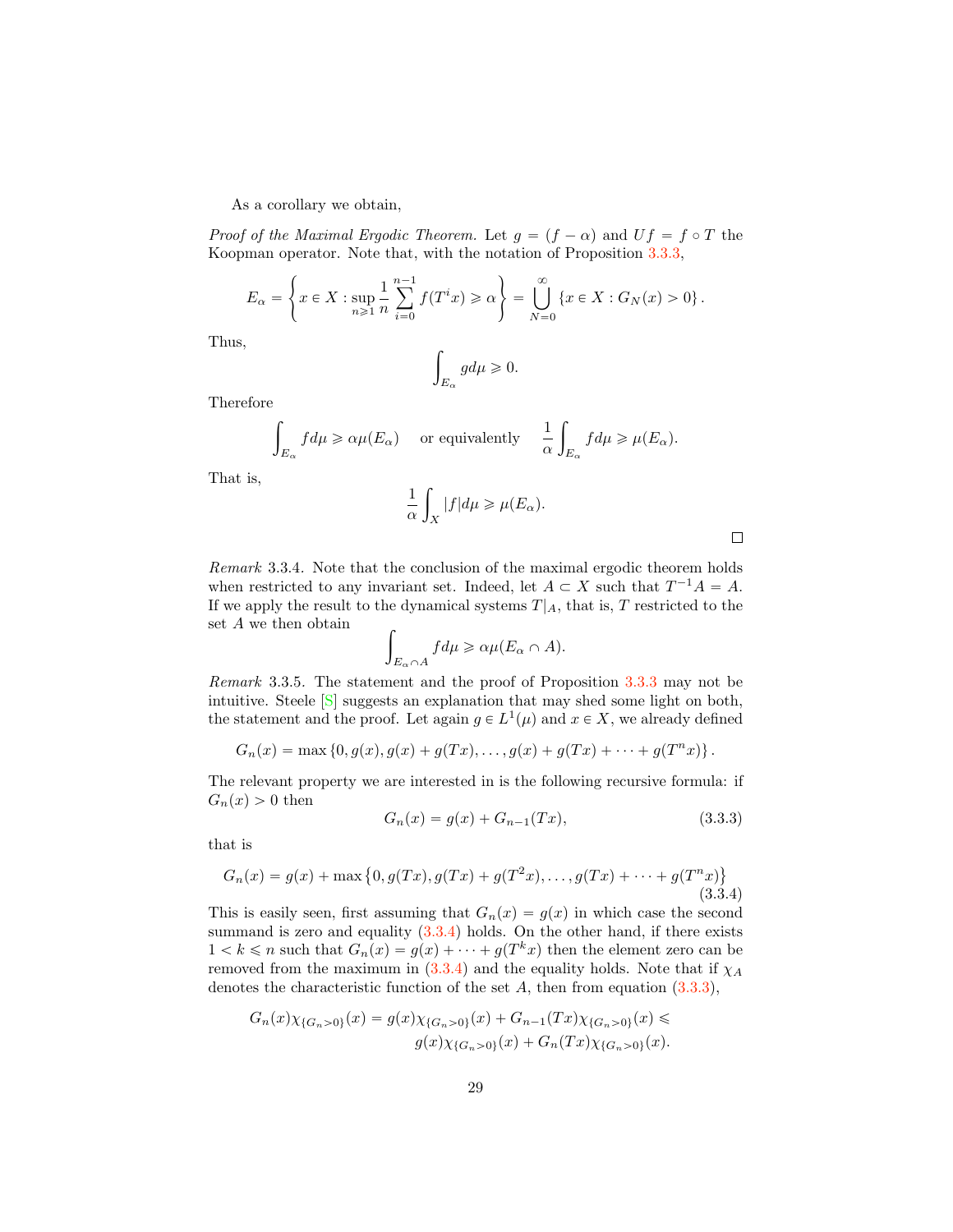<span id="page-30-4"></span>Thus,

<span id="page-30-0"></span>
$$
(G_n(x) - G_n(Tx)) \chi_{\{G_n > 0\}}(x) \le g(x) \chi_{\{G_n > 0\}}(x). \tag{3.3.5}
$$

Since  $G_n(Tx) \geq 0$  we have the obvious bound (it is the sum of two non positive functions)

<span id="page-30-1"></span>
$$
(G_n(x) - G_n(Tx)) \chi_{\{G_n \le 0\}}(x) \le 0.
$$
\n(3.3.6)

Summing, equations  $(3.3.5)$  and  $(3.3.6)$  we obtain for every  $x \in X$ ,

<span id="page-30-2"></span>
$$
G_n(x) - G_n(Tx) \le g(x) \chi_{\{G_n > 0\}}(x). \tag{3.3.7}
$$

Since the measure  $\mu$  is invariant, integrating we obtain

$$
0\leqslant \int_{\{x\in X: G_n(x)>0\}} g d\mu,
$$

as required. The proof essentially relies on the key formula [\(3.3.3\)](#page-29-1) and reduces to bound the coboundary  $G_n(x) - G_n(Tx)$  as in equation [\(3.3.7\)](#page-30-2).

#### 3.3.2 Second proof of the Maximal ergodic theorem

The following proof of the Maximal ergodic Theorem was proposed by Riesz [\[R1\]](#page-66-3) in 1945. It is based on what is now sometimes called Riesz combinatorial Lemma. This key Lemma is closely related to the techniques used by Riesz in his proof of the Theorem of differentiation of monotone functions and with the results obtained by Hardy and Littlewood  $[HL]$  (see  $[R1, p.228]$  $[R1, p.228]$ ). Moreover, the following combinatorial lemma can be used to give a proof of the sub-additive ergodic theorem, as proved by Karlsson [\[Ka\]](#page-65-7).

**Definition 3.3.6.** Let  $a_1, a_2, \ldots, a_n$  be real numbers. We say that  $a_k$  is a *leader* if one of the sums

$$
a_k,
$$
  
\n
$$
a_k + a_{k+1},
$$
  
\n
$$
a_k + a_{k+1} + a_{k+2},
$$
  
\n...  
\n
$$
a_k + a_{k+1} + \cdots + a_n,
$$

is positive.

Note that it is possible for the set of leader terms to be empty. For example  $(a_n)$ , with  $a_n = -n$ .

<span id="page-30-3"></span>**Lemma 3.3.7** (Riesz's Combinatorial Lemma). Let  $a_1, a_2, \ldots, a_n$  be real num*bers, then the sum of the leader terms is positive, if non empty.*

*Proof.* We proceed by induction. For  $n = 1$  we have that either  $a_1 > 0$ , in which case is a leader and the thesis of the induction holds. If  $a_1 \leq 0$  then there are no leaders terms, so there is nothing to prove.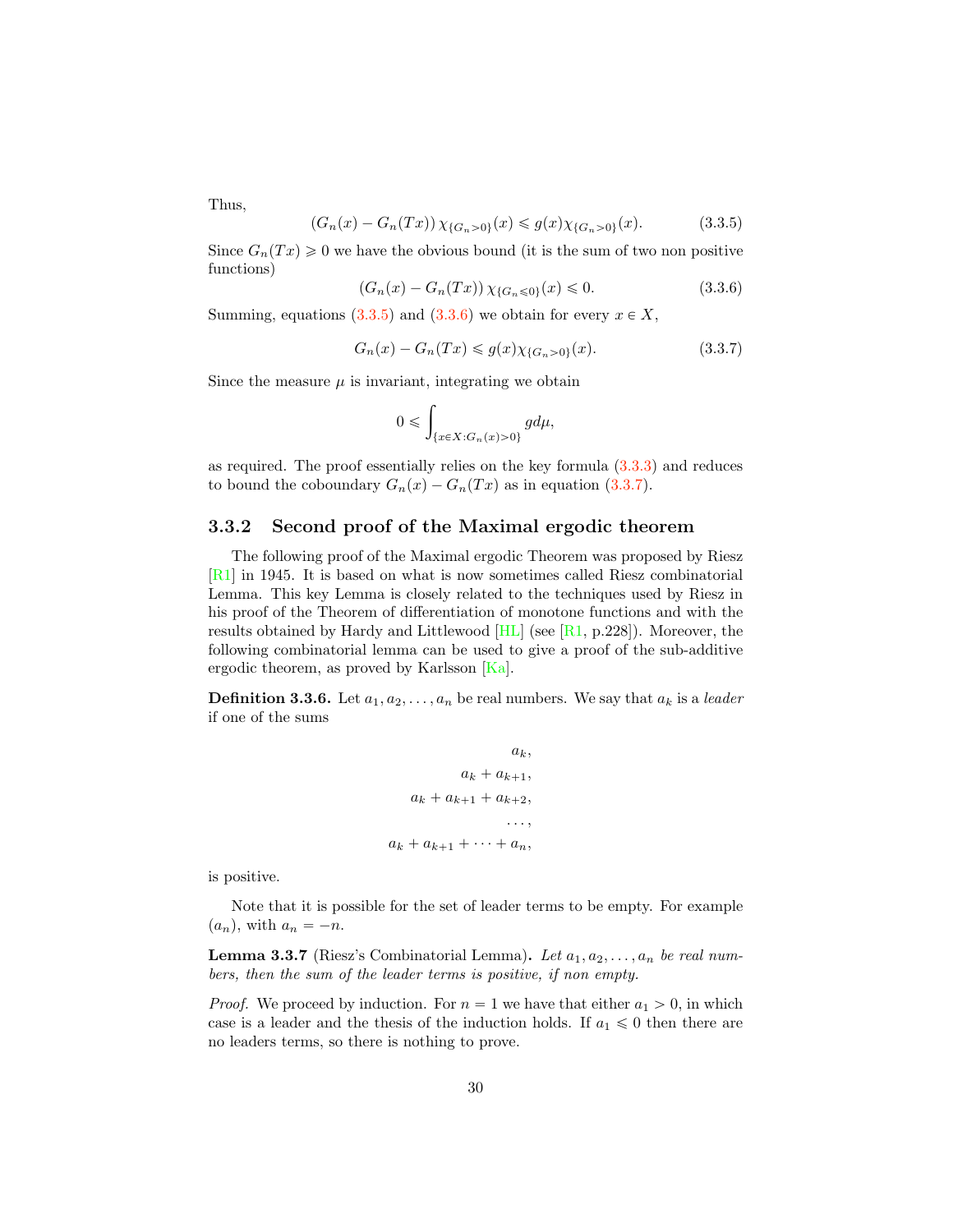Assume now that the Lemma holds for all values less or equal to *n* and let us prove the assertion for  $n + 1$ . We distinguish two cases. First, if  $a_1$  is not a leader then all leaders belong to  $\{a_2, \ldots, a_{n+1}\}$  which is a set of cardinality *n* and thus the assertion holds.

Let us consider now the case in which  $a_1$  is a leader and let  $k \in \{1, \ldots, n+1\}$ be the smallest integer such that  $a_1 + \cdots + a_k > 0$ . We then have that for every  $i \in \{1, \ldots, k\}$  the element  $a_i$  is a leader. Indeed,

$$
a_1 < 0
$$
  
\n
$$
a_1 + a_2 < 0,
$$
  
\n
$$
a_1 + a_2 + a_3 < 0,
$$
  
\n...  
\n
$$
a_1 + \cdots + a_{k-1} < 0,
$$
  
\n
$$
a_1 + a_2 + \cdots + a_k > 0.
$$

Thus, if  $i \in \{1, ..., k\}$  then  $a_1 + \cdots + a_{i-1} < 0$  and  $a_1 + \cdots + a_i + \cdots + a_k > 0$ . Therefore,  $a_i + \cdots + a_k > 0$  which implies that  $a_i$  is a leader term.

We have proved that the sum of the first *k* leader terms is positive. The remaining terms, if any, belong to the set  $\{a_k, \ldots, a_{n+1}\}$  which has cardinality smaller or equal than *n*, and by the inductive hypothesis their sum is positive.  $\Box$ 

We now prove Theorem  $3.3.1$ .

*Proof of the Maximal Ergodic Theorem.* We begin proving the claim for  $\alpha = 0$ . For every  $m \in \mathbb{N}$  let

$$
\mathcal{E}_m = \left\{ x \in E_0 : \sup_{1 \le n \le m} \frac{1}{n} \sum_{i=0}^{n-1} f(T^i x) > 0 \right\}.
$$

Note that

$$
E_0=\bigcup_{m\geqslant 1}\mathcal{E}_m.
$$

Thus, we only require to verify for every  $m \in \mathbb{N}$  that

$$
\int_{\mathcal{E}_m} f d\mu \geqslant 0.
$$

For  $x \in X$  we consider the segment of orbit of length  $m$ ,

<span id="page-31-0"></span>
$$
f(x), f(Tx), \dots, f(T^{m-1})(x). \tag{3.3.8}
$$

Denote by

$$
L_k = \{ x \in X : f(T^{k-1}x) \text{ is a leading term of } (f(T^{i-1}x))_{i=1}^m \}.
$$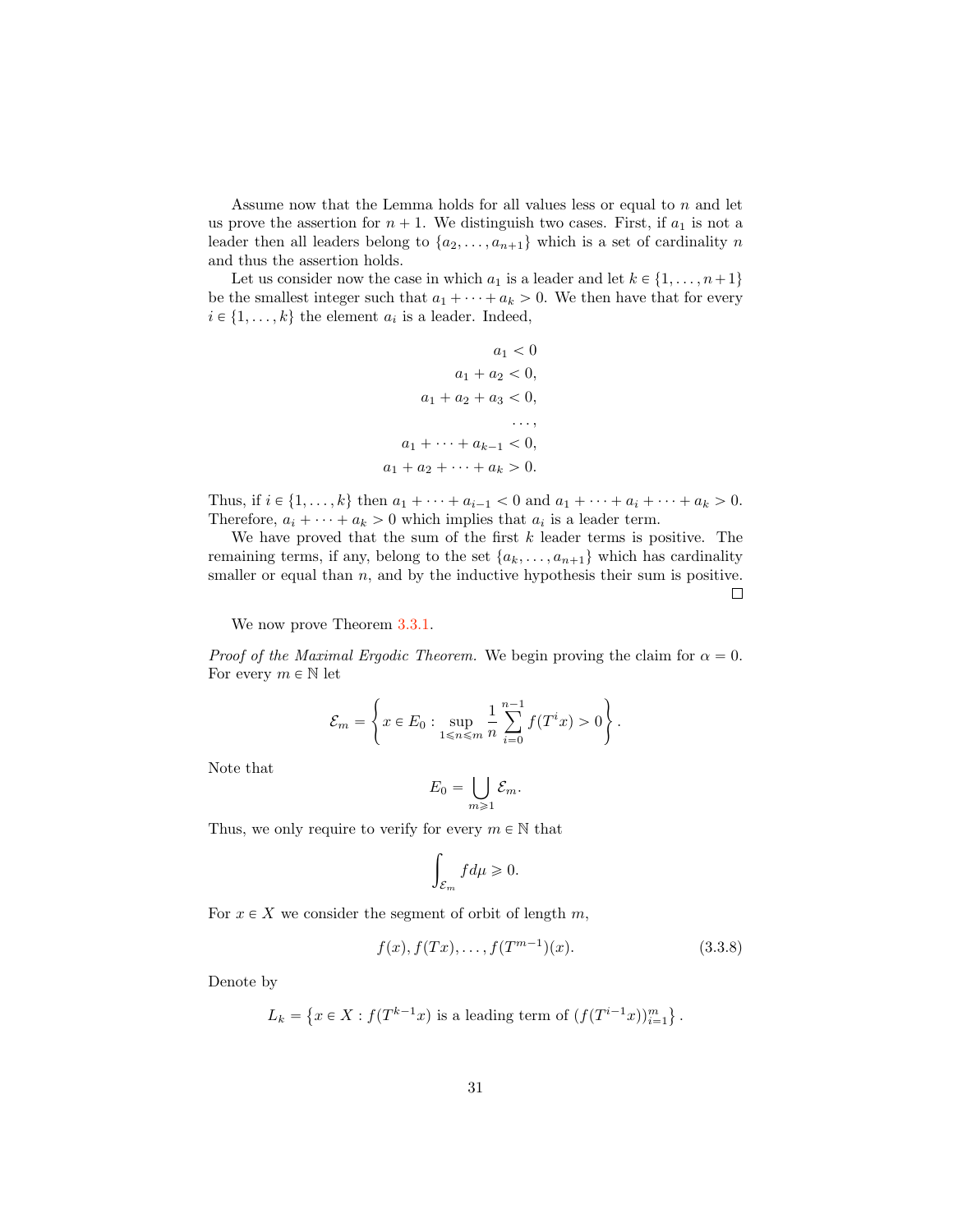Note that  $T^{k-1}(L_k) \subset \mathcal{E}_m$ . Consider the function which to each  $x \in E_0$  assigns the sum of the leading terms of the string in  $(3.3.8)$ . That is,

<span id="page-32-1"></span>
$$
x \longmapsto \sum_{f(T^ix) \text{ leading term for } x} f(T^ix) = \sum_{i=1}^m f(T^{i-1}x) \chi_{L_i}(x). \tag{3.3.9}
$$

By Lemma [3.3.7](#page-30-3) the sum of the leading terms is positive, thus the function defined in [\(3.3.9\)](#page-32-1) is positive. Therefore,

$$
0\leqslant \int_{E_0}\left(\sum_{i=1}^m f(T^{i-1}x)\chi_{L_i}(x)\right)d\mu=
$$
  

$$
\sum_{i=1}^m\int_{E_0}f(T^{i-1}x)\chi_{L_i}(x)d\mu\leqslant \sum_{i=1}^m\int_{L_i}f(T^{i-1}x)d\mu.
$$

Note that for every  $k \in \{2, ..., m\}$  we have  $T(L_k) = L_{k-1}$  and  $T^{-1}(L_{k-1}) = L_k$ . Since the measure  $\mu$  is invariant we obtain that

$$
\int_{L_{k-1}} f(T^{k-2}x) d\mu = \int_{T(L_k)} f(T^{k-2}x) d\mu = \int_X f(T^{k-2}x) d\mu = \int_{L_k} f(T^{k-2}x) d\mu = \int_{L_k} f(T^{k-2}x) d\mu.
$$

Thus, the integrals in the sum  $\sum_{i=1}^{m} \int_{L_i} f(T^{i-1}x) d\mu$  are equal. Moreover, since  $L_1 = \mathcal{E}_m$  we have that

$$
0 \leqslant \sum_{i=1}^m \int_{L_i} f(T^{i-1}x) d\mu = m \int_{\mathcal{E}_m} f d\mu.
$$

Therefore,  $\int_{\mathcal{E}_m} f d\mu > 0$  for every  $m \in \mathbb{N}$ , and the result follows. For the general statement consider  $g = (f - \alpha)$ .

# <span id="page-32-0"></span>3.4 Proof of the almost everywhere convergence

Recall that since  $\mu(X) < \infty$  we have that  $L^2(\mu) \subset L^1(\mu)$ . Moreover, the set  $L^2(\mu)$  is dense, in the topology of  $L^1(\mu)$ , in the space  $L^1(\mu)$ . That is, for every  $f \in L^1(\mu)$  there exists a sequence  $(g_n)_n$  of elements in  $L^2(\mu)$  such that

$$
\lim_{n \to \infty} \int_X |f(x) - g_n(x)| d\mu = 0.
$$

Using the ideas developed in the proof of the mean ergodic theorem we will prove that,

**Proposition 3.4.1.** *If*  $g \in L^2(\mu)$  *then for almost every*  $x \in X$  *the following limit*

$$
\lim_{n \to \infty} \frac{1}{n} \sum_{i=0}^{n-1} g(T^i x)
$$

*exists.*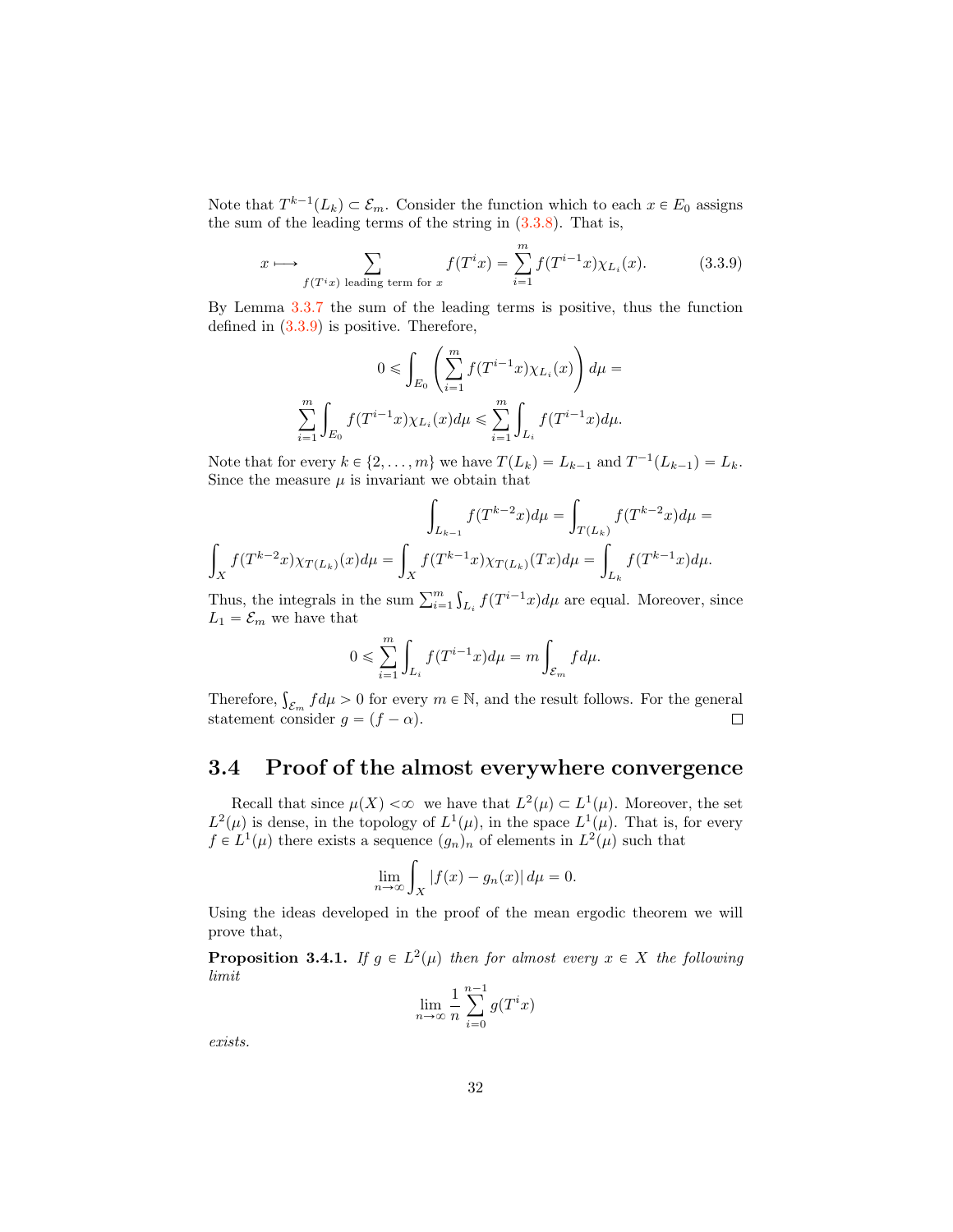*Proof.* We prove the result in three steps.

*Invariant functions.* Denote by

$$
\mathcal{S} := \left\{ f \in L^2(\mu) : f \circ T = f \text{ almost everywhere} \right\}
$$

the set of *T* $-$ invariant function. If  $f \in S$  then for every  $x \in X$  and  $i \in \mathbb{N}$  we have that  $f(x) = f(T^i x)$ , therefore

$$
\lim_{n \to \infty} \frac{1}{n} \sum_{i=0}^{n-1} f(T^i x) = \lim_{n \to \infty} \frac{1}{n} \sum_{i=0}^{n-1} n f(x) = \lim_{n \to \infty} \frac{n f(x)}{n} = f(x).
$$

Hence, for every  $f \in S$  and every  $x \in X$  the limit

$$
\lim_{n \to \infty} \frac{1}{n} \sum_{i=0}^{n-1} g(T^i x)
$$

exists.

*Coboundaries.* A function  $f \in L^1(\mu)$  is called a *coboundary* if there exists  $g \in$  $L^1(\mu)$  such that  $f = g - g \circ T$  almost everywhere. We will consider the collection of  $L^2(\mu)$  coboundaries,

 $\Box$ 

 $C := \{ f \in L^2(\mu) : f = g - g \circ T \text{ almost everywhere, for some } g \in L^2(\mu) \}.$ 

We will prove that for every element in  $\mathcal C$  the limit we are considering converges. Let  $f = g - g \circ T \in \mathcal{C}$ . First note that for every  $n \in \mathbb{N}$  we have,

$$
\frac{1}{n} \sum_{i=0}^{n-1} (g - g \circ T) (T^i x) = \frac{1}{n} (g(x) - g(T^n(x))).
$$

Note that for every  $x \in X$  we have that

$$
\lim_{n \to \infty} \frac{g(x)}{n} = 0.
$$

**Lemma 3.4.2.** *If*  $g \in L^1(\mu)$  *then for almost every*  $x \in X$  *we have* 

$$
\lim_{n \to \infty} \frac{1}{n} (g \circ T^n x) = 0.
$$

*Proof.* Let  $\alpha > 0$ . Since the measure  $\mu$  is invariant we have,

$$
A_n := \mu\left(\left\{x \in X : \left|(g \circ T^n x)\right) \geq n\alpha\right\}\right) = \mu\left(\left\{x \in X : \left|g(x)\right| \geq n\alpha\right\}\right) = \sum_{k=n}^{\infty} \mu\left(\left\{x \in X : k \leqslant \frac{|g(x)|}{\alpha} \leqslant k+1\right\}\right).
$$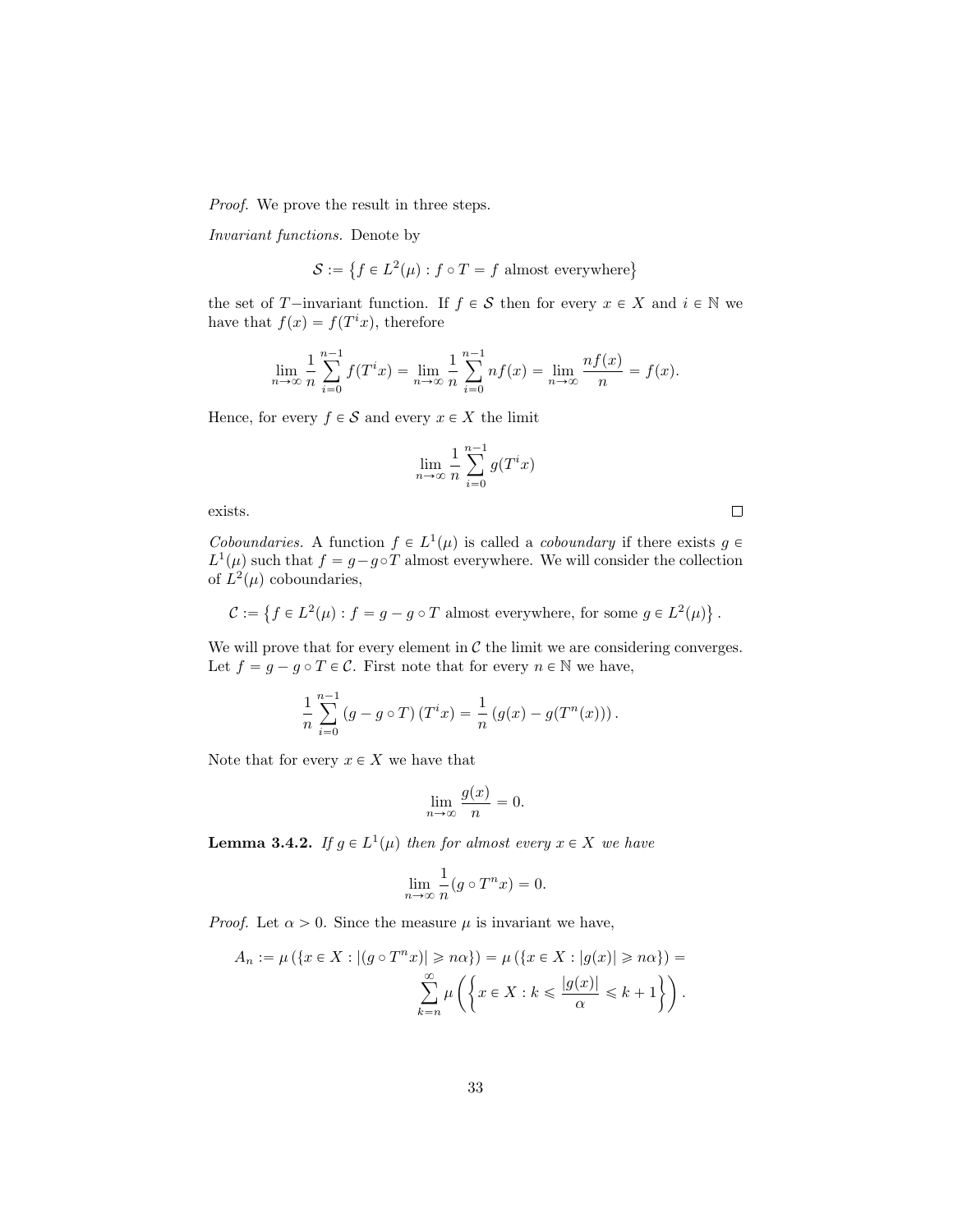Summing over  $n \in \mathbb{N}$  and recalling that  $g \in L^1(\mu)$ , we obtain

$$
\sum_{n=1}^{\infty} \mu(A_n) = \sum_{n=1}^{\infty} \mu\left(\left\{x \in X : |(g \circ T^n x)| \geq n\alpha\right\}\right) =
$$

$$
\sum_{k=1}^{\infty} k\mu\left(\left\{x \in X : k \leq \frac{|g(x)|}{\alpha} \leq k+1\right\}\right) \leq \frac{1}{\alpha} \int_X |g| d\mu < \infty.
$$

Thus, by the Borel-Cantelli theorem, the set

 $B(\alpha) := \bigcap^{\infty}$  $k=1$ ∣ຶl  $n = k$  $A_n = \{x \in X : |(g \circ T^n x)| \geq n\alpha \text{ for infinitely many values of } n\}$ 

has measure zero. Therefore, if  $x \notin B(\alpha)$  then there exists  $n_0 \in \mathbb{N}$  such that for every  $n > n_0$  we have

$$
|(g\circ T^nx)|
$$

Let  $B = \bigcup_{i=1}^{\infty} B(1/i)$ . Then the set *B* has zero measure and if  $x \notin B$  we have

$$
\lim_{n \to \infty} \frac{1}{n} (g \circ T^n x) = 0.
$$

This concludes the proof.

Therefore, for almost every  $x \in X$ 

$$
\lim_{n \to \infty} \frac{1}{n} \sum_{i=0}^{n-1} f(T^i x) = \lim_{n \to \infty} \frac{1}{n} \sum_{i=0}^{n-1} (g - g \circ T)(x) =
$$

$$
\lim_{n \to \infty} \frac{1}{n} (g(x) - g(T^n(x))) = 0.
$$

*The space*  $L^2(\mu)$  *is the sum of (closure) coboundaries and invariant functions.* A main property used in the proof of the Mean ergodic theorem was the fact  $L^2(\mu)$  is the direct sum of the space of invariant functions *S* and the  $L^2(\mu)$ closure of the set of coboundaries  $\overline{C}$ . That is, if  $f \in L^2(\mu)$  then there exists  $f_1 \in S$  and  $f_2 \in \overline{C}$  satisfying  $f = f_1 + f_2$ . Therefore, since for  $f_1$  and  $f_2$  the ergodic average exists, we have that for every  $f \in L^2(\mu)$ ,

$$
\lim_{n \to \infty} \frac{1}{n} \sum_{i=0}^{n-1} f(T^i x) = \lim_{n \to \infty} \frac{1}{n} \sum_{i=0}^{n-1} (f_1(T^i x) + f_2(T^i x)) =
$$

$$
\lim_{n \to \infty} \left( \frac{1}{n} \sum_{i=0}^{n-1} f_1(T^i x) + \frac{1}{n} \sum_{i=0}^{n-1} f_2(T^i x) \right) =
$$

$$
\lim_{n \to \infty} \frac{1}{n} \sum_{i=0}^{n-1} f_1(T^i x) + \lim_{n \to \infty} \frac{1}{n} \sum_{i=0}^{n-1} f_2(T^i x).
$$

 $\Box$ 

 $\Box$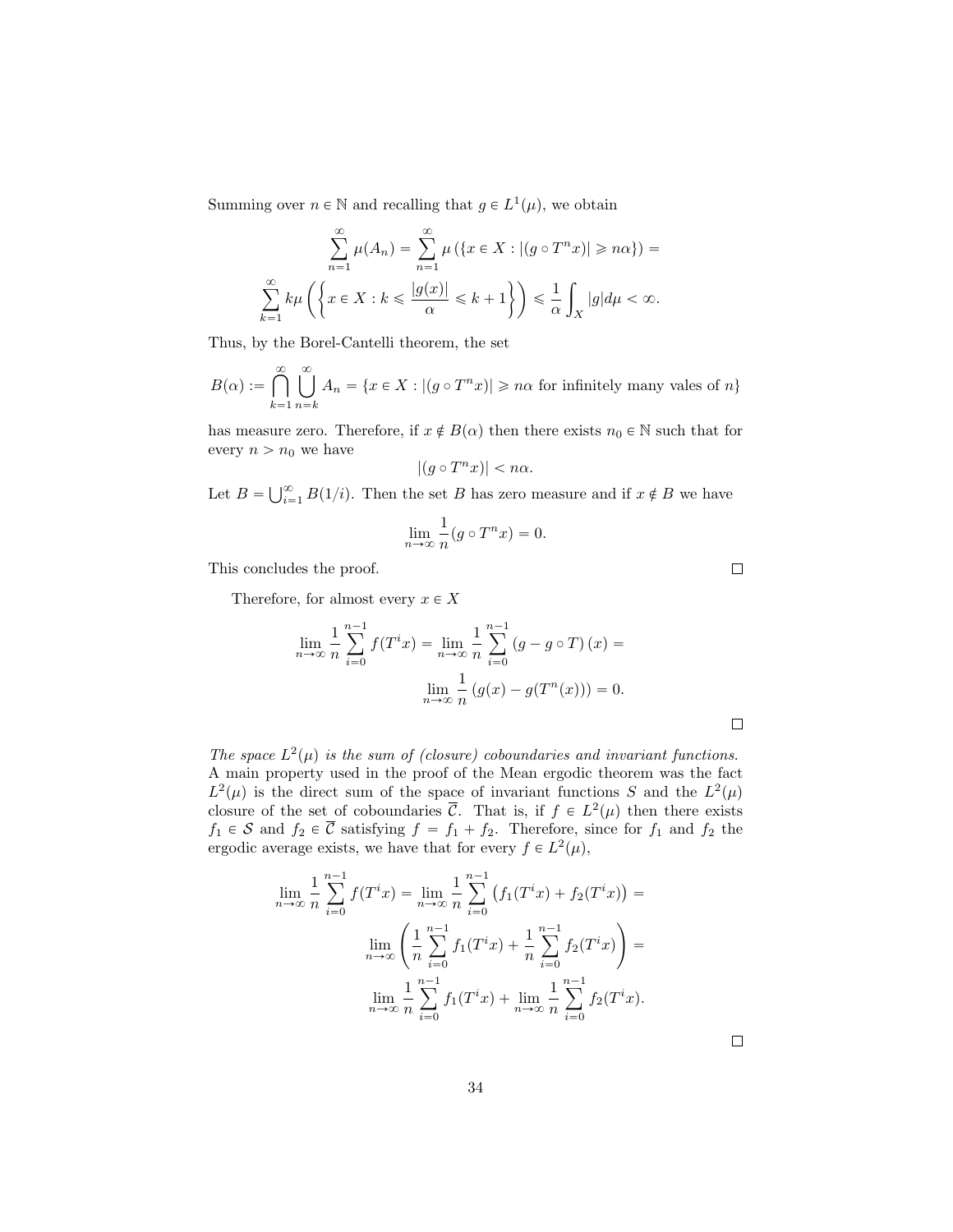We have therefore proved that there exists a dense subset of  $L^1(\mu)$  for which the limit exist almost everywhere. This combined with the maximal ergodic theorem yield, as a consequence of the Banach principle, the convergence almost everywhere of the ergodic averages for  $L^1(\mu)$  functions.

# <span id="page-35-0"></span>3.5 Description of the limit

We now describe the limit function.

**Lemma 3.5.1.** *There exists a function*  $f^* \in L^1(\mu)$  *satisfying*  $f^* \circ T = f^*$  *and*  $\int f^* d\mu = \int f d\mu$  such that for almost every  $x \in X$  we have

$$
\lim_{n \to \infty} \frac{1}{n} \sum_{i=0}^{n-1} f(T^i x) = f^*(x).
$$

*Proof.* We have already proved that there exists a function  $f^* : X \to \mathbb{R}$  such that, for almost every  $x \in X$  we have

$$
\lim_{n \to \infty} \frac{1}{n} \sum_{i=0}^{n-1} f(T^i x) = f^*(x).
$$

Since  $f^*$  is the pointwise limit of measurable functions it is also a measurable function.

Since the function  $|f| \in L^1(\mu)$  there exists a measurable function  $|f|^*$  such that for almost every  $x \in X$ ,

$$
|f|^*(x) = \lim_{n \to \infty} \frac{1}{n} \sum_{i=0}^{n-1} |f(T^i x)|.
$$

Note that for every  $n \in \mathbb{N}$  and  $x \in X$ ,

$$
0 \leq \left| \frac{1}{n} \sum_{i=0}^{n-1} f(T^i x) \right| \leq \frac{1}{n} \sum_{i=0}^{n-1} |f(T^i x)|.
$$

Therefore, for almost every  $x \in X$ 

$$
|f^*(x)| = \left| \lim_{n \to \infty} \frac{1}{n} \sum_{i=0}^{n-1} f(T^i x) \right| \leq \lim_{n \to \infty} \left| \frac{1}{n} \sum_{i=0}^{n-1} f(T^i x) \right| \leq \lim_{n \to \infty} \frac{1}{n} \sum_{i=0}^{n-1} |f(T^i x)| = |f|^*(x).
$$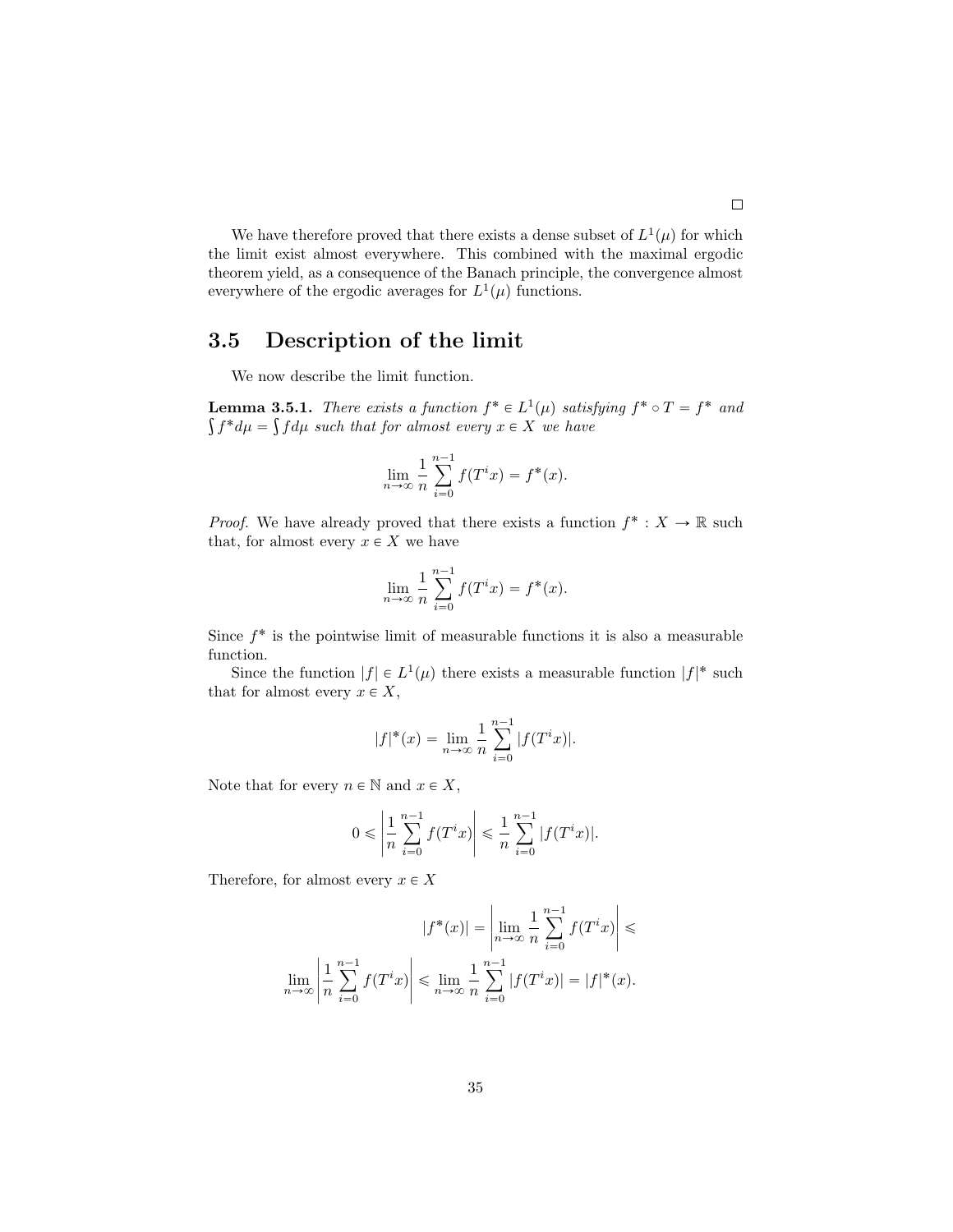By Fatou's lemma we have

$$
\int |f^*|d\mu \le \int |f|^*d\mu = \int \lim_{n \to \infty} \frac{1}{n} \sum_{i=0}^{n-1} |f(T^i x)|d\mu \le
$$
  

$$
\liminf_{n \to \infty} \int \frac{1}{n} \sum_{i=0}^{n-1} |f(T^i x)|d\mu = \liminf_{n \to \infty} \frac{1}{n} \sum_{i=0}^{n-1} \int |f(x)|d\mu =
$$
  

$$
\liminf_{n \to \infty} \frac{n}{n} \int |f|d\mu = \int |f|d\mu.
$$

That is,

<span id="page-36-0"></span>
$$
||f^*||_1 \le ||f||_1. \tag{3.5.1}
$$

In particular  $f^* \in L^1(\mu)$ . In order to prove that the function is invariant, note that

$$
f^*(T(x)) = \lim_{n \to \infty} \frac{1}{n} \sum_{i=0}^{n-1} f(T^{i+1}x) = \lim_{n \to \infty} \frac{1}{n} \sum_{i=1}^n f(T^i x) =
$$

$$
\lim_{n \to \infty} \left( \frac{f(x) - f(x)}{n} + \frac{1}{n} \sum_{i=1}^n f(T^i x) \right) =
$$

$$
\lim_{n \to \infty} \left( \frac{-f(x)}{n} + \frac{n+1}{n} \frac{1}{n+1} \sum_{i=0}^n f(T^i x) \right) =
$$

$$
f^*(x) - \lim_{n \to \infty} \frac{f(x)}{n} = f^*(x).
$$

Therefore, the function  $f^*$  is invariant. Finally, we prove that the integral of *f* and  $f^*$  with respecto to  $\mu$  are equal. Assume first that the function  $f$  is bounded, that is, there exists  $K > 0$  such that  $|f(x)| \leq K$ . By the dominated convergence theorem we have,

$$
\int \left( \lim_{n \to \infty} \frac{1}{n} \sum_{i=0}^{n-1} f(T^i x) \right) d\mu = \lim_{n \to \infty} \int \left( \frac{1}{n} \sum_{i=0}^{n-1} f(T^i x) \right) d\mu =
$$

$$
\lim_{n \to \infty} \left( \frac{1}{n} \sum_{i=0}^{n-1} \int f(T^i x) d\mu \right).
$$

Since the measure is invariant, for every  $i \in \mathbb{N}$  we have that

$$
\int f(T^ix)d\mu = \int f d\mu.
$$

Also, by definition, we have

$$
\int f^* d\mu = \int \left( \lim_{n \to \infty} \frac{1}{n} \sum_{i=0}^{n-1} f(T^i x) \right) d\mu.
$$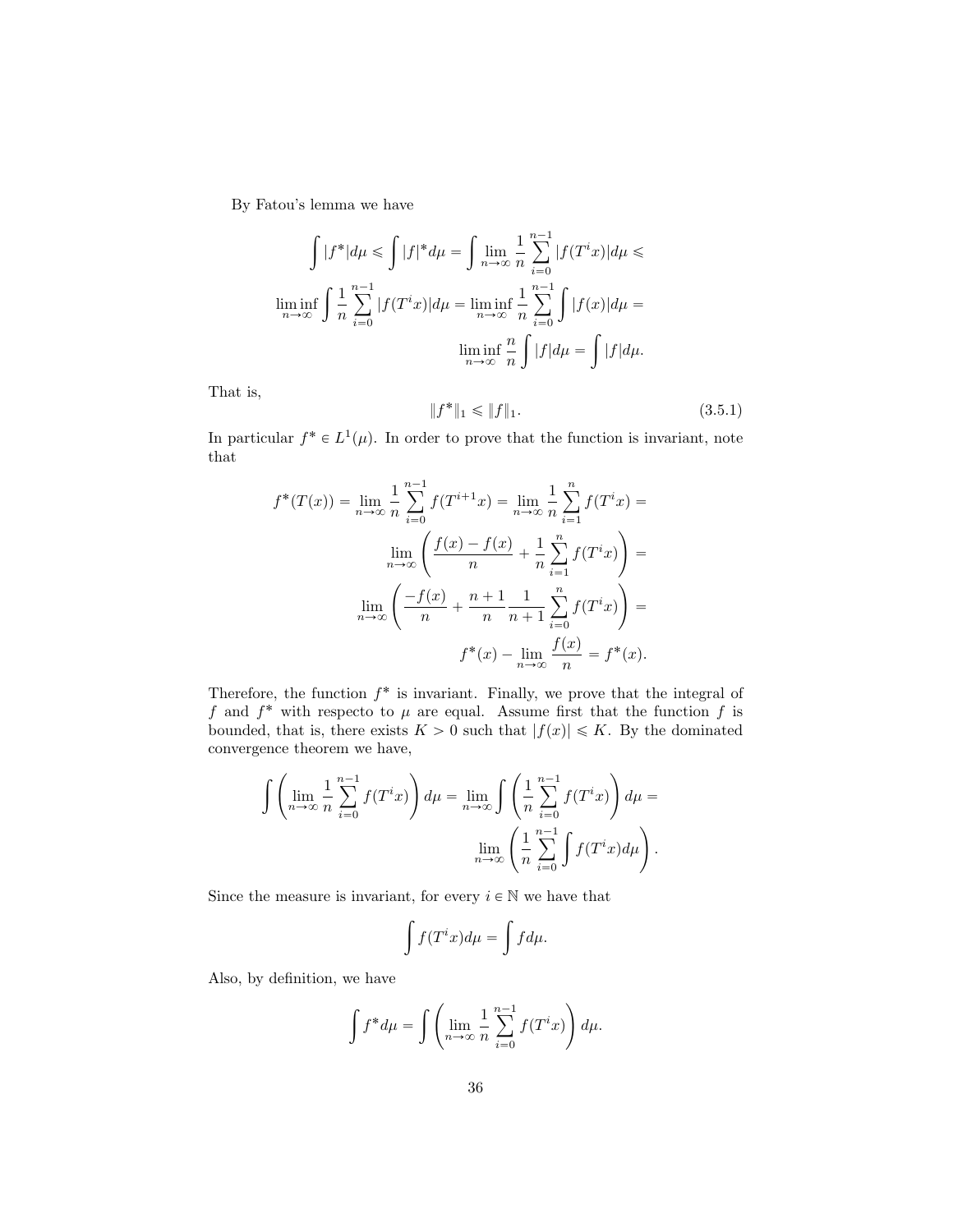Thus,

$$
\int f^* d\mu = \lim_{n \to \infty} \left( \frac{1}{n} \sum_{i=0}^{n-1} \int f(T^i x) d\mu \right) = \lim_{n \to \infty} \frac{n}{n} \int f d\mu = \int f d\mu.
$$

This settles the case when *f* is bounded. Let us consider now an arbitrary  $f \in$  $L^1(\mu)$ . We will assume that  $f \ge 0$ . This is not a problem since for an arbitrary function we can consider  $f = f^+ - f^-$  its decomposition in the positive and negative parts and treat  $f^+$  and  $f^-$  separately. Recall that bounded functions are dense in  $L^1(\mu)$ . Indeed, this can be proved using dominated convergence theorem, consider the sequence  $h_n = \text{sign}(h) \min\{|h|, n\}$ . Let  $g \in L^1(\mu)$  be a bounded function, with  $0 \le g \le f$  then

$$
\left\| \frac{1}{n} \sum_{i=0}^{n-1} f(T^i) - f^* \right\|_1 \le \left\| \frac{1}{n} \sum_{i=0}^{n-1} f(T^i) - f^* \right\|_1 \le \left\| \frac{1}{n} \sum_{i=0}^{n-1} g(T^i) - g^* \right\|_1 + \left\| g^* - f^* \right\|_1
$$

By equation [\(3.5.1\)](#page-36-0) we have that  $||g^* - f^*||_1 \le ||g - f||_1$ . Note that since for every  $x \in X$ ,  $f(x) - g(x) \geq 0$  we have

$$
\left\| \frac{1}{n} \sum_{i=0}^{n-1} \left( f(T^i) - g(T^i) \right) \right\|_1 = \int \frac{1}{n} \sum_{i=0}^{n-1} \left( f(T^i) - g(T^i) \right) d\mu \le
$$
  

$$
\frac{1}{n} \sum_{i=0}^{n-1} \int \left( f(T^i) - g(T^i) \right) d\mu = \frac{1}{n} \sum_{i=0}^{n-1} \|f - g\|_1 = \|f - g\|_1.
$$

Let  $\epsilon > 0$ , since the bounded functions are dense, we can choose g so that  $||f - g||_1 < \epsilon/3$ . On the other hand, we already proved the  $L^1$ -convergence for bounded functions, that is

$$
\lim_{n \to \infty} \left\| \frac{1}{n} \sum_{i=0}^{n-1} g(T^i) - g^* \right\|_1 = 0.
$$

Therefore, for sufficiently large values of *n* we have that

$$
\left\| \frac{1}{n} \sum_{i=0}^{n-1} f(T^i) - f^* \right\|_1 \le \frac{\epsilon}{3} + \frac{\epsilon}{3} + \frac{\epsilon}{3} = \epsilon.
$$

This proves the  $L^1$  convergence for arbitrary functions. We conclude showing that the integrals of  $f$  and  $f^*$  coincide.

$$
\left| \int f d\mu - \int f^* d\mu \right| = \left| \int \left( \frac{1}{n} \sum_{i=0}^{n-1} f(T^i) - f^* \right) d\mu \right| \leq \int \left| \frac{1}{n} \sum_{i=0}^{n-1} f(T^i) - f^* \right| d\mu = \left| \frac{1}{n} \sum_{i=0}^{n-1} f(T^i) - f^* \right|_1
$$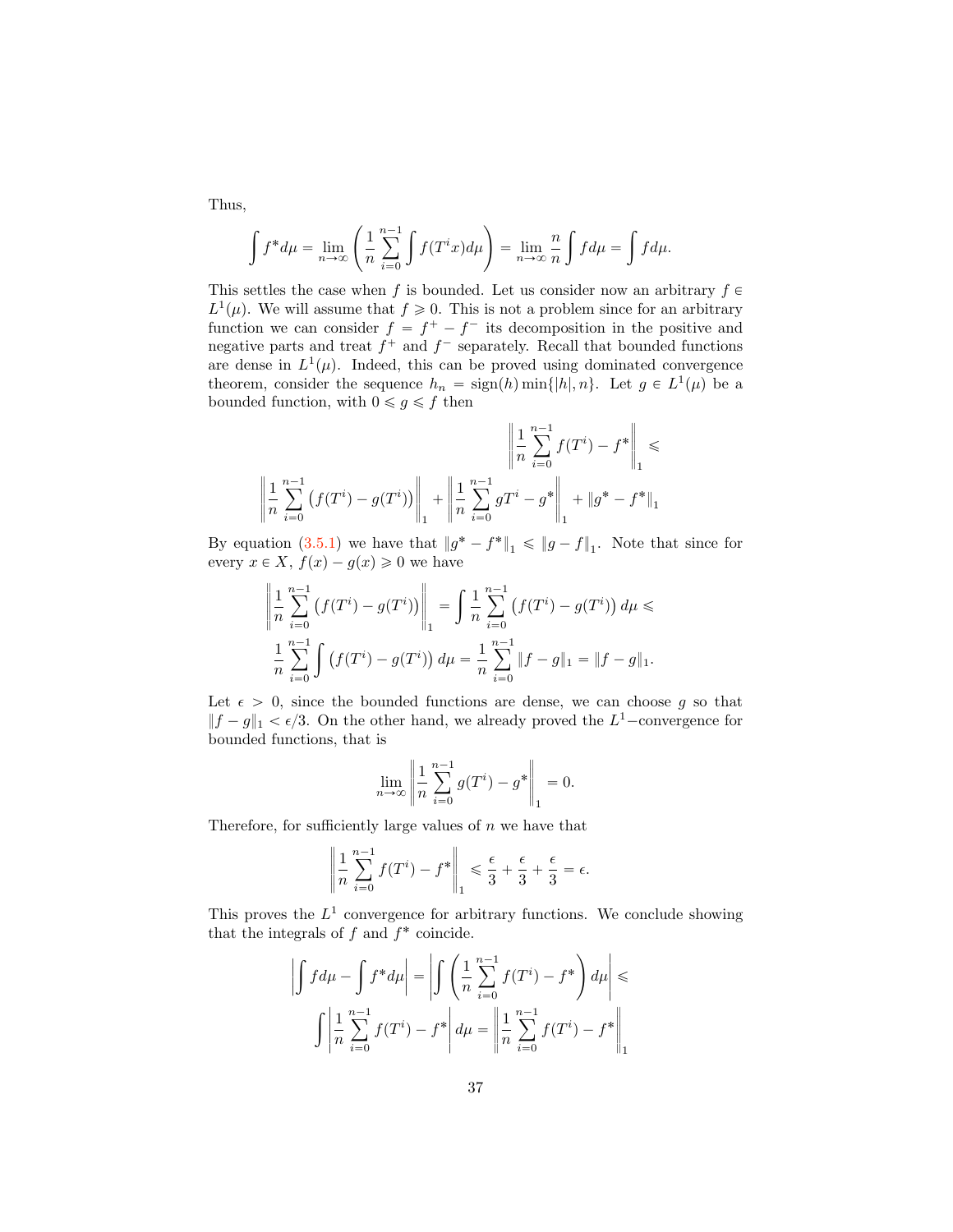<span id="page-38-1"></span>The convergence in  $L^1(\mu)$  implies that the last term converges to zero as *n* increases to infinity.

Finally, recall that if  $\mu$  is ergodic then invariant measurable functions  $f$ :  $X \to \mathbb{R}$  are constant almost everywhere [\[Wa,](#page-67-1) Theorem 1.6]. Since  $f^*$  is invariant and  $\int f^* d\mu = \int f d\mu$ , we have that if  $\mu$  is ergodic then  $f^* = \mu(X)^{-1} \int f d\mu$ . and  $\int f^* d\mu = \int f d\mu$ , we have that if  $\mu$  is ergodic then  $f^* = \mu(X)^{-1} \int f d\mu$ .

# <span id="page-38-0"></span>3.6 Applications of Birkhoff's theorem

As Birkhoff pointed out [\[B2,](#page-63-2) p.224]: *The kind of applications to dynamical systems which the Ergodic Theorem a*ff*ords are exceedingly varied and interesting*. In this section we present some of these.

### 3.6.1 Asymptotic relative frequency

Let  $T: X \to X$  be a map preserving the ergodic probability measure  $\mu$ . Let  $A \subset X$  be a measurable set with  $\mu(A) > 0$ . The Poincaré recurrence theorem states that for almost every  $x \in A$  there exits a sequence  $(n_i)_i$  of positive integers such that  $T^{n_i}(x) \in A$ . This remarkable result is of a qualitative nature, it does not predict the frequency of the visits that the orbit of *x* makes to the set *A*. However, Birkhoff's ergodic theorem does. The relative number of elements of  $\{x, T(x), \ldots, T^{n-1}(x)\}\$ in *A* is defined by

$$
\frac{1}{n}\text{card}\left\{i\in\{0,\ldots,n-1\}:T^ix\in A\right\},\
$$

where  $card(B)$  denotes the cardinality of the set *B*. It is equal to

$$
\frac{1}{n} \sum_{i=0}^{n-1} \chi_A(T^i x).
$$

Since the measure  $\mu$  is ergodic we obtain that for almost every point we have that the asymptotic relative frequency satisfies,

$$
\lim_{n \to \infty} \frac{1}{n} \sum_{i=0}^{n-1} \chi_A(T^i x) = \int \chi_A d\mu = \mu(A).
$$

This provides a dynamical meaning to the measure of every set. In the words of Birkhoff [\[B2,](#page-63-2) p.223]: *The Ergodic Theorem then says: For any such measurepreserving transformation T, and for each individual point P (except possibly an exceptional set of measure* 0*), there is a definite probability that its iterates under T , from P on, namely*

$$
P, T(P), T2(P), \cdots \quad and \quad P, T-1(P), T-2(P), \cdots
$$

*fall in a given measurable set M.*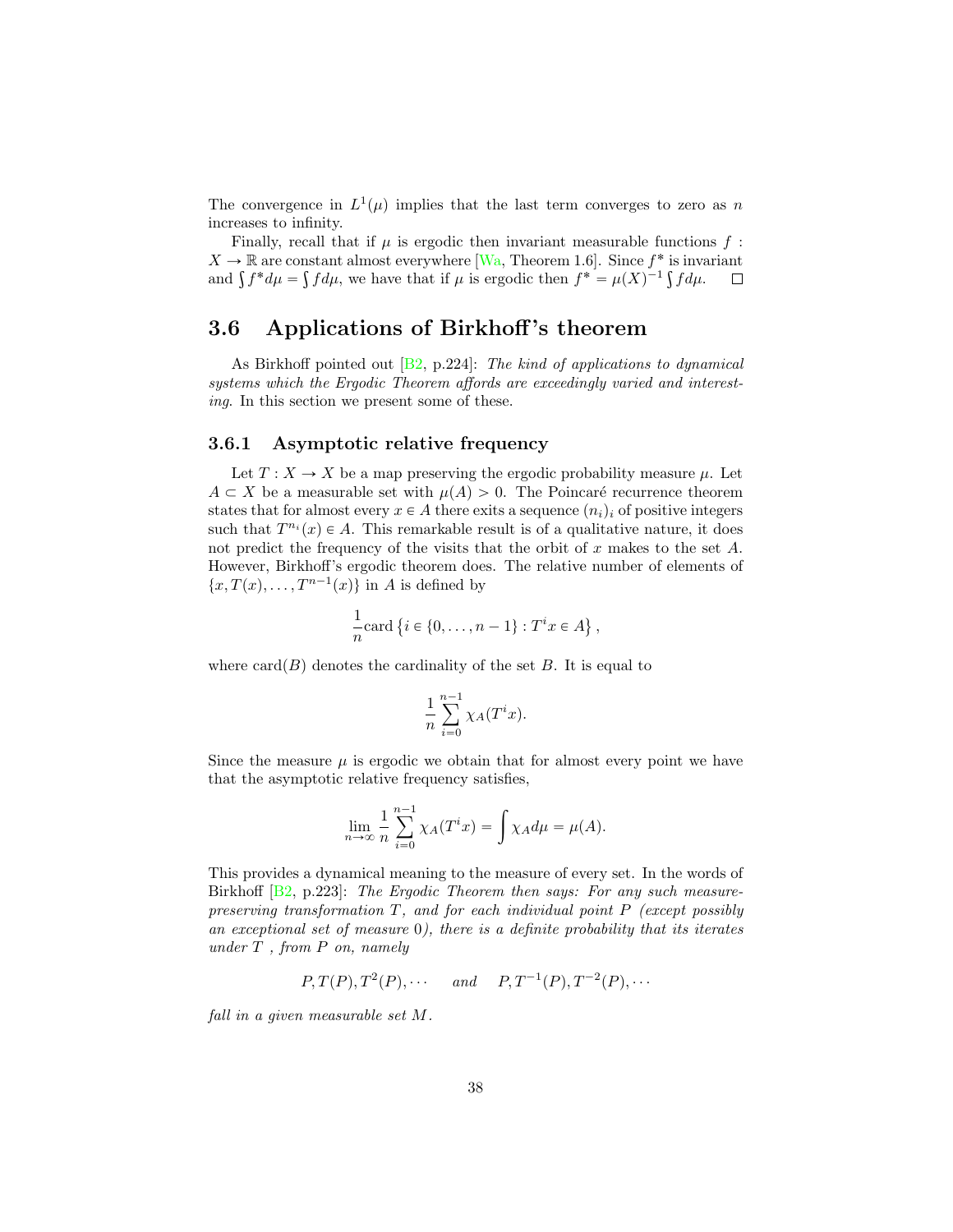## 3.6.2 Uniquely ergodic systems and equidistribution

If the dynamical system  $T: X \to X$  admits only one ergodic measure then the conclusion of Birkhoff's ergodic theorem can be substantially strengthen.

**Definition 3.6.1.** A map  $T: X \to X$  is *uniquely ergodic* if there is only one invariant probability measure.

Since the every invariant measures is a convex combination of ergodic measures we have that if *T* is uniquely ergodic then its invariant measure is ergodic. Denote by  $C(X)$  the space of continuous functions  $f: X \to \mathbb{R}$ .

<span id="page-39-0"></span>**Theorem 3.6.2.** Let  $T: X \to X$  be a continuous map defined on a compact *metric space. The following are equivalent:*

- (a) For every  $f \in C(X)$  the sequence of functions  $\frac{1}{n} \sum_{i=0}^{n-1} f(T^i x)$  converges *uniformly to a constant.*
- *(b)* For every  $f \in C(X)$  the sequence of functions  $\frac{1}{n} \sum_{i=0}^{n-1} f(T^i x)$  converges *pointwise to a constant.*
- *(c)* There exists an invariant measure  $\mu$  such that for every  $f \in C(X)$  and  $every x \in X$  *we have*

$$
\lim_{n \to \infty} \frac{1}{n} \sum_{i=0}^{n-1} f(T^i x) = \int f d\mu.
$$

*(d) The map T is uniquely ergodic.*

*Proof.* Since uniform converges implies pointwise convergence we readily have that (*a*) implies (*b*). We now prove that (*b*) implies (*c*). Let  $L : C(X) \to \mathbb{R}$  be the operator defined by

$$
L(f) = \lim_{n \to \infty} \frac{1}{n} \sum_{i=0}^{n-1} f(T^i x).
$$

Note that this is well defined since by  $(b)$ , the limit exists for every  $x \in X$ . Observe that *L* is a linear operator and it is continuous since

$$
\left|\frac{1}{n}\sum_{i=0}^{n-1}f(T^ix)\right|\leqslant \|f\|.
$$

Also note that  $L(1) = 1$  and that the operator is positive, that is, if  $f \ge 0$  then  $L(f) \geq 0$ . Thus, by the Riesz representation theorem there exists a probability measure  $\mu$  such that  $L(f) = \int f d\mu$ . Note that for every  $f \in C(X)$  we have  $L(f \circ T) = L(f)$ , that is  $\int f(T(x)) d\mu = \int f(x) d\mu$ . Therefore, the measure  $\mu$  is *T* $-i$ nvariant.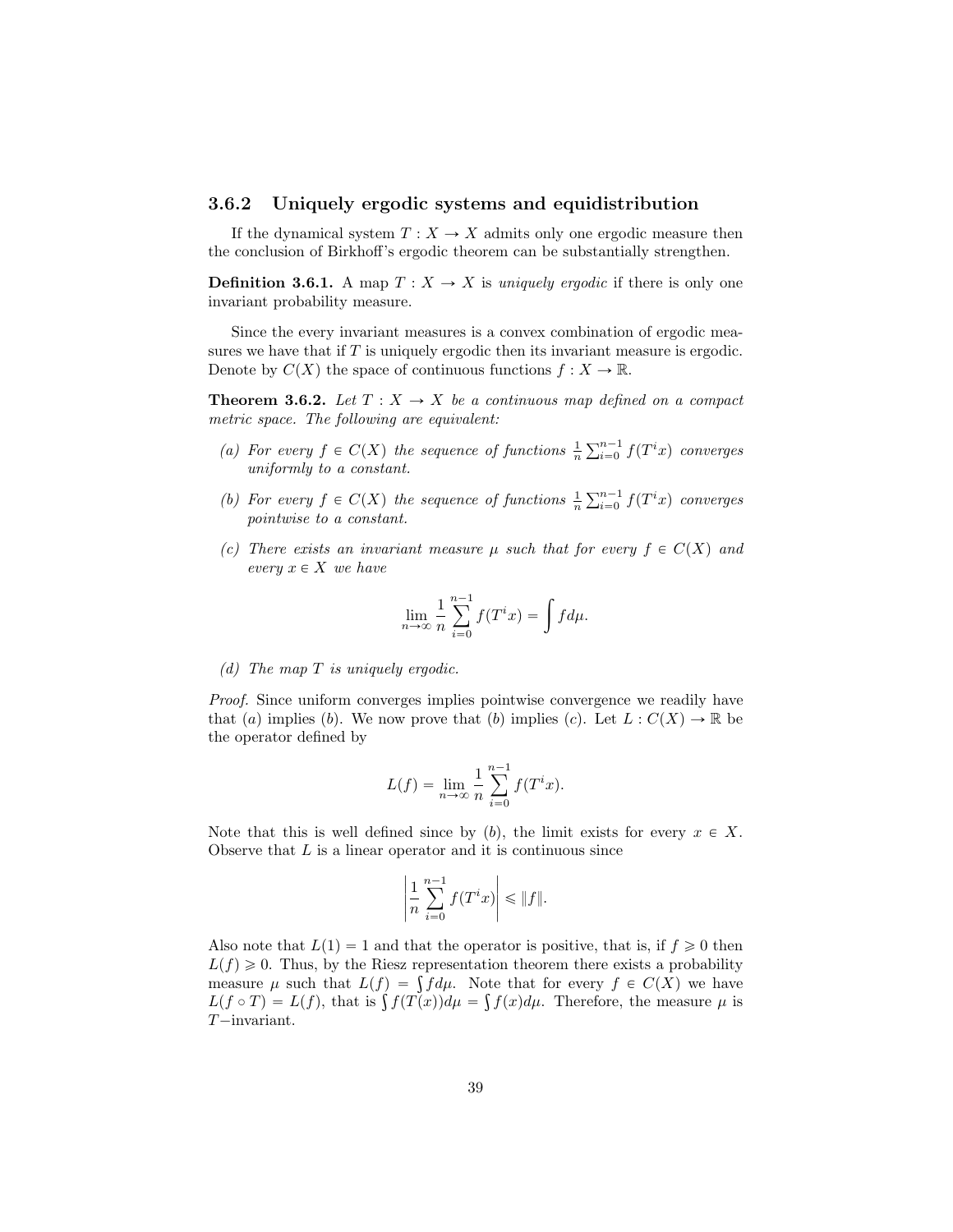We now prove that (c) implies (d). Let  $\nu$  be an ergodic *T* $-$ invariant probability measure and  $f \in C(X)$ . By assumption, for every  $x \in X$  the following limit exists:

$$
\lim_{n \to \infty} \frac{1}{n} \sum_{i=0}^{n-1} f(T^i x).
$$

By Birkhoff's theorem we have that for  $\mu$  almost every point the limit is equal to  $\int f d\mu$  and that for *ν*-almost every point is equal to  $\int f d\nu$ . Since the limit does not depend on the point  $\int f d\mu = \int f d\nu$ . Since this holds for every continuous function we have that  $\mu = \nu$ . That is, there is only one ergodic *T*—invariant measure and therefore only one  $T$ —invariant measure.

Finally, we prove that  $(d)$  implies  $(a)$ . We will argue by contradiction. The idea is to prove that if  $\alpha$  does not hold then there exists an invariant probability measure  $\nu$  different form  $\mu$  and, hence, the system is not uniquely ergodic. Let us assume, by way of contradiction, that there exists a continuous function  $g \in C(X)$  such that the sequence of functions given by  $\frac{1}{n} \sum_{i=0}^{n-1} g(T^i x)$  does not converge uniformly to any constant. In particular, it does not converge uniformly to  $\int g d\mu$ . That is, there exist  $\epsilon > 0$  such that for every  $k \geq 1$  there exists  $n_k \geq k$  and  $x_k \in X$  such that

<span id="page-40-0"></span>
$$
\left|\frac{1}{n}\sum_{i=0}^{n-1}g(T^ix_k)-\int g d\mu\right|\geq \epsilon.
$$
 (3.6.1)

Let us consider the sequence of probability measures

$$
\nu_k = \frac{1}{n_k} \sum_{i=0}^{n_k-1} \delta_{T^i(x_k)}.
$$

Since the space of probability measures is compact with respect to the weak<sup>\*</sup> topology we may assume, passing to a subsequence if necessary, that  $(\nu_k)$  converges to a measure  $\nu$ . This measure is  $T$ -invariant. By Portmanteau's theorem (characterization of weak\* convergence) we have that

$$
\int g d\nu = \lim_{k \to \infty} \int g d\nu_k = \lim_{k \to \infty} \frac{1}{n_k} \sum_{i=0}^{n_k - 1} g(T^i x_k).
$$

Replacing in equation [\(3.6.1\)](#page-40-0) we obtain

$$
\left| \int g d\nu - \int g d\mu \right| \geq \epsilon.
$$

Therefore,  $\mu \neq \nu$ .

*Remark* 3.6.3*.* The result in Theorem [3.6.2](#page-39-0) does not hold if the function considered is only assumed to be integrable. For example, consider  $f: X \to \mathbb{R}$  a continuous function and  $M \notin \{f(x) : x \in X\}$ . Let  $x_0 \in X$  such that

$$
\mu(\{x_0, T(x_0), \ldots, T^n(x_0), \ldots\}) = 0.
$$

 $\Box$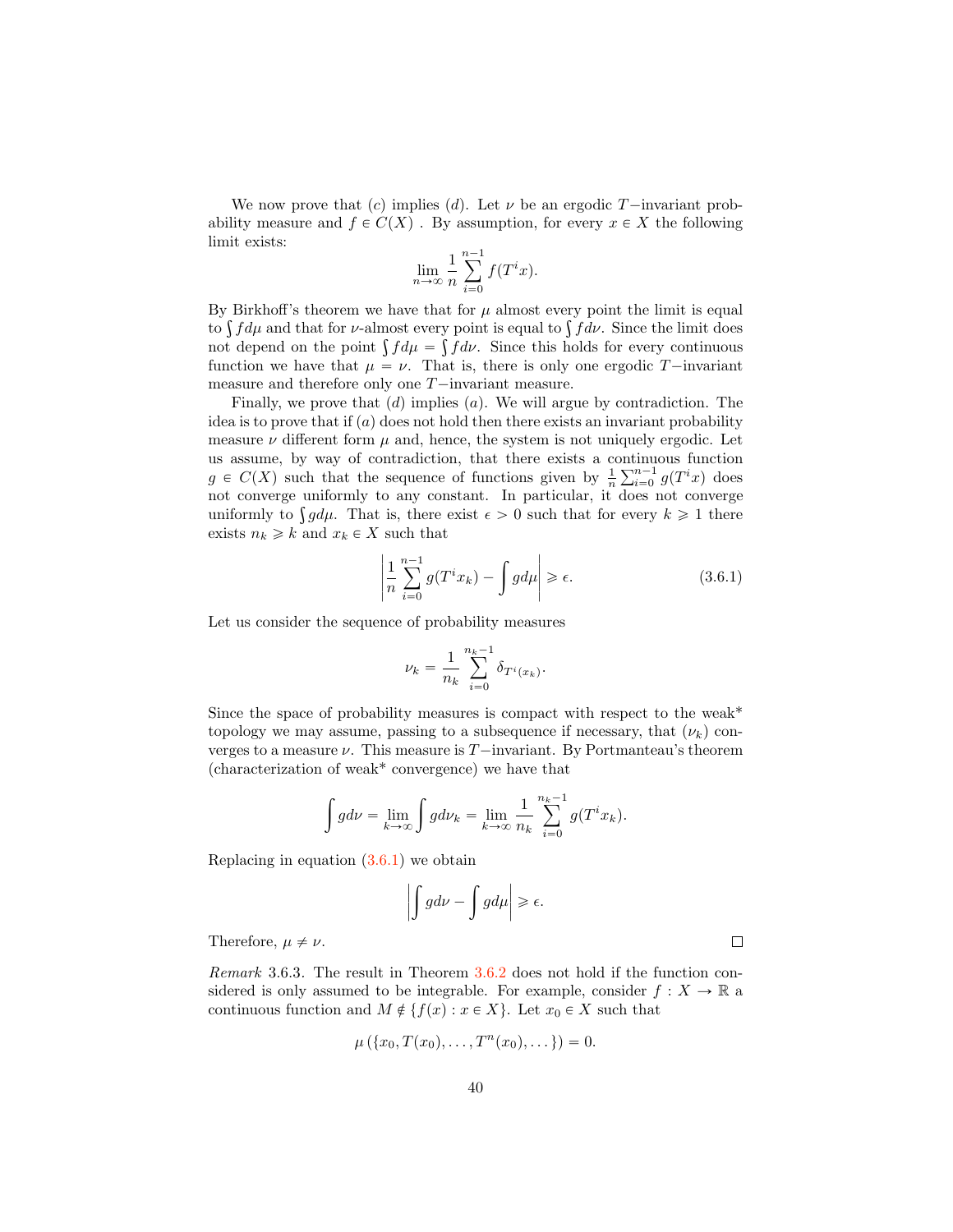<span id="page-41-1"></span>We can define the function  $g: X \to \mathbb{R}$  by

$$
g(x) = \begin{cases} f(x) & \text{if } x \notin \{x_0, T(x_0), \dots, T^n(x_0), \dots\}, \\ M & \text{if } x \in \{x_0, T(x_0), \dots, T^n(x_0), \dots\}.\end{cases}
$$

Then, both *f* and *g* belong to the same equivalence class in  $L^1(\mu)$ . But

$$
M = \lim_{n \to \infty} \frac{1}{n} \sum_{i=0}^{n-1} g(T^i x) \neq \int g d\mu = \int f d\mu.
$$

*Remark* 3.6.4*.* Interestingly, the same conclusion as in Theorem [3.6.2](#page-39-0) does not hold for other ergodic theorems. In the case of the multiplicative ergodic theorem, Michel Herman and also Peter Walters have constructed examples for which there exists a non empty, zero measure set where there is no convergence. Furman,  $[F,$  Theorem 1] proved that if  $T : X \to X$  is a uniquely ergodic system and  $E \subset X$  is an  $F_\delta$  set with  $\mu(E) = 0$ , then there exists a continuous sub-additive sequence of functions for which the conclusion of the sub-additive ergodic theorem does not hold in any point of *E*. In particular the convergence does not holds at *every* point of *X*. Sub-additive examples for which the convergence is not uniform were obtained in  $[DK, Example 6.3]$  $[DK, Example 6.3]$ . In a different direction, there exists systems with uncountably many ergodic measures with the property that for every point  $x \in X$  and every continuous function  $f \in C(X)$ , the Birkhoff average of *x* with respect to *f* converges to the integral of  $f$  with respect to some invariant measure  $\overline{KW}$ . This shows that uniquely ergodic systems are not the only systems for which Birkhoff averages converges at every point.

*Example* 3.6.5. The rotation  $R_{\alpha} : [0,1) \rightarrow [0,1]$  defined by  $R_{\alpha}(x) = \alpha +$ *x* mod 1 is uniquely ergodic if and only if  $\alpha \in \mathbb{R}$  is an irrational number (see [\[VO,](#page-67-5) Proposition 4.2.1]). In this case, the Lebesgue measure is the unique  $R_{\alpha}$ —invariant measure.

We provide an application of this latter observation to number theory.

**Definition 3.6.6.** A sequence  $(x_n)_n$  with  $x_n \in [0,1]$  for every  $n \in \mathbb{N}$  is said to be *equidistributed* or *uniformly distributed* if for every  $f \in C(X)$  we have

$$
\lim_{n \to \infty} \frac{1}{n} \sum_{i=1}^{n} f(x_i) = \int_0^1 f(x) dx.
$$

<span id="page-41-0"></span>**Theorem 3.6.7.** Let  $\alpha \in \mathbb{R}$  be an irrational number, then the sequence  $n\alpha$  mod 1 *is uniformly distributed in*  $[0, 1]$ *.* 

*Proof.* Since the system  $R_{\alpha}$  is uniquely ergodic we have that for every  $x \in [0, 1]$ ,

$$
\lim_{n \to \infty} \frac{1}{n} \sum_{i=1}^{n} f(R_{\alpha}^{i} x) = \int_{0}^{1} f(x) dx.
$$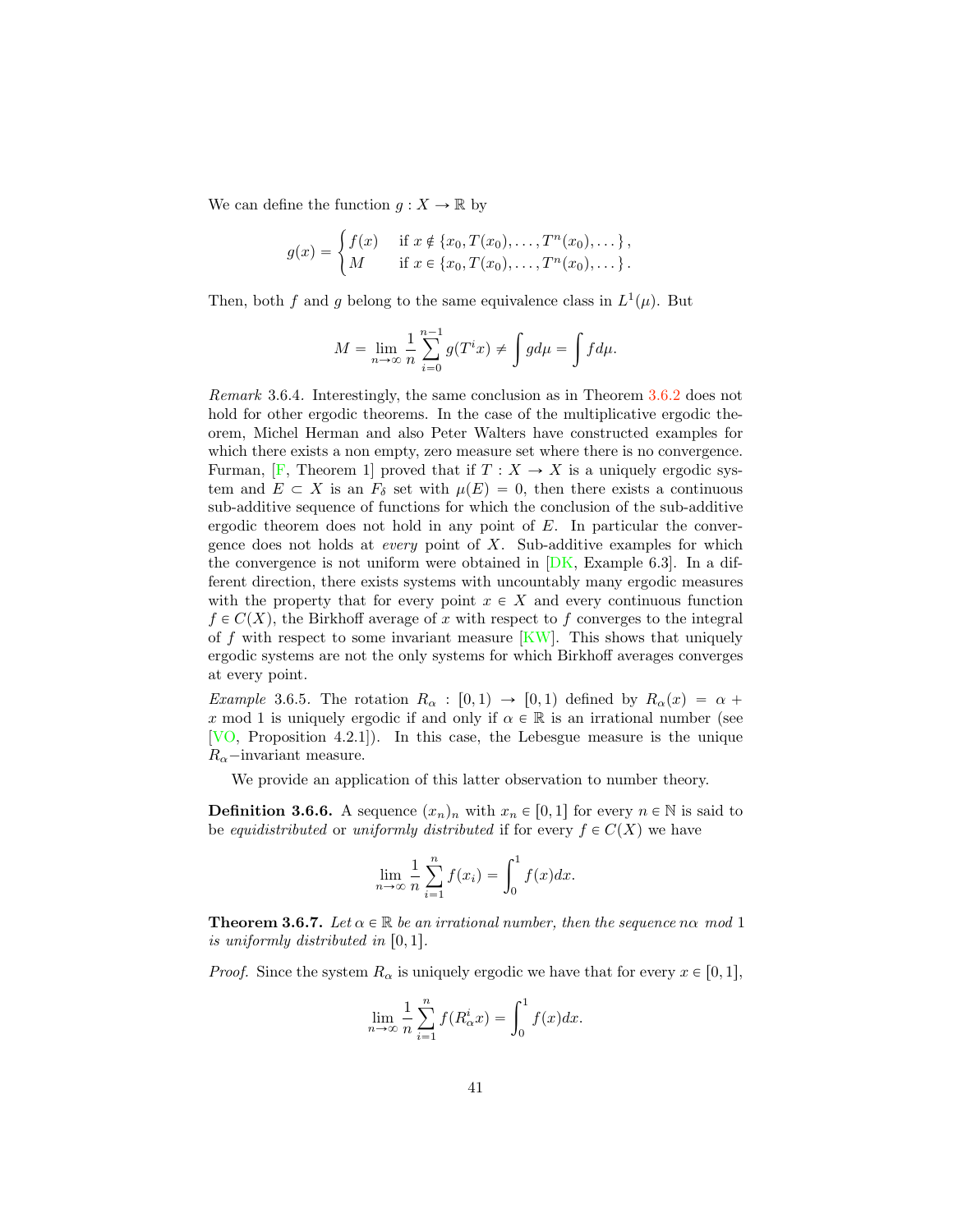<span id="page-42-0"></span>Note that  $R^n_\alpha(0) = n\alpha \mod 1$ . Therefore,

$$
\lim_{n \to \infty} \frac{1}{n} \sum_{i=1}^{n} f(R_{\alpha}^{i} 0) = \int_{0}^{1} f(x) dx.
$$

This proves that the sequence  $n\alpha$  mod 1 is uniformly distributed in [0, 1].  $\Box$ 

*Remark* 3.6.8*.* Sometimes it is more convenient to write the rotation in its multiplicative form. Denote by  $S^1$  the unit circle, then  $R_{\alpha}: S^1 \to S^1$  is defined by  $R_{\alpha}(e^{2\pi i \theta}) = e^{2\pi i (\theta + \alpha)}$ .

Actually, a stronger conclusion than that in Theorem [3.6.7](#page-41-0) can be obtained. Indeed, Herman Weyl in 1916 [\[We\]](#page-67-6) proved the next equidistribution theorem that generalizes Theorem [3.6.7.](#page-41-0)

**Theorem 3.6.9** (Weyl). *If*  $P(x) = a_d x^d + \cdots + a_1 x + a_0$  *is a real polynomial, with*  $d \geq 1$ *, such that at least one of its coefficients*  $\{a_d, \ldots, a_1, a_0\}$  *is irrational then the sequence*  $P(n)$  *mod* 1 *is equdistributed in* [0, 1].

In particular, this shows that the sequence of the fractional parts of  $(\sqrt{2}n^2)_n$ is equidistributed in [0, 1]. Let  $\alpha \in \mathbb{R}$  be an irrational number, in Theorem [3.6.7](#page-41-0) it was shown that in the linear case the sequence α*n* mod 1 is equidistributed in  $[0, 1]$ . Weyl's result shows that the same holds for any polynomial growth. Indeed, for every  $k \in \mathbb{N}$  the sequence  $\alpha n^k \mod 1$  is equidistributed in [0, 1]. The exponential case is notably harder. It is an open question wether  $\pi 10^n$  mod 1 is equidistributed in [0, 1]. This is actually equivalent to the statement that  $\pi$ is a normal number in base 10 (see section [3.6.4\)](#page-44-0).

The proof of Weyl's theorem follows the same strategy as that of Theorem [3.6.7.](#page-41-0) It is, however, harder. Let  $\alpha \in \mathbb{R}$  be an irrational number and  $\mathbb{T}^d$  the *d*—torus. The map  $S : \mathbb{T}^d \to \mathbb{T}^d$  defined by

$$
S(x_1, x_2, \dots, x_d) = (x_1 + \alpha, x_2 + x_1, \dots, x_d + x_{d-1})
$$

is uniquely ergodic and the unique measure is Lebesgue (see [\[EW,](#page-64-5) Corollary 4.22]). Then, Weyl's theorem can obtained similarly as in Theorem [3.6.7](#page-41-0) (see [\[We,](#page-67-6) pp.116-117]).

#### 3.6.3 Gelfand's problem

In this section we discuss a problem attributed to Israel Gelfand whose solution appeared in [\[AA,](#page-63-3) Application A12-5 pp.135-136] (see also [\[Ki,](#page-65-9) [ERT\]](#page-64-9) for clear presentations of the solution). Every positive integer  $n \in \mathbb{N}$  has a unique way decimal expansion:

$$
n = a_m 10^m + \dots + a_1 10^1 + a_0 10^0,
$$

for some integer  $m \geq 0$ , integers  $a_i \in \{0, 1, \ldots, 9\}$  and  $a_m \neq 0$ . We call the number  $a_m$ , the *leading digit* of *n*. For example, if  $n = 456345$  then its leading digit is 4. Given  $n \in \mathbb{N}$  we denote by  $\ll n \gg a_m$ . According to Avez, Gelfand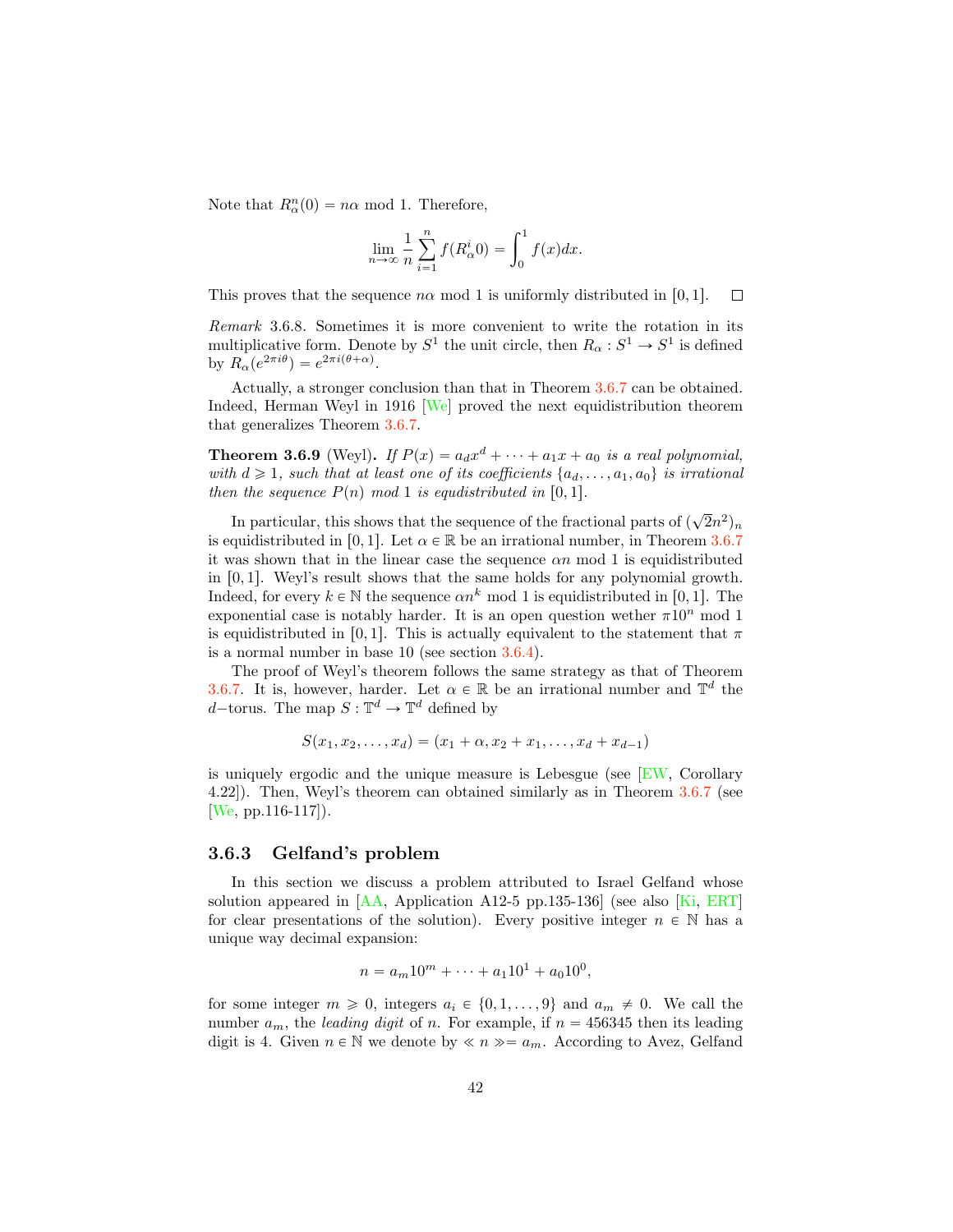posed the following question: Does there exists  $n > 1$  such that  $\ll 2^n \gg = 9$ ?. We have a rather satisfactory answer, indeed, we not only know that such number exists but we can even compute its (positive) frequency.

**Theorem 3.6.10.** Let  $k \in \{1, 2, \ldots, 9\}$ , then the frequency at which  $k$  is the *leading digit in* 2*<sup>n</sup> is given by*

$$
\lim_{N \to \infty} \frac{1}{N} \operatorname{card} \{ n \in \{1, \ldots, N\} : \ll 2^n \gg = k \} = \log_{10} \left( \frac{k+1}{k} \right).
$$

*Proof.* Note that  $k$  is the leading digit of  $2<sup>n</sup>$  if and only if there exists an integer  $r \geqslant 0$  such that

$$
k10^r \leq 2^n < (k+1)10^r.
$$

This is equivalent to,

$$
r + \log_{10} k \le n \log_{10} 2 < r + \log_{10} (k+1).
$$

Denote by  $I_k = [\log_{10} k, \log_{10}(k+1)]$ . We have established that *k* is the leading digit of  $2^n$  if and only if  $n \log_{10} 2 \mod 1 \in I_k$ . Note that  $\bigcup_{k=1}^9 I_k = [0,1]$ . Let  $\alpha = \log_{10} 2$  and  $R_{\alpha} : [0,1] \rightarrow [0,1]$  be the rotation defined by  $R_{\alpha}(x) =$  $\alpha + x$  mod 1. Since  $\alpha$  is irrational the Lebesgue measure is invariant and ergodic for  $R_{\alpha}$ . Moreover, it is the unique invariant probability measure. In particular, Birkhoff's theorem holds for *every* point. We therefore have,

$$
\lim_{N \to \infty} \frac{1}{N} \text{card} \{ n \in \{1, ..., N\} : \ll 2^n \gg = k \} =
$$
\n
$$
\lim_{N \to \infty} \frac{1}{N} \text{card} \{ n \in \{1, ..., N\} : n \log_{10} 2 \text{ mod } 1 \in I_k \} =
$$
\n
$$
\lim_{N \to \infty} \frac{1}{N} \text{card} \{ n \in \{1, ..., N\} : R_{\alpha}^n(0) \in I_k \} =
$$
\n
$$
\lim_{N \to \infty} \frac{1}{N} \sum_{n=0}^{N-1} \chi_{I_k}(R_{\alpha}^n(0)) = \text{Leb}(I_k) = \log_{10}(k+1) - \log_{10} k = \log_{10}\left(\frac{k+1}{k}\right).
$$

*Remark* 3.6.11*.* This result shows that the number 1 is the more frequent leading digit in  $2^n$ .

*Remark* 3.6.12*.* There is nothing special about the number 2 in the result and it could have been replaced by any number not a power of 10.

In 1881 the astronomer S. Newcomb observed that the distribution of the leading digits in logarithm tables obeyed a special law. This lead to further study on the topic. We now say that a list of numbers satisfies *Benford's law* if the leading digit *k* occurs with probability

$$
P(k) = \log_{10}\left(\frac{k+1}{k}\right).
$$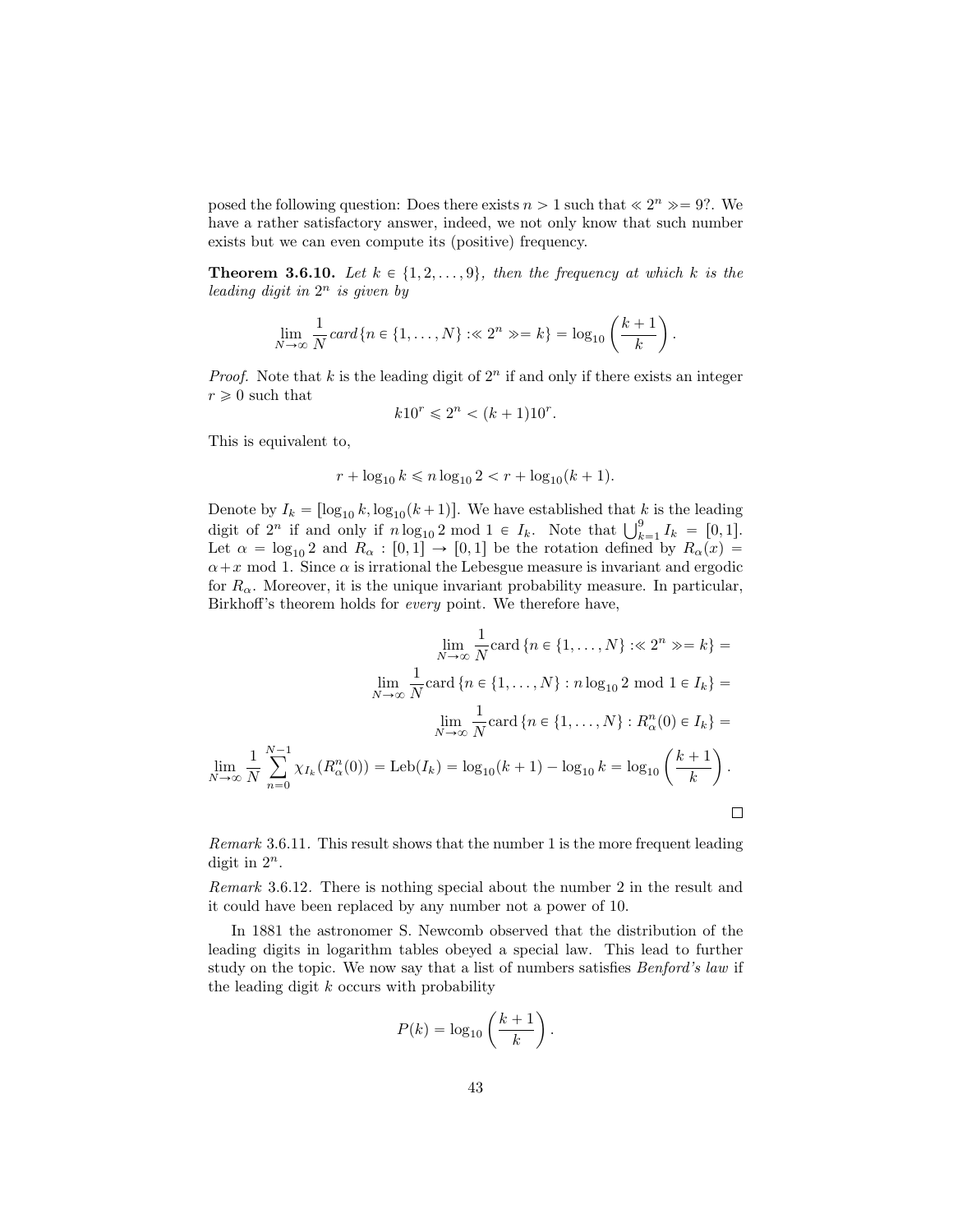<span id="page-44-1"></span>It was, indeed, F. Benford in 1938 who proposed this definition after observing this phenomenon in a wide range of different sets of data. For example: surface areas of rivers, population of cities and molecular weights. Of course, what we have proven is that the powers of 2 do satisfy Benford's law.

#### <span id="page-44-0"></span>3.6.4 Borel's Normal Number Theorem

Let  $m \in \mathbb{N}$  be such that  $m > 1$ . Every real number  $x \in [0, 1]$  can be written in *base m* as

$$
x = \frac{a_1(x)}{m} + \frac{a_2(x)}{m^2} + \frac{a_3(x)}{m^3} + \cdots = \sum_{n=1}^{\infty} \frac{a_n(x)}{m^n} = [a_1(x), a_2(x), \dots].
$$

where  $a_i(x) \in \{0, 1, 2, \ldots, m-1\}$ . This representation is unique except for a countable number of points. Note, for example, that if  $m = 10$  then  $0, 3999999 \cdots$ 0*,* 4. In 1909 [\[Bo\]](#page-64-10) Borel defined the following class of real numbers.

**Definition 3.6.13.** A number  $x = [a_1, a_2, \dots] \in [0, 1]$  is *normal* in base *m* if for every finite string  $(b_1, b_2, \ldots, b_k) \in \{0, 1, \ldots, m-1\}^k$  we have,

$$
\lim_{n \to \infty} \frac{1}{n} \text{card} \left\{ i \in \{1, \ldots, n\} : (a_i, a_{i+1}, \ldots, a_{i+k}) = (b_1, b_2, \ldots, b_k) \right\} = \frac{1}{m^k}.
$$

That is, the asymptotic frequency of appearance of any string of length *k* in the expansion of *x* is equal to  $1/m<sup>k</sup>$ .

Actually, this is what Borel called *completely normal*. One of the main results in [\[Bo\]](#page-64-10) is the following,

**Theorem 3.6.14** (Borel's Normal Number Theorem). Let  $m \in \mathbb{N}\setminus\{1\}$ . Lebesgue *almost every number is normal in base m.*

Some of the long lasting controversies around the validity of the original proof are described in  $[BDM,$  Appendix. In 1945 Riesz  $[R1, p.223]$  $[R1, p.223]$  provided a dynamical proof of this result. He deduced it as a simple consequence of Birkhoff's ergodic theorem. The base *m* expansion is closely related to the following dynamical system,  $T_m : [0,1] \mapsto [0,1]$ , defined by

$$
T_m(x) := mx \mod 1 = mx - [mx],
$$
\n(3.6.2)

where  $\lceil x \rceil$  denotes the integer part of *x*. Indeed, note that

$$
T_m(x) = mx - [mx] = mx - a_1(x),
$$

from which it follows that

$$
x = \frac{a_1(x)}{m} + \frac{T_m(x)}{m}.
$$

Since  $T_m^2(x) = m(T_m x) - [m(T_m x)]$ , we obtain

$$
\frac{T_m x}{m} = \frac{[m(T_m x)]}{m^2} + \frac{T_m^2 x}{m^2},
$$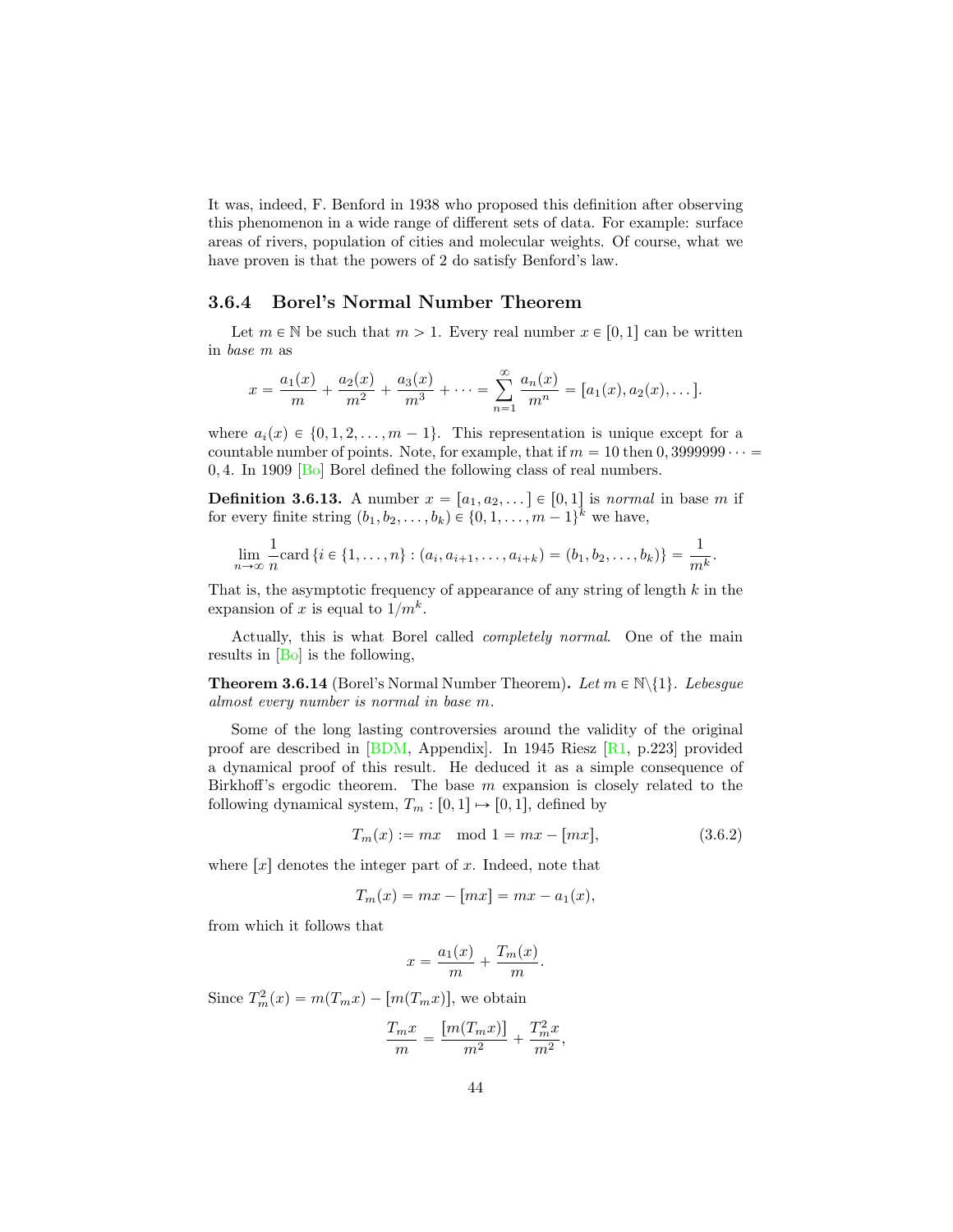<span id="page-45-0"></span>therefore  $a_2(x) = [m(T_m x)]$ . Hence

$$
x = \frac{a_1(x)}{m} + \frac{a_2(x)}{m^2} + \frac{T_m^2(x)}{m^2}.
$$

In general,

$$
x = \frac{a_1(x)}{m} + \frac{a_2(x)}{m^2} + \frac{a_k(x)}{m^k} + \frac{T_m^k(x)}{m^k},
$$

and  $a_n(x) = [mT_m^{n-1}x]$ . That is, the map  $T_m$  acts as the shift in the expansion in base *m*:

$$
T_m([a_1, a_2, \dots]) = [a_2, a_3, \dots].
$$

In particular, if we know the whole orbit of a point  $x$  by the map  $T_m$ , that is  $\{x, T_m x, T_m^2 x, \ldots, T_m^n x, \ldots\}$ , then we know its base-m expansion.

**Lemma 3.6.15.** *The Lebesgue measure is*  $T_m$ *-invariant and ergodic.* 

*Proof.* Let  $\delta \in (0,1]$ . Note that

$$
T_m^{-1}([0,\delta]) = \bigcup_{i=0}^{m-1} \left[ \frac{i}{m}, \frac{i+\delta}{m} \right].
$$

Thus,

$$
\delta = \text{Leb}\left(\bigcup_{i=0}^{m-1} \left[\frac{i}{m}, \frac{i+\delta}{m}\right]\right) = m\frac{\delta}{m}.
$$

Since the intervals of the form  $[0, \delta]$  form an algebra we conclude that the Lebesgue measure is invariant. For the proof of ergodicity see [\[Wa,](#page-67-1) p.32-33].  $\Box$ 

The result, as observed by Riesz, is therefore a direct application of Birkhoff's theorem.

*Proof of Borel's Normal Number Theorem.* Denote by

$$
[b_1, b_2, \ldots, b_k] = \{x = [a_1, a_2, \ldots] \in [0, 1] : (a_1, \ldots, a_k) = (b_1, \ldots, b_k)\}.
$$

A simple computation shows that  $\text{Leb}([b_1, b_2, \ldots, b_k]) = 1/m^k$ . For Lebesgue almost every  $x \in [0, 1]$  we have

$$
\lim_{n \to \infty} \frac{1}{n} \text{card} \left\{ i \in \{1, \dots, n\} : (a_i, a_{i+1}, \dots, a_{i+k}) = (b_1, b_2, \dots, b_k) \right\} =
$$
\n
$$
\lim_{n \to \infty} \frac{1}{n} \sum_{i=0}^{n-1} \chi_{[b_1, \dots, b_k]}(T_m^i(x)) = \text{Leb}([b_1, \dots, b_k]) = \frac{1}{m^k}.
$$

 $\Box$ 

Since the countable intersection of sets of full measure has full measure we have,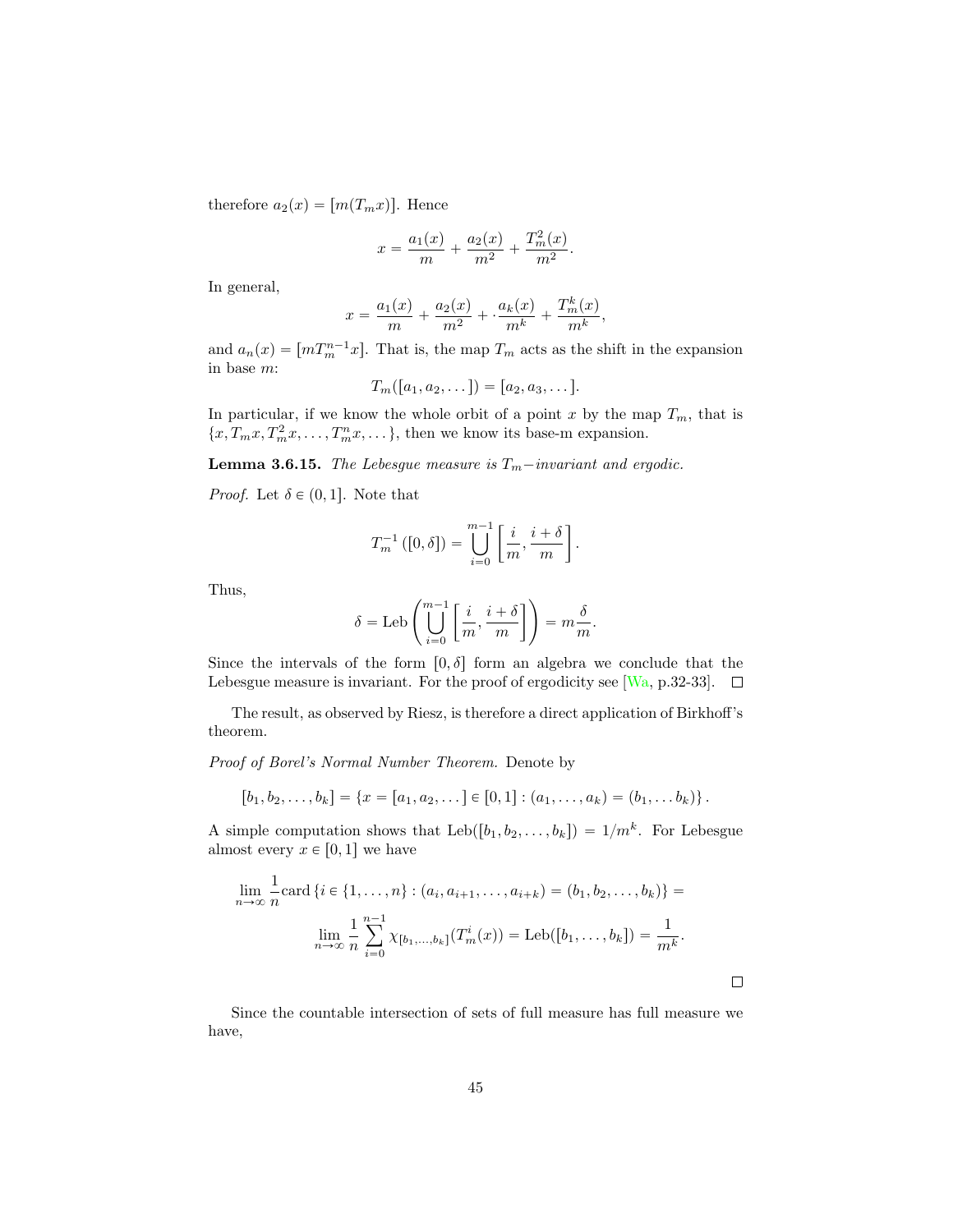<span id="page-46-0"></span>**Corollary 3.6.16.** *Lebesque almost every number is normal in every base*  $m >$ 1*.*

A note of caution is in order. Even though almost every number is normal it is, in general, a very difficult question to prove whether a specific number is normal. For example, it is not known whether  $\pi$ ,  $e$  or  $\sqrt{2}$  are normal with respect to any base. Even the construction of normal numbers is a difficult task and only a handful of methods are available. The first example of a normal number in base 10 was given by Champernowne [\[Ch\]](#page-64-11) in 1933, Previous constructions by Sierpinski and Lebesgue were far from neat. He proved that the number obtained concatenating the natural numbers in the following way,

#### 0*.*12345678910111213*...*

is 10-normal. Along the same lines, Copeland and Erdös  $[CE]$  proved, as conjectured by Champernowne, that the number obtained concatenating the prime numbers

0*.*12357111317*...*

is also 10–normal. It is still an open problem to find explicit constructions of a number normal in any base.

#### 3.6.5 Continued fractions

An irrational number  $x \in (0, 1)$  can be written in a unique way as a continued fraction of the form

$$
x = \frac{1}{a_1 + \frac{1}{a_2 + \frac{1}{a_3 + \dots}}} = [a_1 a_2 a_3 \dots],
$$

where  $a_i \in \mathbb{N}$ . This way representing a real number has several advantages with respect to the (more used) decimal system. This is basically due to the fact that this representation is not related to any system of calculation. Therefore it only reflects the properties of the number and not it relationship with a system of calculation. For instance, if the continued fraction of the number *x* has only finitely many terms  $a_n$  then the number is rational, whereas if it has infinitely many of them then it is irrational. The strong disadvantage of the continued fraction is that there is no simple rule to do arithmetic operations, for instance the sum. By this we mean that there is no simple way of finding the sum of  $[a_1a_2a_3\ldots]$  with  $[b_1b_2b_3\ldots]$ . Other great advantage of the continued fractions is that it allows us to obtain the best possible rational approximations of an irrational number. To be precise, let us say that a rational number  $a/b$  is the best approximation of the real number *x* if every other rational number with the same or smaller denominator differs from *x* in a grater amount. In other words, if one defines the complexity of the rational approximation by the size of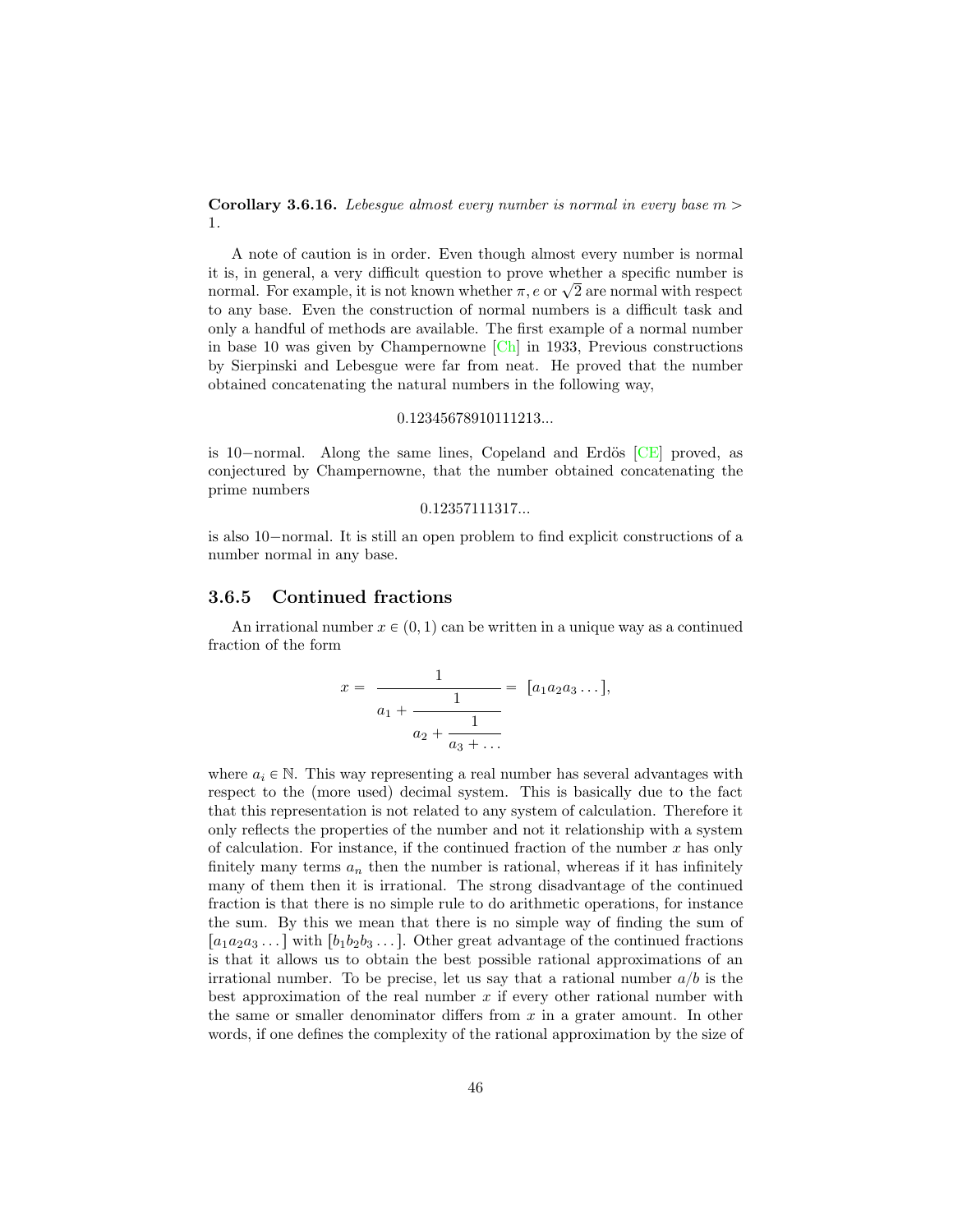<span id="page-47-0"></span>its denominator, then continued fraction representation allows us to obtain the simpler approximations of a given order. This is the historical reason for the discovery and study of continued fractions. The *n* $t$ *h approximant*  $p_n(x)/q_n(x)$ of the number  $x \in [0, 1]$  is defined by

$$
\frac{p_n(x)}{q_n(x)} = \frac{1}{a_1 + \frac{1}{\cdots + \frac{1}{a_n}}}
$$
(3.6.3)

A classical result in diophantine approximation states that, if  $p_n(x)/q_n(x)$  is the  $n - th$  *approximant* of the number  $x \in [0, 1]$  then

$$
\left|x - \frac{p_n(x)}{q_n(x)}\right| < \frac{1}{q_n(x)^2}.
$$

For a general account on continued fractions see [\[HW,](#page-65-10) [K\]](#page-65-11). It is possible to associate a dynamical system to the continued fraction system. The Gauss map,  $T : (0,1] \rightarrow (0,1]$ , is the interval map defined by

$$
T(x) = \frac{1}{x} - \left[\frac{1}{x}\right].
$$

This map is closely related to the continued fraction expansion in a similar way as the maps  $T_m$  where related to the base *b* expansion. Indeed, for  $0 <$  $x < 1$  with  $x = [a_1a_2a_3 \dots]$  we have that  $a_1 = [1/x], a_2 = [1/Tx], \dots, a_n =$  $\left[1/T^{n-1}x\right]$ . In particular, the Gauss map acts as the shift map on the continued fraction expansion,

$$
a_n = \left[1/T^{n-1}x\right].
$$

The Gauss map preserves an ergodic measure absolutely continuous with respect to the Lebesgue measure, the so called *Gauss measure*, which is defined by

$$
\mu_G(A) := \frac{1}{\log 2} \int_A \frac{1}{1+x} dx,
$$

for every Borel set  $A \subset [0,1]$ . The following result directly follows applying Birkhoff's theorem.

**Theorem 3.6.17.** For Lebesgue almost every  $x = [a_1, a_2, \dots] \in [0,1]$  the digit  $a \in \mathbb{N}$  *appears in the continued fraction with frequency* 

$$
\frac{2\log(1+a)-\log a-\log(2+a)}{\log 2}.
$$

*Proof.* For Lebesgue almost every point  $x = [a_1, a_2, \dots]$  the frequency of the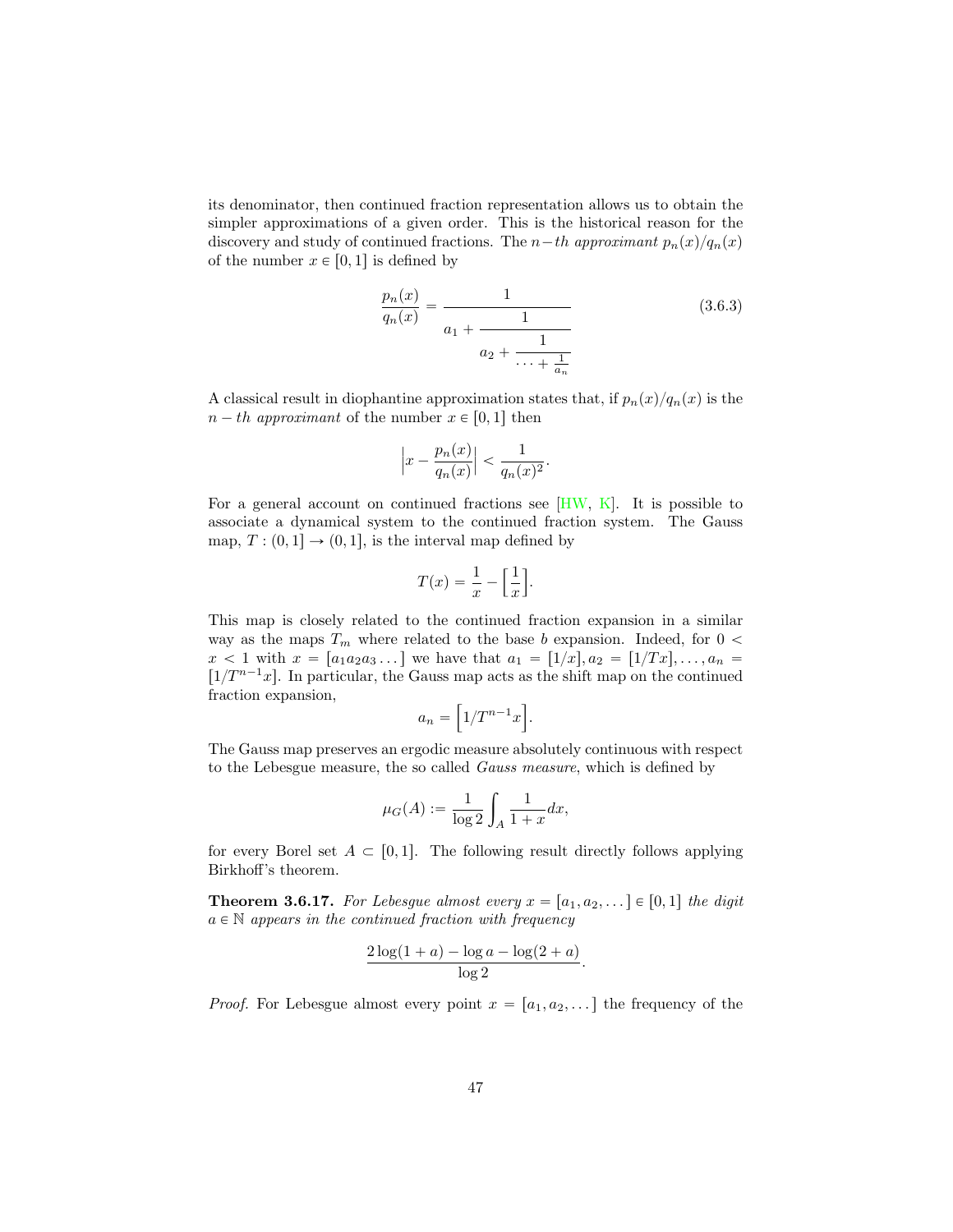<span id="page-48-1"></span>digit *a* in the expansion satisfies,

$$
\lim_{n \to \infty} \frac{1}{n} \text{card} \left\{ 1 \leq i \leq n : a_i = a \right\} =
$$

$$
\lim_{n \to \infty} \frac{1}{n} \text{card} \left\{ 0 \leq i \leq n - 1 : T^i x \in \left( \frac{1}{a+1}, \frac{1}{a} \right) \right\} =
$$

$$
\frac{1}{\log 2} \int_{1/(a+1)}^{1/a} \frac{1}{1+y} dy = \frac{2 \log(1+a) - \log a - \log(2+a)}{\log 2}.
$$

In analogy with the base  $b$ <sup>-</sup>expansions, we say that a real number  $x$  is *continued fraction normal* if the frequency of appearance of every string of digits  $(d_1, \ldots, d_m) \in \mathbb{N}^m$  is equal to  $\mu_G([d_1, \ldots, d_m])$ , where

 $\Box$ 

$$
[d_1, \ldots, d_m] := \{ x \in (0,1] : (a_1(x), \ldots, a_m(x)) = (d_1, \ldots, d_m) \}.
$$

That is,

$$
\lim_{n \to \infty} \frac{1}{n} \text{card} \{ i \in \{1, ..., n\} : (a_i(x), \dots a_{i+m}(x)) = (d_1, \dots, d_m) \} = \mu_G([d_1, \dots, d_m]).
$$

Again, by Birkhoff's ergodic theorem Lebesgue almost every number  $x \in [0,1]$ is continued fraction normal and again it is in general hard to determine wether a specific number is continued fraction normal or not. A construction similar to that performed by Champernowne was carried out in the continued fraction setting by Adler, Keane and Smorodinsky [\[AKS\]](#page-63-5).

The following results are direct consequences of Birkhoff's ergodic theorem together with basic properties of continued fractions.

<span id="page-48-0"></span>**Theorem 3.6.18.** For Lebesgue almost every point  $x = [a_1, a_2, \dots]$  we have

(a) *The geometric mean of the digits converges,*

$$
\lim_{n \to \infty} \sqrt[n]{a_1 a_2 \dots a_n} = \prod_{a=1}^{\infty} \left( \frac{(a+1)^2}{a(a+2)} \right)^{\frac{\log a}{\log 2}}
$$

(b) *The exponential growth of the denominators of the approximants is given by*

$$
\lim_{n \to \infty} \frac{1}{n} \log q_n = \frac{\pi^2}{12 \log 2}.
$$

(c) *The exponential speed of approximation by the approximants is given by*

$$
\lim_{n \to \infty} \frac{1}{n} \log \left| x - \frac{p_n}{q_n} \right| = -\frac{\pi^2}{6 \log 2}.
$$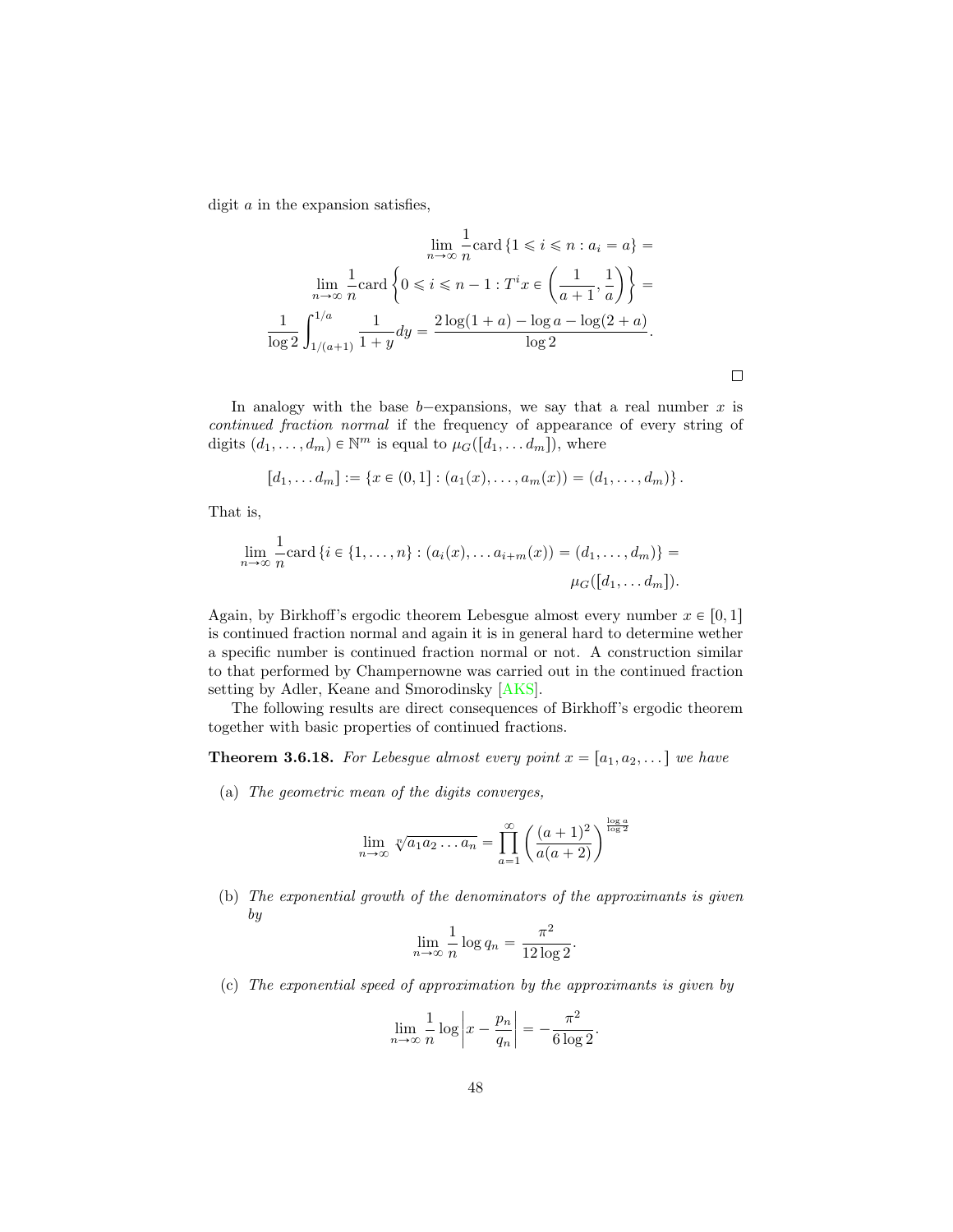<span id="page-49-1"></span>The following results will be used in the proof of Theorem [3.6.18,](#page-48-0) for details see  $[PW, Section 4]$  $[PW, Section 4]$  or  $[EW, Corollary 3.8]$  $[EW, Corollary 3.8]$ :

*.*

<span id="page-49-0"></span>**Lemma 3.6.19.** *For every*  $x \in [0,1]$  *we have,* 

$$
\frac{1}{2q_n^2} \leqslant \left|x - \frac{p_n}{q_n}\right| \leqslant \frac{1}{q_n^2}
$$

*For Lebesgue almost every point we have*

$$
\lim_{n \to \infty} \frac{1}{n} \sum_{i=0}^{n-1} \log |T'(T^i x)| = - \lim_{n \to \infty} \frac{1}{n} \log \left| x - \frac{p_n}{q_n} \right| = 2 \lim_{n \to \infty} \frac{1}{n} \log q_n.
$$

*Proof of Theorem [3.6.18.](#page-48-0)* In order to prove that the geometric average of the digits converges almost everywhere it suffices to consider the function  $f(x)$  = log *a*1. Note that

$$
\sqrt[n]{a_1 a_2 \dots a_n} = \exp\left(\frac{1}{n} \left(\log a_1 + \log a_2 + \dots + \log a_n\right)\right).
$$

Since  $f \in L^1(\mu_G)$ , by the pointwise ergodic theorem applied to f with respect to  $\mu$ <sup>*G*</sup>, we have that for Lebesgue almost every point,

$$
\lim_{n \to \infty} \frac{1}{n} \sum_{i=0}^{n-1} f(T^i x) = \lim_{n \to \infty} \frac{1}{n} \sum_{i=0}^{n-1} \log a_i = \int f d\mu_G =
$$

$$
\sum_{a=1}^{\infty} \frac{\log a}{\log 2} \int_{1/(a+1)}^{1/a} \frac{1}{1+x} dx = \sum_{a=1}^{\infty} \frac{\log a}{\log 2} (2 \log(1+a) - \log a - \log(2+a)) =
$$

$$
\sum_{a=1}^{\infty} \log \left( \left( \frac{(a+1)^2}{a(a+2)} \right)^{\frac{\log a}{\log 2}} \right) = \log \left( \prod_{a=1}^{\infty} \left( \frac{(a+1)^2}{a(a+2)} \right)^{\frac{\log a}{\log 2}} \right).
$$

Applying the exponential we obtain the result. The other two results are obtained from Lemma [3.6.19.](#page-49-0) Since, by Birkhoff's theorem, for Lebesgue almost every point we have

$$
\lim_{n \to \infty} \frac{1}{n} \sum_{i=0}^{n-1} \log |T'(T^i x)| = \int \log |T'| d\mu_G = \frac{\pi^2}{12 \log 2},
$$

 $\Box$ 

the result readily follows.

*Remark* 3.6.20*.* It was Khinchine [\[Kh2\]](#page-65-12) in 1935, making no use of the ergodic theorem, who first computed the value of the geometric mean. Actually the constant

$$
K := \prod_{a=1}^{\infty} \left( \frac{(a+1)^2}{a(a+2)} \right)^{\frac{\log a}{\log 2}} = 2.6854520010...
$$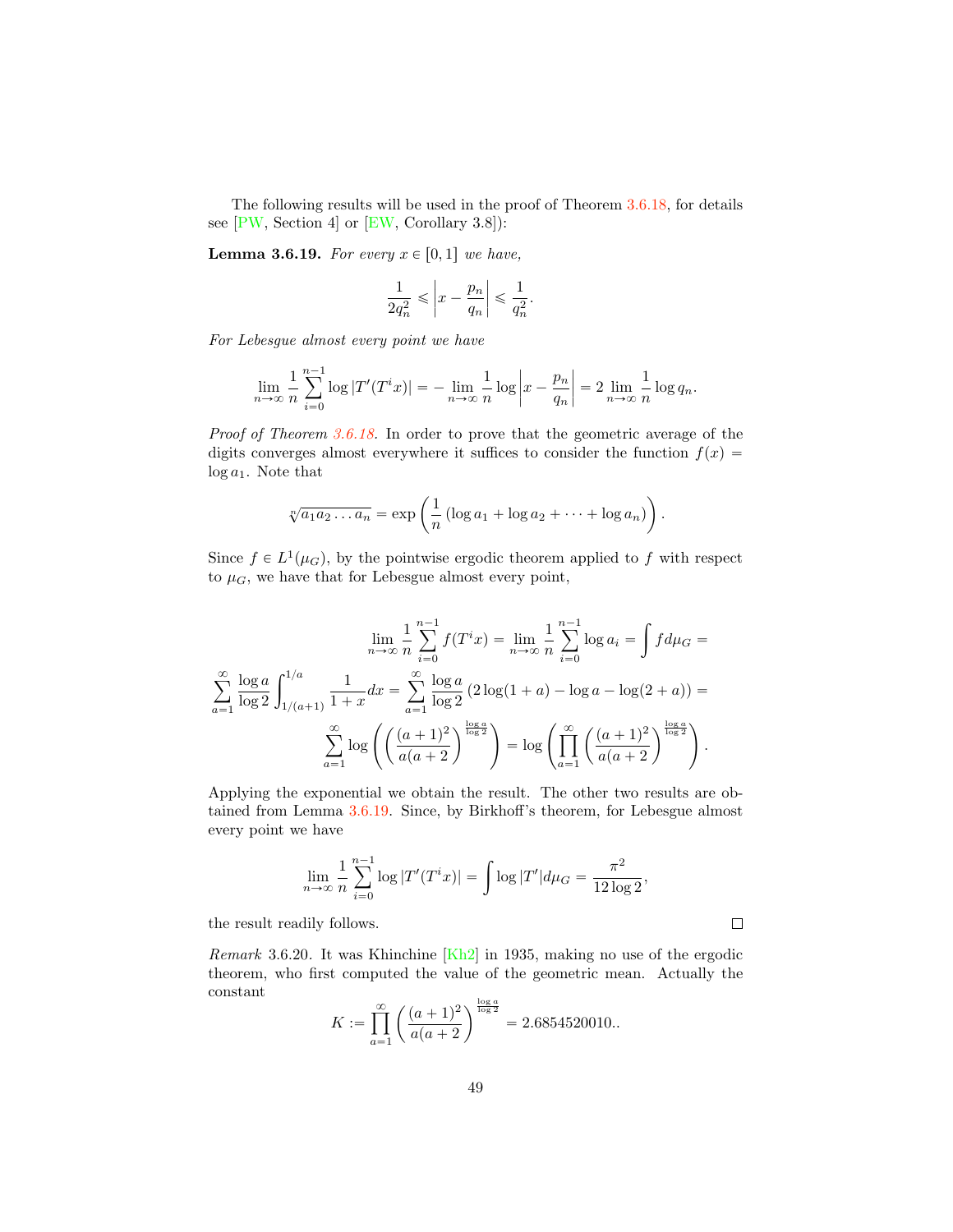is now called *Khinchine constant*. Lévy in 1936 showed that the exponential speed of growth to the denominators of the approximants is

$$
\frac{\pi^2}{12\log 2}.
$$

This constant now bear his name. Let us stress that all of these results are of an almost everywhere nature and that there exists plenty of points that do not satisfy the conclusions above. Indeed, for the fractional part of the Golden Mean

$$
\frac{\sqrt{5}-1}{2} = [1, 1, 1, \dots],
$$

the geometric mean is equal to 1 and the exponential speed of approximation is  $2\log\left(\frac{\sqrt{5}-1}{2}\right)$ ¯ *.*

## 3.6.6 Ergodicity is mixing on average

In this section we prove a characterization of ergodicity which shows the difference and the relation with some stronger forms of randomness. Recall from probability theory that we say that two events *A* and *B* are independent if  $\mathbb{P}(A \cap B) = \mathbb{P}(A)\mathbb{P}(B)$ . That is, the occurrence of one does not affect the probability of occurrence of the other. In deterministic dynamical systems we generally do not have independence, however, there is a class of systems for which this property asymptotically holds.

**Definition 3.6.21.** A probability preserving map  $T : (X, \mu) \rightarrow (X, \mu)$  is (strong) *mixing* if for every pair of measurable  $A, B \subset X$ ,

$$
\lim_{n \to \infty} \mu(T^{-n}A \cap B) = \mu(A)\mu(B).
$$

*Example* 3.6.22*.* An irrational rotation is ergodic but not mixing. The doubling map with respect to the Lebesgue measure is mixing.

The following result shows that ergodicity is mixing on average.

**Theorem 3.6.23.** Let  $T : (X, \mu) \to (X, \mu)$  be a probability preserving map. *The map*  $T$  *is ergodic with respect*  $\mu$  *if and only if for every pair of measurable*  $A, B \subset X$ ,

$$
\lim_{n \to \infty} \frac{1}{n} \sum_{i=0}^{n-1} \mu(T^{-i}A \cap B) = \mu(A)\mu(B).
$$

*Proof.* Assume first that *T* is ergodic with respecto to  $\mu$ . By the Birkhoff ergodic theorem we have that

$$
\lim_{n \to \infty} \frac{1}{n} \sum_{i=0}^{n-1} \chi_A(T^i x) = \mu(A).
$$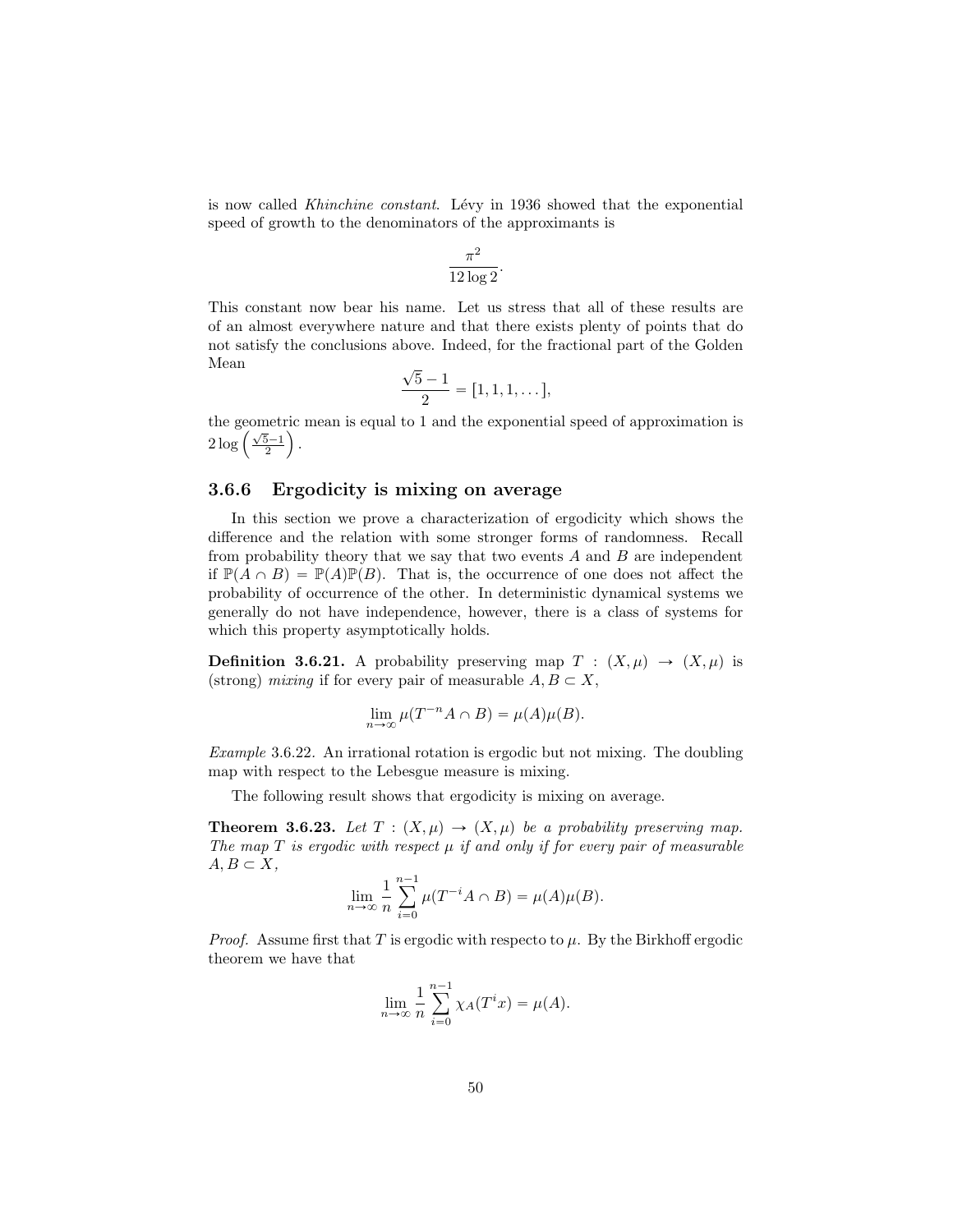Multiplying by the characteristic function of the set *B* we obtain for almost every  $x \in X$ 

$$
\lim_{n \to \infty} \frac{1}{n} \sum_{i=0}^{n-1} \chi_A(T^i x) \chi_B(x) = \mu(A) \chi_B(x).
$$

 $\Box$ 

The result then follows from the dominated convergence theorem.

3.6.7 The Mean ergodic theorem

We have already proved the Mean Ergodic Theorem, however we will obtain it as a consequence of Birkhoff's ergodic theorem.

Theorem 3.6.24 (The mean ergodic theorem). *Let T be a measure preserving map of the probability space*  $(X, \mu)$  *and*  $p \in \mathbb{N}$ *. If*  $f \in L^p(\mu)$  *then there exists*  $f^* \in L^p(\mu)$  *with*  $f^* \circ T = f^*$  *almost everywhere and* 

$$
\lim_{n \to \infty} \left\| \frac{1}{n} \sum_{i=0}^{n-1} f(T^i x) - f^*(x) \right\|_p = 0.
$$

*Proof.* We begin considering the case of bounded and measurable functions *g* :  $X \to \mathbb{R}$ . Then,  $g \in L^p(\mu)$  and by Birkhoff's ergodic theorem there exists a function  $g^*: X \to \mathbb{R}$  such that for  $\mu$  almost every point we have

$$
\lim_{n \to \infty} \frac{1}{n} \sum_{i=0}^{n-1} g(T^i x) = g^*(x).
$$

Since *g* is bounded we have that  $g^* \in L_{\infty}(\mu)$ . Therefore,  $g^* \in L^p(\mu)$ . We also have that for almost every  $x \in X$ ,

$$
\lim_{n \to \infty} \left| \frac{1}{n} \sum_{i=0}^{n-1} g(T^i x) - g^*(x) \right|^p = 0.
$$

Since all the functions considered are almost everywhere bounded, we have by the dominated convergence theorem, that almost everywhere convergence implies convergence in the  $L^p$  sense. That is

<span id="page-51-0"></span>
$$
\lim_{n \to \infty} \left\| \frac{1}{n} \sum_{i=0}^{n-1} g(T^i x) - g^*(x) \right\|_p = 0
$$
\n(3.6.4)

Let us consider now the general case  $f \in L^1(\mu)$ . We will prove that the sequence of Birkhoff sums

$$
S_n f(x) = \frac{1}{n} \sum_{i=0}^{n-1} f(T^i x)
$$

form a Cauchy sequence in  $L^p(\mu)$ . Recall that  $||S_m f||_p \le ||f||_p$ . Let  $\epsilon > 0$ and  $g \in L_{\infty}(\mu)$  such that  $||f - g||_p < \epsilon/4$ . Note that its follows from equation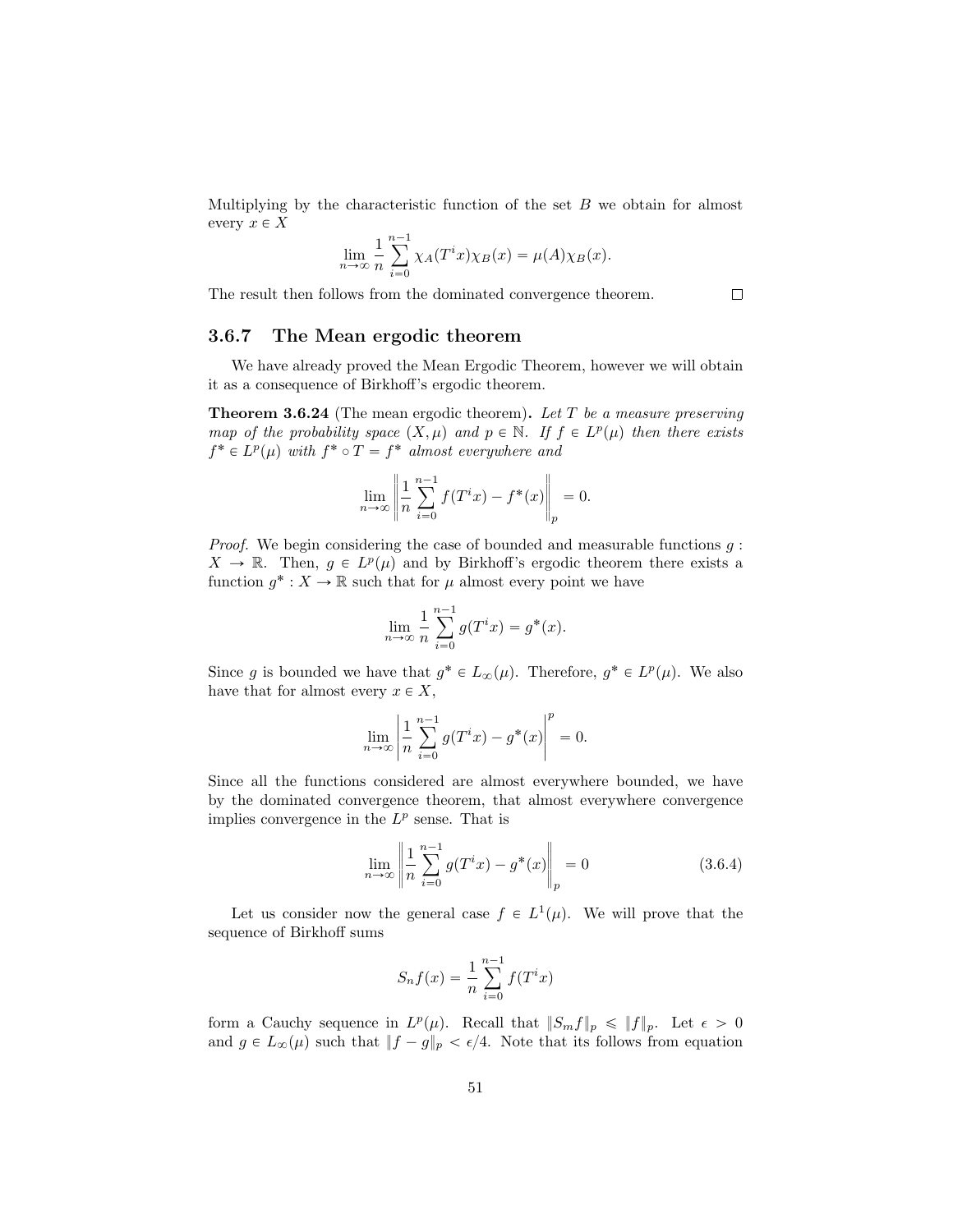[\(3.6.4\)](#page-51-0) that there exists  $N \in \mathbb{N}$  such that for every  $n > N$  and  $k \in \mathbb{N}$  we have  $||S_n g - S_{n+k} g||_p < \epsilon$ . Then,

$$
\|S_nf-S_{n+k}f\|_p\leqslant \|S_nf-S_ng\|_p+\|S_ng-S_{n+k}g\|_p+\|S_{n+k}g-S_{n+k}f\|_p\leqslant\frac{\epsilon}{4}+\frac{\epsilon}{2}+\frac{\epsilon}{4}=\epsilon.
$$

Thus  $(S_n f)_n$  is a Cauchy sequence in  $L^p(\mu)$  and hence there exists  $f^* \in L^p(\mu)$ at which it converges. Note that since

$$
\frac{n+1}{n} (S_{n+1}f)(x) - (S_n f)(x) = \frac{f(x)}{n},
$$

we have  $f^* \circ T = f^*$  almost everywhere.

### 3.6.8 Kac's Lemma

The Poincaré Recurrence Theorem states that almost every point in a positive measure set returns to the set, however it does not describe the amount of time (or iterates) that we have to wait for that to happen. The following result by Kac indicates that the mean return time is inversely proportional to the measure of the set.

**Definition 3.6.25.** Let  $T : X \rightarrow X$  be a map that preserves the ergodic measure  $\mu$  and let  $A \subset X$  with  $\mu(A) > 0$ . The first return time function of A is the map defined for almost every  $x \in A$  by

$$
n_A(x) = \inf \left\{ n \geq 1 : T^n(x) \in A \right\}.
$$

**Theorem 3.6.26** (Kac's Lemma). Let  $T: X \to X$  be a map that preserves the *ergodic measure*  $\mu$ *. Let*  $A \subset X$  *with*  $\mu(A) > 0$  *then* 

$$
\int_A n_A d\mu = 1.
$$

*Proof.* Let  $A_n = \{x \in A : n_A(x) = n\}$  be the set of points in *A* which return to *A* after exactly *n* iterates. Note that

$$
A_n = A \cap T^{-1}A^c \cap \dots \cap T^{-(n-1)}A^c \cap T^{-n}A^c.
$$

For each  $n \in \mathbb{N}$  consider the following collection of *n* sets  $A_{n,0}, \ldots, A_{n,n-1}$  with  $A_{n,0} = A_n$  and  $T^{-k}A_{n,k} = A_n$ . Since the map is measure preserving we have  $\mu(A_{n,k}) = \mu(A_n)$  for ervery  $k \in \{0, ..., n-1\}$ . Hence,

$$
1 = \mu(X) = \sum_{n=1}^{\infty} \sum_{k=0}^{n-1} \mu(A_{n,k}) = \sum_{n=1}^{\infty} n\mu(A_n) = \int_A n_A d\mu.
$$

 $\Box$ 

 $\Box$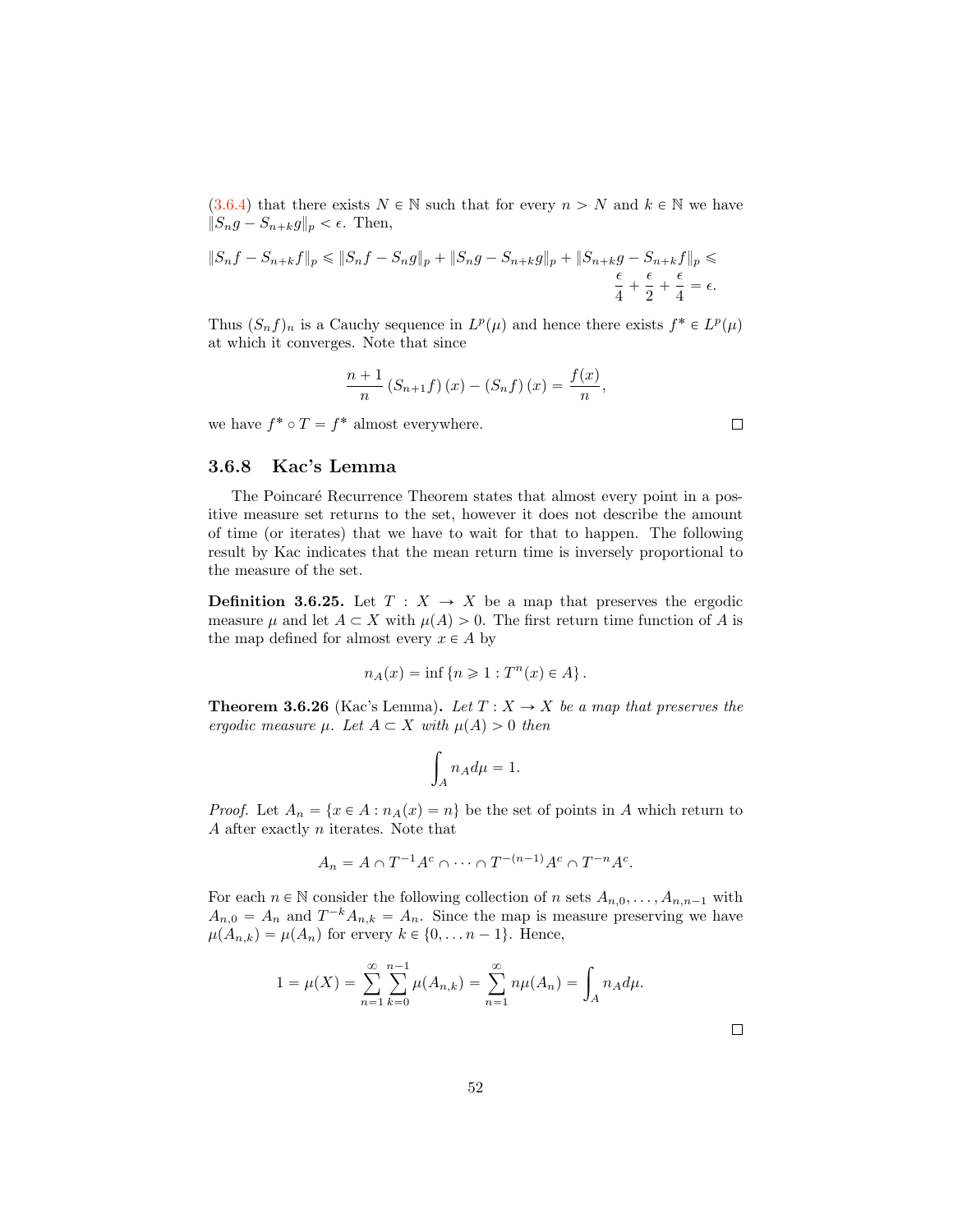<span id="page-53-1"></span>*Remark* 3.6.27*.* Note that the conclusion of Kac's theorem can be stated as

$$
\frac{1}{\mu(A)}\int_A n_A d\mu = \frac{1}{\mu(A)}
$$

*.*

The left hand side of the equation is the *mean return time* to *A*. Thus, the mean return time is inversely proportional to the measure of the set.

*Remark* 3.6.28 (Zermelo's Paradox)*.* During the years 1896 and 1897 a debate between E. Zermelo and L. Boltzmann regarding the results obtained by the later in statistical mechanics took place. Zermelo considered Boltzmann's results to be wrong since they apparently contradict the second law of thermodynamics (entropy increases). The argument of Zermelo can be simplified in the following way: by Poincaré recurrence (almost) each state of the phase is recurrent. Thus, if all particles of a gas are concentrated in a very small portion of the space then, according to Poincaré, this should happen infinitely often. Think for example of particles of air in a room, if this would happen all persons on the room will eventually die because of lack of air. The recurrence would imply that entropy is not increasing! Boltzmann argued that this case would be statistically irrelevant, With the use of Kac's Lemma we now know that the time we have to wait for all the particles air to concentrate in small part of a room is larger than the age of the universe (see  $\lceil \mathsf{St} \rceil$  for a discussion on the subject). The Ehrenfests produced an interesting example in which the return time can be shown to be extremely large (see  $[Pe, pp.34-37]$  $[Pe, pp.34-37]$ ).

# <span id="page-53-0"></span>3.7 Generalisations and limitations

In this section we discuss the weakening of the assumptions on Birkhoff's ergodic theorem and the conclusions that can be obtained. We first study the case of more general mesures, we then move to more general functions (not in  $L^1(\mu)$  and finally we consider the continuous time case of flows.

#### 3.7.1 Infinite measures

Birkhoff's ergodic theorem for a transformation  $T : X \to X$  that preserves a *finite* ergodic measure implies that if  $f \in L^1(\mu)$  then for almost every point we have

$$
\lim_{n \to \infty} \frac{1}{n} \sum_{i=0}^{n-1} f(T^i x) = \frac{1}{\mu(X)} \int f d\mu.
$$

Of course, in the probability case there is no need to write the factor involving  $\mu(X)$ . Consider now a  $\sigma$ -finite, infinite measure  $\mu$ . Then if  $f \in L^1(\mu)$  then for almost every point we have

$$
\lim_{n \to \infty} \frac{1}{n} \sum_{i=0}^{n-1} f(T^i x) = 0.
$$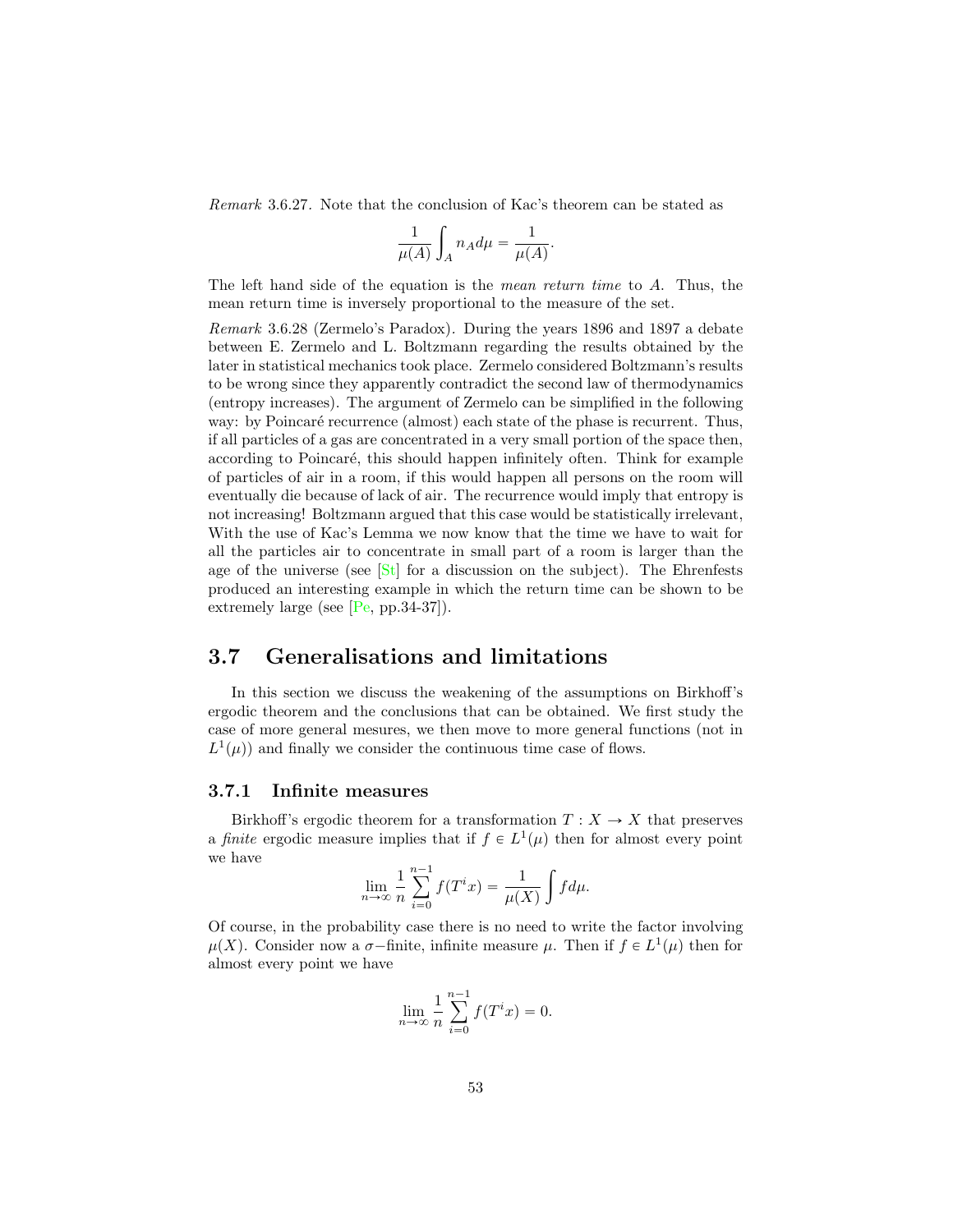<span id="page-54-0"></span>This does not tell much about the dynamics. It should be noted that there are two classes of infinite invariant measures: *conservatives*, which do satisfy the conclusion of Poincaré recurrence theorem and *dissipative* which do not. A natural question is wether we can use a different normalisation (other than  $1/n$ ) to recover Birkhoff's result in the conservative case (in the dissipative case we will clearly obtain zero again). Jon Aaronson [\[Aa\]](#page-63-7) in 1977 proved that there is no way to fix this.

**Theorem 3.7.1** (Aaronson). Let  $T : X \rightarrow X$  be a map that preserves a  $\sigma$ -finite, infinite, conservative measure  $\mu$  and  $(a_n)_n$  be any sequence of pos*itive real numbers. Then for every*  $f \in L^1(\mu)$ *, either* 

$$
\limsup_{n \to \infty} \frac{1}{a_n} \sum_{i=0}^{n-1} f(T^i x) = \infty \quad or \quad \liminf_{n \to \infty} \frac{1}{a_n} \sum_{i=0}^{n-1} f(T^i x) = 0.
$$

There is, however, a positive result. While there is no good way of normalising the averages, when considering the quotient of  $L^1(\mu)$  functions we obtained the expected result. This result was proved by Hopf.

**Theorem 3.7.2** (Hopf's Ratio Ergodic Theorem). Let  $T : X \to X$  be a map *that preserves a*  $\sigma$ -finite, infinite, ergodic, conservative measure  $\mu$ *. If*  $f, g \in$  $L^1(\mu)$  *with*  $\int g d\mu \neq 0$  *then for almost every point we have* 

$$
\lim_{n \to \infty} \frac{\sum_{i=0}^{n-1} f(T^i x)}{\sum_{i=0}^{n-1} g(T^i x)} = \frac{\int f d\mu}{\int g d\mu}.
$$

#### 3.7.2 Finitely additive measures

If we consider finitely (instead of countably) additive measures then not even Poincaré's Theorem holds. Indeed, in  $[BaB1]$  it is proved that,

**Theorem 3.7.3.** Let  $T: X \rightarrow X$  be a map that preserves a finitely additive *probability measure and let*  $N \in \mathbb{N}$ *. If*  $A \subset X$  *with*  $\mu(A) > 0$  *then for almost every point in*  $x \in A$  *there exists*  $n_1 < n_2 < \cdots < n_N$  *such that*  $T^{n_i}x \in A$  *for*  $i \in \{1, \ldots, N\}.$ 

However, the result does not holds for infinitely many returns. Therefore, Birkhoff's ergodic theorem can not hold. Indeed, for every positive measure set *A* we have

$$
\lim_{n \to \infty} \frac{1}{n} \sum_{i=0}^{n-1} \chi_A(T^i x) = 0.
$$

Thus, we can not recover dynamically relevant conclusions. But the situation is even worse. Example can be constructed so that the Birkhoff average does not converges at any point, see [\[Ra,](#page-66-12) Example 1].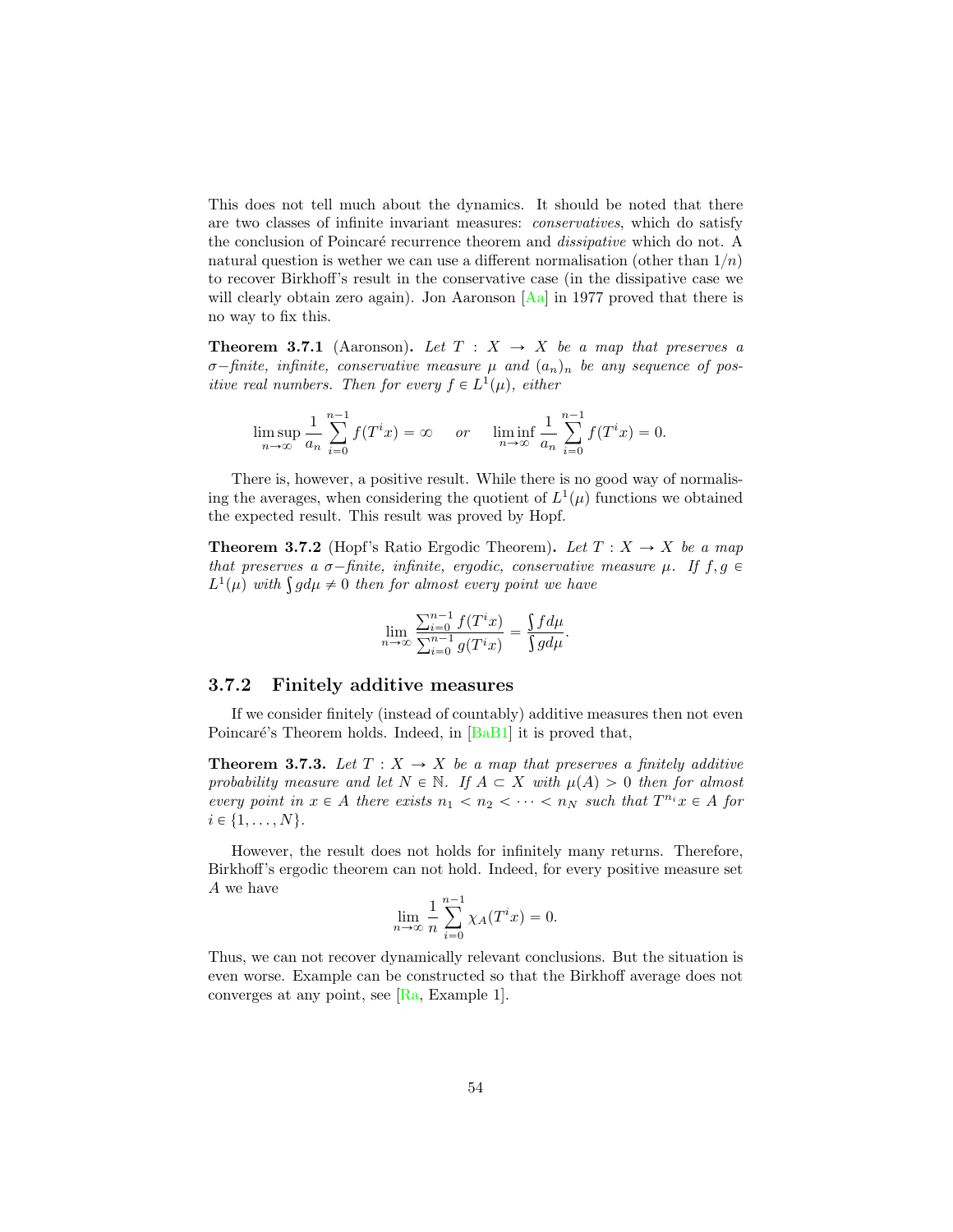# <span id="page-55-1"></span>3.7.3 Positive non-integrable functions

Let us consider the case in which the function  $f: X \to \mathbb{R}$  is non negative and it is not in  $L^1(\mu)$ , that is  $\int f d\mu = \infty$ .

<span id="page-55-0"></span>**Proposition 3.7.4.** Let  $T : X \rightarrow X$  be a map that preserves a probability *measure*  $\mu$ *. Let*  $f : X \to \mathbb{R}$  *be a measurable, positive function such that*  $f \notin$  $L^1(\mu)$ *. Then for almost every point we have* 

$$
\lim_{n \to \infty} \frac{1}{n} \sum_{i=0}^{n-1} f(T^i x) = \infty.
$$

*Proof.* For every  $N \in \mathbb{N}$  consider the truncation,

$$
f_N(x) = \begin{cases} f(x) & \text{if } f(x) \le N; \\ 0 & \text{if } f(x) > N. \end{cases}
$$

Then,  $f_N \in L^1(\mu)$ . By Birkhoff's ergodic theorem we have that the set

$$
I_N = \left\{ x \in X : \lim_{n \to \infty} \frac{1}{n} \sum_{i=0}^{n-1} f_N(T^i x) = \int f_N d\mu \right\}
$$

satisfies  $\mu(I_N) = 1$ . Therefore, the set  $I = \bigcap_{N=1}^{\infty} I_N$  is such that  $\mu(I) = 1$ . By the monotone convergence theorem we have  $\lim_{N\to\infty} \int f_N d\mu = \infty$ . Therefore, for every  $N \in \mathbb{N}$  and for almost every  $x \in X$ ,

$$
\liminf_{n \to \infty} \frac{1}{n} \sum_{i=0}^{n-1} f(T^i x) \ge \lim_{n \to \infty} \frac{1}{n} \sum_{i=0}^{n-1} f_N(T^i x) = \int f_N d\mu.
$$

 $\Box$ 

This proves the result.

This result has interesting applications to power means of the digits of continued fractions. Khinchine [\[Kh2\]](#page-65-12) observed in 1935 that for Lebesgue almost every  $x = [a_1, a_2, \dots]$  the arithmetic average of the digits had the following property:

$$
\limsup_{n \to \infty} \frac{a_1 + \dots + a_n}{n} = \infty.
$$

For every  $\gamma \geq 1$  the function  $f : [0,1] \to \mathbb{N}$  defined by  $f_{\gamma}(x) = f([a_1, a_2, \dots]) =$  $a_1^{\gamma}$  is not integrable with respect to the Gauss measure. Therefore, a direct application of Proposition [\(3.7.4\)](#page-55-0) yields,

**Lemma 3.7.5.** *Let*  $\gamma \geq 1$ *. For Lebesgue almost every*  $x \in [0,1]$  *the*  $\gamma$ *-power mean satisfies:*

$$
\lim_{n\to\infty}\left(\frac{a_1^{\gamma}+\cdots+a_n^{\gamma}}{n}\right)^{1/\gamma}=\infty.
$$

Interestingly, the situation is different for  $\gamma \in (0,1)$  since in that case  $f_{\gamma} \in$  $L^1(\mu_G)$ . Applying Birkhoff's theorem we obtain,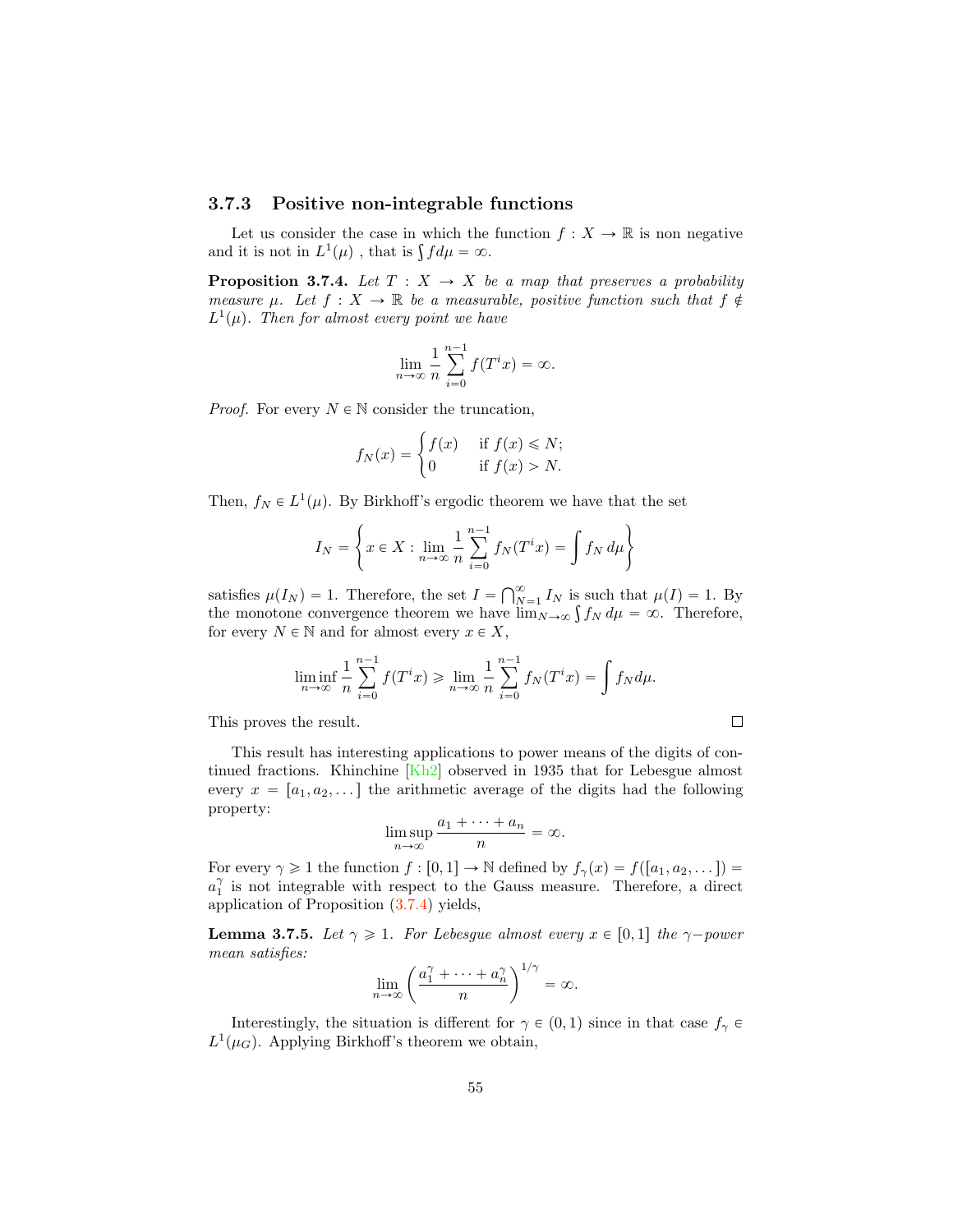<span id="page-56-0"></span>**Lemma 3.7.6.** *Let*  $\gamma \in (0,1)$ *. For Lebesgue almost every*  $x \in [0,1]$  *the*  $\gamma$ *-power mean satisfies:*

$$
\lim_{n\to\infty}\left(\frac{a_1^{\gamma}+\cdots+a_n^{\gamma}}{n}\right)^{1/\gamma}=K_{\gamma},
$$

*where*

$$
K_{\gamma} = \left(\sum_{n=1}^{\infty} -n^{\gamma} \log_2 \left(1 - \frac{1}{(n+1)^2}\right)\right)^{1/\gamma}.
$$

Note that

$$
\lim_{\gamma \to 0} K_{\gamma} = \frac{\pi^2}{12 \log 2} = K,
$$

where *K* is the Khinchine constant and that  $\lim_{\gamma \to 1} K_{\gamma} = \infty$ .

# 3.7.4 Non integrable functions

Major  $[Ma]$  and Buczolich  $[Bu]$  have constructed examples of a measurable function *f* defined in the unite circle so that with the Birkoff averages converge to constants for Lebesgue almost every point with respect to two different irrational rotations. The interesting observation is that the constants are different. More precisely, there exists irrational numbers  $\alpha$  and  $\beta$ , real numbers  $c_1 \neq c_2$  and a function  $f: S^1 \to \mathbb{R}$ , where  $S^1$  is the unit circle such that for Lebesgue almost every point we have

$$
\lim_{n \to \infty} \frac{1}{n} \sum_{i=0}^{\infty} f(S_{\alpha}^{i} x) = c_1 \quad \text{and} \quad \lim_{n \to \infty} \frac{1}{n} \sum_{i=0}^{\infty} f(S_{\beta}^{i} x) = c_2.
$$

The function can not be in  $L^1$ (Leb) since if that was the case Birkhoff's theorem would apply and we would obtain

$$
c_1 = c_2 = \int f d\text{Leb}.
$$

This interesting example shows that the integrability assumption is essential.

### 3.7.5 Speed of convergence

No general statement can be made about the speed of convergence in the pointwise ergodic theorem. Indeed, if  $T : X \to X$  preserves the ergodic measure  $\mu$  and  $f \in L^{\infty}(X)$  with  $\int f d\mu = 0$ , then, in general, the sequence  $\frac{1}{n} \sum_{i=0}^{n-1} f(T^i x)$ does not tend to zero fast enough to make any divergent series convergent. Kakutani and Petersen in 1981 proved the following result [\[Pe,](#page-66-6) p.96].

**Theorem 3.7.7** (Kakutani and Petersen). Let  $T: X \rightarrow X$  be a map that pre*serves the non-atomic ergodic measure*  $\mu$  *and*  $(b_n)_n$  *a sequence of non-negative*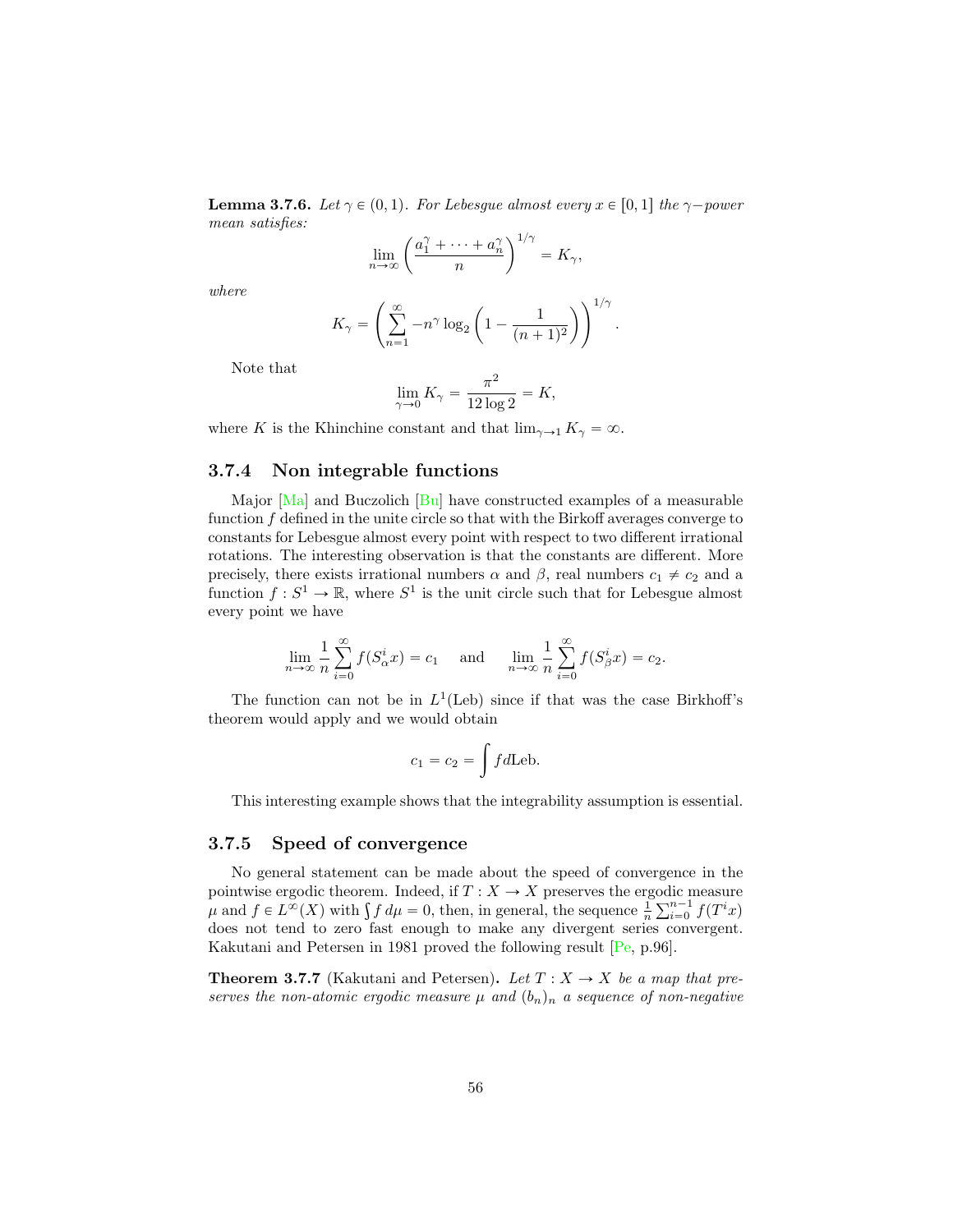*real numbers such that*  $\sum_{n=1}^{\infty} b_n = \infty$ . Then, there exists  $f \in L^{\infty}(X)$  with  $\int f d\mu = 0$  such that for  $\mu$ <sup>*a*</sup><sup>*a*</sup>*almost every*  $x \in X$ *,* 

$$
\sup_{n \in \mathbb{N}} \left| \sum_{i=1}^n b_i \frac{1}{i} \sum_{j=0}^{i-1} f(T^j x) \right| = \infty.
$$

*In particular, for*  $\mu$ <sup>*-almost every*  $x \in X$  *the following series diverges*</sup>

$$
\sum_{n=1}^{\infty} b_n \frac{1}{n} \sum_{i=0}^{n-1} f(T^i x).
$$

Another way of capturing the idea that no statement regarding the speed of convergence in the ergodic theorem is possible is the following result.

**Theorem 3.7.8.** Let  $T : X \rightarrow X$  be a map that preserves the non-atomic *ergodic measure*  $\mu$  *and*  $(a_n)_n$  *a sequence of non-negative real numbers, then there exists a bounded measurable function*  $f: X \to \mathbb{R}$  *such that for*  $\mu$ -*almost*  $every \; x \in X,$ 

$$
\limsup_{n \to \infty} \frac{\left| \frac{1}{n} \sum_{i=0}^{n-1} f(T^i x) - \int f d\mu \right|}{a_n} = \infty.
$$

## 3.7.6 The continuous time case

Birkhoff's ergodic theorem has been greatly generalised to other group actions. The simplest case, for which the proof is essentially the same is the case when the acting group (or semi group) is  $\mathbb{R}$  (or  $\mathbb{R}^+_0$ ). A flow on the space X is a one parameter family of maps  $\Phi = (\varphi_t)_{t \in \mathbb{R}}$ , where for every  $t \in \mathbb{R}$  we have  $\varphi_t : X \to X$ . We say that the flow preserves a measure  $\mu$  if each map  $\varphi_t$  preserves the measure  $\mu$ . That is, for every measurable set  $E \subset X$  and  $t \in \mathbb{R}$  we have  $\nu(E) = \nu(\varphi_t^{-1}E)$ .

**Theorem 3.7.9.** Let  $\Phi = (\varphi_t)$  be a flow in X that preserves the probability *measure*  $\nu$ . If  $f \in L^1(\nu)$  then there exists a function  $f^* \in L^1(\nu)$  such that for *almost every*  $x \in X$  *we have* 

$$
\lim_{T \to \infty} \frac{1}{T} \int_0^T f(\varphi_t(x)) dt = f^*(x)
$$

*Moreover,*  $\int f^* d\nu = \int f d\nu$ .

*Example* 3.7.10 (Suspension flows). Let  $T : X \rightarrow X$  a map that preserves the ergodic probability measure  $\mu$  and let  $\tau : X \to \mathbb{R}^+$  a continuos function, bounded and bounded away from zero. Consider the space

$$
Y_{\tau} = \{(x, t) \in X \times \mathbb{R} : 0 \leq t \leq \tau(x)\},\
$$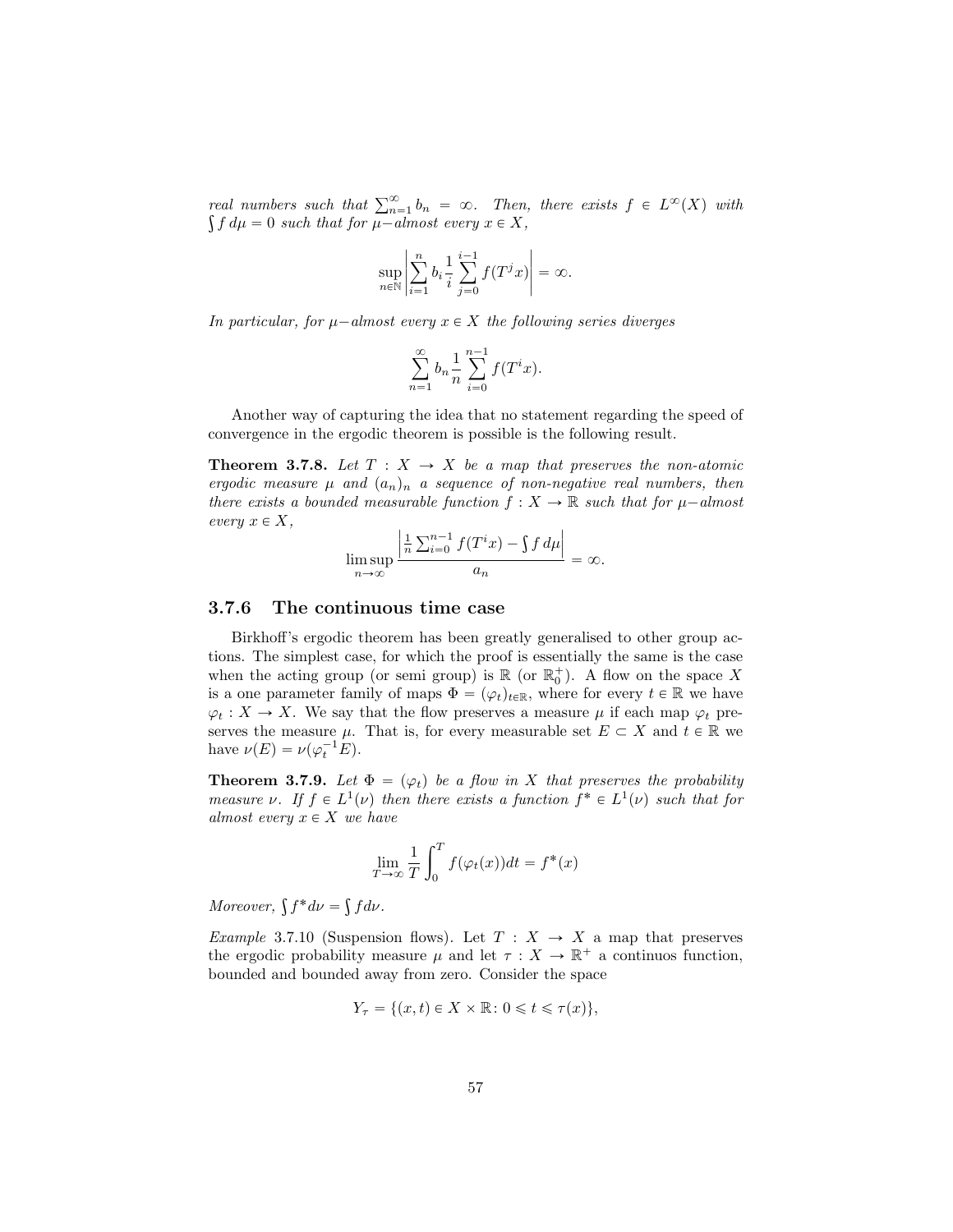<span id="page-58-1"></span>with the points  $(x, \tau(x))$  and  $(T(x), 0)$  identified for each  $x \in X$ . The *suspension semi-flow* over *X* with *roof function*  $\tau$  is the semi-flow  $\Phi_{\tau} = (\varphi_t)_{t \geq 0}$  on  $Y_{\tau}$ defined by

$$
\varphi_t(x, s) = (x, s + t)
$$
 whenever  $s + t \in [0, \tau(x)].$ 

In particular,

$$
\varphi_{\tau(x)}(x,0)=(T(x),0).
$$

We denote such semi-flow by  $(Y_\tau, \Phi_\tau)$ . It is a classical result by Ambrose and Kakutani [\[AK\]](#page-63-8) that if Leb denotes the one dimensional Lebesgue measure then

$$
\nu = (\mu \times \text{Leb})|_Y/(\mu \times \text{Leb})(Y),
$$

is an ergodic flow invariant probability measure. Given a continuous function *f* : *Y* → ℝ we define the function  $\Delta_f$  : *X* → ℝ by

$$
\Delta_f(x) = \int_0^{\tau(x)} f(x, t) dt.
$$

The function  $\Delta_f$  is also continuous. Note that

$$
(\mu \times \text{Leb})(Y) = \int_X \int_0^{\tau(x)} 1 \, dt d\mu = \int_X \tau d\mu.
$$

Also,

$$
\int_{Y} f d(\mu \times \text{Leb}) = \int_{X} \int_{0}^{\tau(x)} f(x, t) dt d\mu = \int_{X} \Delta_{f}(x) d\mu.
$$
 (3.7.1)

Therefore, in this example, the statement of Birkhoff's theorem's is that for  $\nu$ -almost  $(x, s) \in Y$  we have

$$
\lim_{T \to \infty} \frac{1}{T} \int_0^T f(\varphi_t(x, s)) dt = \int f d\nu = \frac{\int_X \Delta_f d\mu}{\int_X \tau d\mu}.
$$

*Remark* 3.7.11*.* Birkhoff's theorem has been shown to hold in further generality, for example when the acting group is amenable. This ideas, however, will not be considered here.

# <span id="page-58-0"></span>3.8 (Very) Brief historic review

Early in the development of statistical physics the convenience of replacing time averages by space averages was noticed. The justification of this step, or *hypothesis*, was a major problem that Maxwell, Boltzmann and Gibbs, the founders of statistical physics, were occupied with during the 1870s. This so called *Ergodic hypothesis* which can be loosly formulated by *The trajectory of the point representing the state of the system in phase space passes through every point on the constant energy hypersurface of the phase space.* As noted,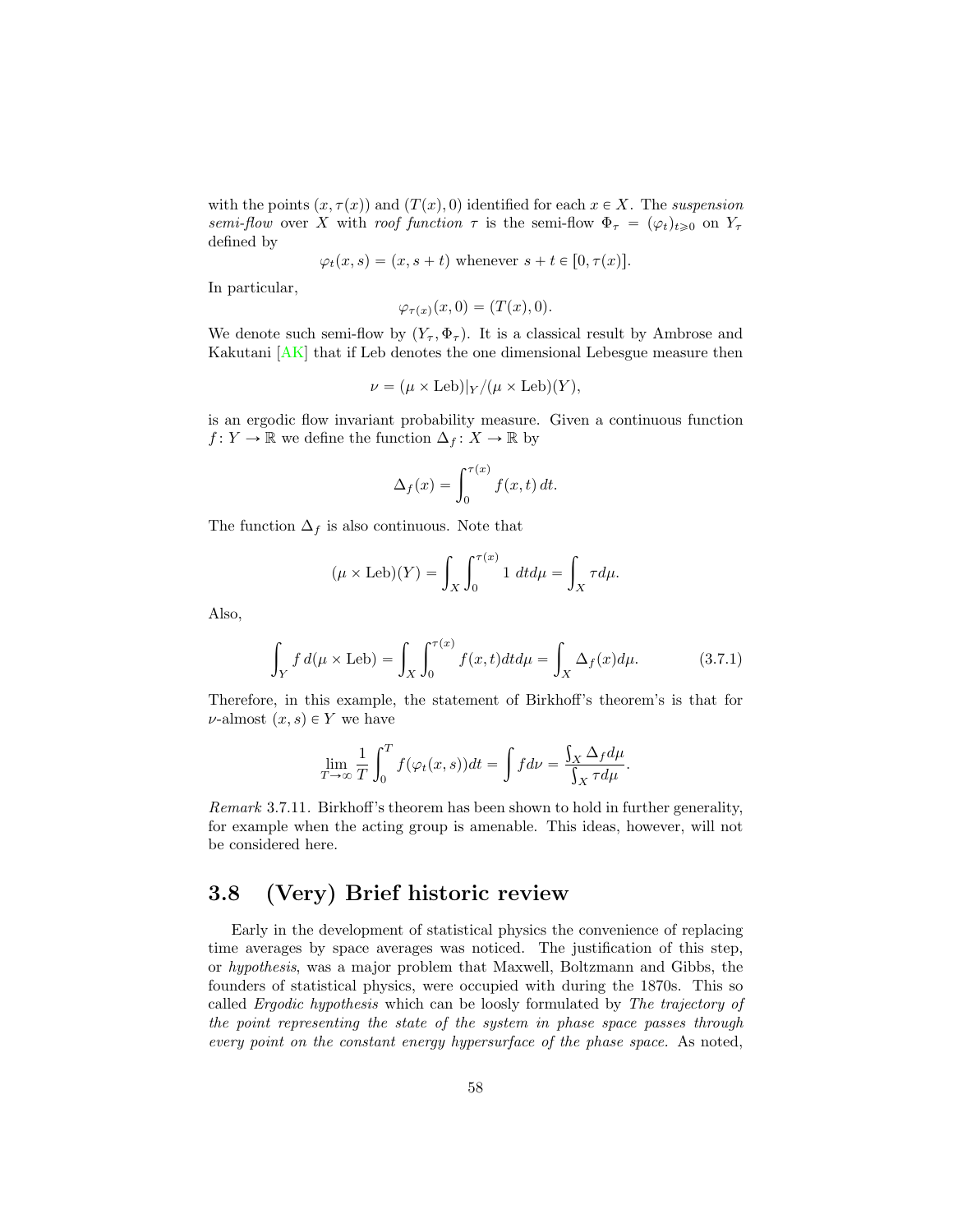<span id="page-59-0"></span>among others by Poincaré, this assumption was extremely unlikely. This lead to its weakening by Paul and Tatiana Ehrenfest, who proposed the *quasi-ergodic hypothesis*, which can be stated as *The trajectory of the point representing the state of the system in phase space is dense on the constant energy hypersurface of the phase space*. The Mean and the Pointwise ergodic theorem provided the rigorous mathematical formulation and solution of these hypothesis. Indeed, the first line in von Neumann's article [\[vN\]](#page-67-0) is *The purpose of this note is to prove and to generalize the quasi-ergodic hypothesis of classical Hamiltonian dynamics (or "ergodic hypothesis," as we shall say for brevity)*. As we have seen in the previous chapters the required assumption for the validity of the ergodic hypothesis is that of ergodicity of the mesure, or as von Neumann says [\[VN2,](#page-67-7) p.264-265] *...no integral of the equations of motion other than one almost everywhere constant*.

As mentioned earlier, the simple but profound observation of Koopman [\[Ko\]](#page-66-2) (and Carleman [\[Ca\]](#page-64-0)) made it possible for the proof of the Mean Ergodic Theory. Koopman (a former student of Birkhoff) explained his results to von Neumann and expressed his hope to prove the quasi-ergodic hypothesis in May 1931 [\[Zu,](#page-67-8) p.142]. During August-September 1931 von Neumann apparently proved his theorem. He communicated his results to Koopman and Birkhoff on October 22 of 1931 [\[BK,](#page-63-9) p.281] and [\[VN2,](#page-67-7) p.264]. Shortly after, Birkhoff proved his theorem. While von Newman first obtained his result it appeared in print a month later than Birkhoff's result. This lead to some controversy, see [\[Be,](#page-63-10) [V,](#page-67-9) [Zu\]](#page-67-8). The result obtained by Birkhoff hold for measure preserving homemorphisms of manifolds. It was Khinchine in 1933 [\[Kh1\]](#page-65-13) who first dealt with the case of abstract finite measure spaces.

For the purpose of physics it turns out that the Mean Ergodic theorem suffices. Actually, a year after the publication of his result von Neumann wrote a short note explaining that *It turns out that the weaker form of statement (1) is su*ffi*cient, -that it, indeed, is the precise mathematical equivalent of the physical state of affairs.* The weak form (1) corresponds to the Mean ergodic theorem [\[VN2,](#page-67-7) p. 264]. A similar observation was made by Birkhoff and Koopman the same year *This theorem is important not merely as the first general mathematically rigorous treatment of the question, but because it is su*ffi*cient for the needs of the kinetic theory (if metrical transitivity is granted)...* [\[BK,](#page-63-9) p.281].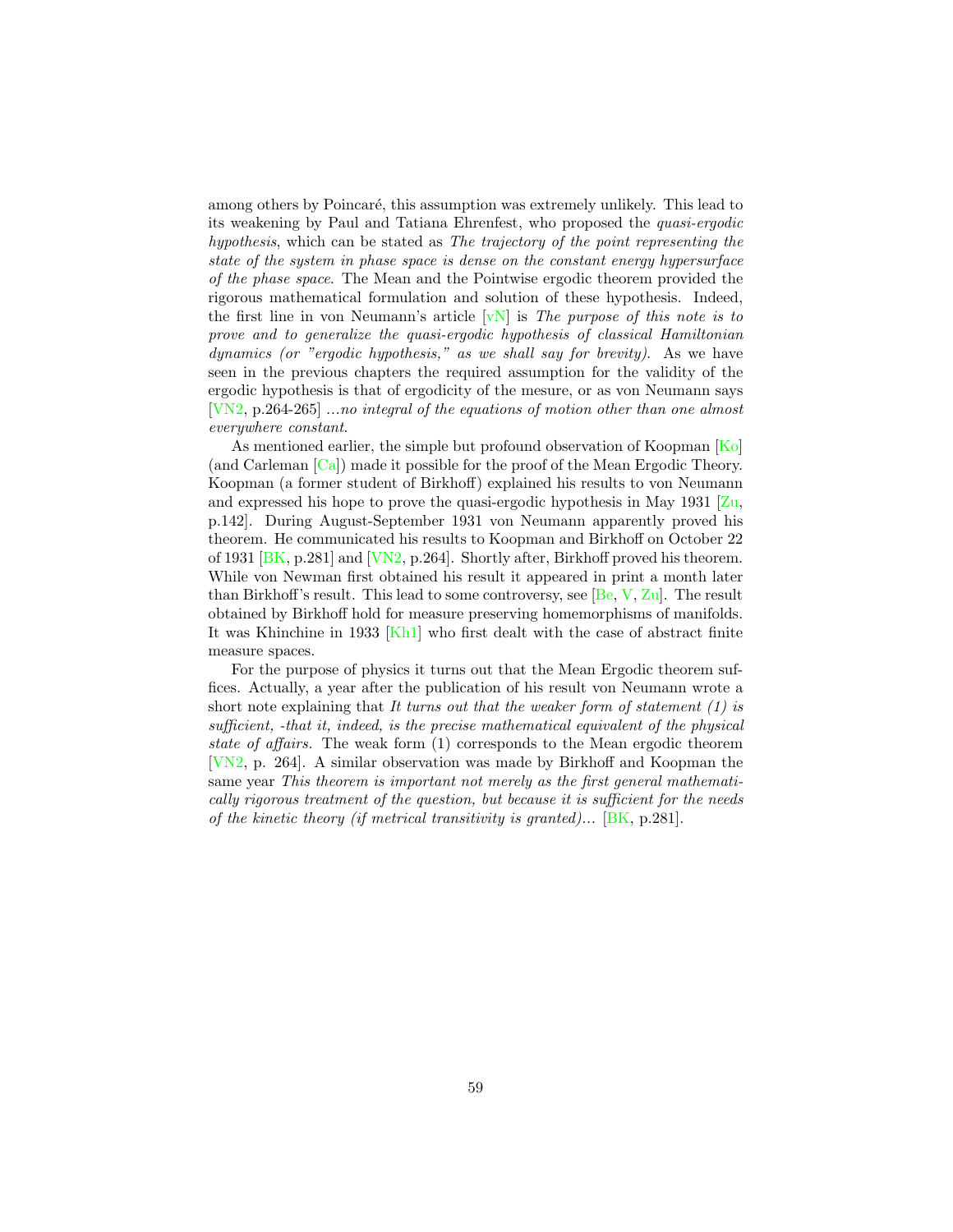# <span id="page-60-2"></span><span id="page-60-1"></span>Appendix A

# Measure Theory

In this appendix we briefly recall basic notions from measure theory that are used throughout the text, see  $[Chu, T]$  $[Chu, T]$  $[Chu, T]$  or many other Measure Theory books for further reference.

# <span id="page-60-0"></span>A.1 Basic Measure Theory

### A.1.1 Limit theorems

The following results describe the process of integrating sequences of functions and explain when is it possible to exchange the integral with the limit.

**Theorem A.1.1** (Monotone Convergence Theorem). Let  $(X, \mathcal{B}, \mu)$  be a measure *space and*  $(f_n)_n$  *a sequence of measurable functions*  $f_n : X \to \mathbb{R}$  *such that for*  $every \; x \in X,$ 

$$
f_1(x) \leq f_2(x) \leq \cdots \leq f_n(x) \leq f_{n+1}(x) \leq \ldots
$$

*If*  $(\int f_n d\mu)_n$  *is a bounded sequence of real numbers then the limit*  $\lim_{n\to\infty} f(x)$ *exists almost everywhere and it is integrable. Moreover,*

$$
\int \left(\lim_{n\to\infty} f_n(x)\right) d\mu = \lim_{n\to\infty} \int f_n(x) d\mu.
$$

*If*  $(\int f_n d\mu)_n$  *is an unbounded sequence of real numbers then either*  $\lim_{n\to\infty} f(x)$ *is infinite on a positive measure set or is not integrable.*

**Theorem A.1.2** (Fatou's Lemma). Let  $(X, \mathcal{B}, \mu)$  be a measure space and  $(f_n)_n$ *a sequence of measurable functions*  $f_n : X \to [0, \infty)$ . Then,

$$
\int \liminf_{n \to \infty} f_n(x) d\mu \le \liminf_{n \to \infty} \int f_n d\mu.
$$

*The integrals can be equal to infinity.*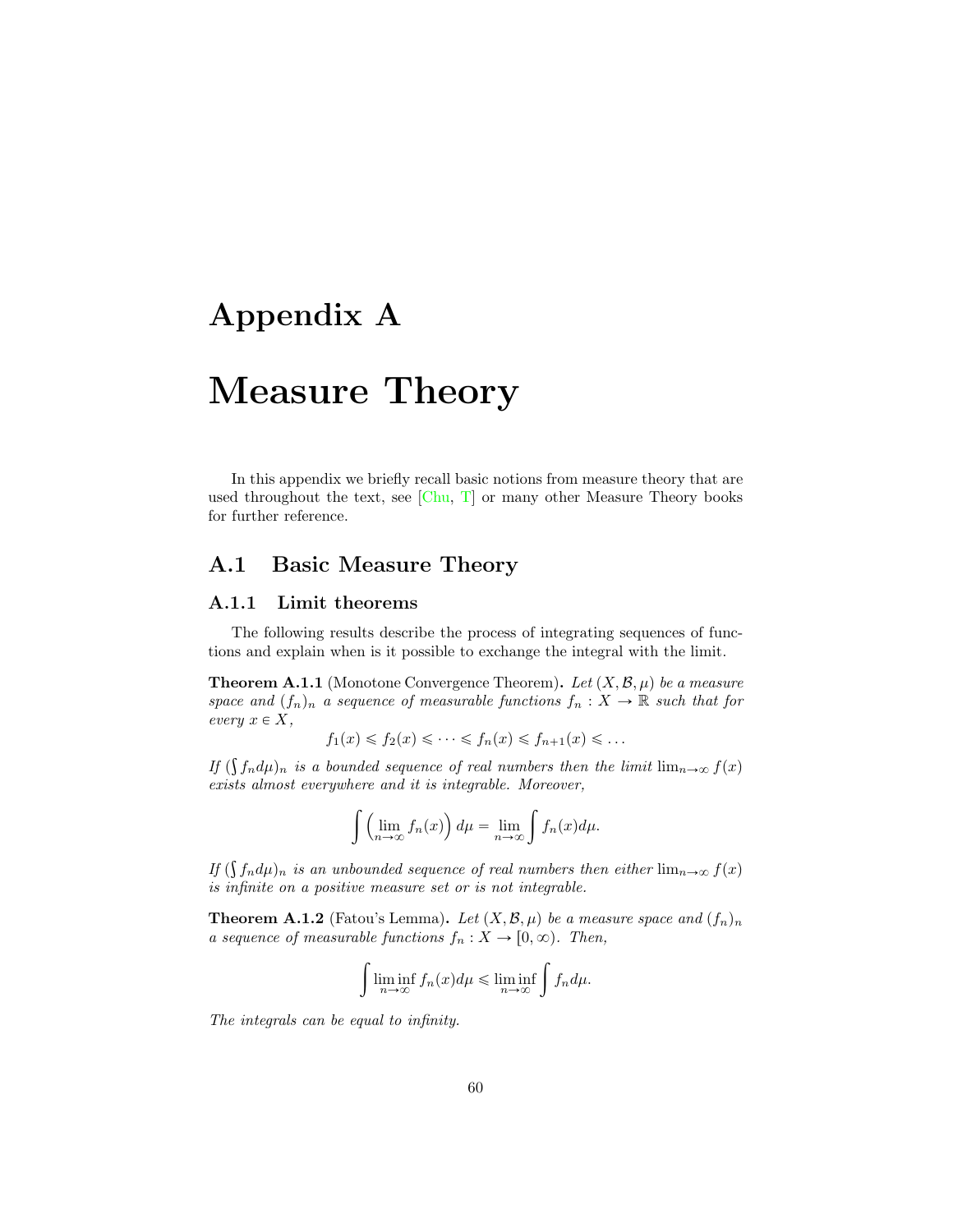**Theorem A.1.3** (Dominated Convergence Theorem). Let  $(X, \mathcal{B}, \mu)$  be a mea*sure space,*  $g: X \to \mathbb{R}$  *and integrable function and*  $(f_n)_n$  *a sequence of measurable functions*  $f_n: X \to \mathbb{R}$ *. If there exists a set of full measure*  $S \subset X$  *such that for every*  $n \in \mathbb{N}$  *and*  $x \in S$  *we have*  $|f_n(x)| \leq g(x)$  *and*  $\lim_{n \to \infty} f_n(x) = f(x)$ *, then f is integrable and*

$$
\lim_{n \to \infty} \int f_n(x) d\mu = \int \lim_{n \to \infty} f_n d\mu = \int f d\mu.
$$

#### A.1.2 Limsup sets

Let  $(X, \mathcal{B}, \mu)$  be a measure space and  $(A_n)_n$  a sequence of measurable sets. The corresponding *limsup set* is defined by

$$
\limsup_{n \to \infty} A_n := \bigcap_{n=1}^{\infty} \bigcup_{k=n}^{\infty} A_k.
$$

Note that if  $x \in \limsup_{n \to \infty} A_n$  then there exists a strictly increasing sequence  $(n_i)_i$  such that for every  $i \in \mathbb{N}$  we have  $x \in A_{n_i}$ . That is, the point x belongs to infinitely many sets  $A_n$ . That is why sometimes the following notation is used:

> $\limsup A_n = \{x \in X : x \in A_n \text{ infinitely often}\}.$  $n \rightarrow \infty$

**Theorem A.1.4** (Borel-Cantelli). Let  $(X, \mathcal{B}, \mu)$  be a measure space and  $(A_n)_n$ *a sequence of measurable sets. If*  $\sum_{n=1}^{\infty} \mu(A_n) < \infty$  *then*  $\mu(\limsup_{n \to \infty} A_n) = 0$ *.* 

# <span id="page-61-0"></span>A.2 Modes of convergence

There exists several notions of convergence of sequences of functions in a measure space.

**Definition A.2.1.** Let  $(X, \mathcal{B}, \mu)$  be a finite measure space and  $(f_n)_n$  a sequence of measurable functions  $f_n: X \to \mathbb{R}$  and  $f: X \to \mathbb{R}$  a function. We say that  $(f_n)_n$  *converges in measure* to *f* if for every  $\epsilon > 0$ 

$$
\lim_{n \to \infty} \mu\left(\left\{x \in X : |f_n(x) - f(x)| \geq \epsilon\right\}\right) = 0
$$

**Definition A.2.2.** Let  $(X, \mathcal{B}, \mu)$  be a finite measure space and  $(f_n)_n$  a sequence of measurable functions  $f_n: X \to \mathbb{R}$  and  $f: X \to \mathbb{R}$  a function. We say that  $(f_n)_n$  *converges almost everywhere* to *f* if there exists a measurable set  $A \subset X$ with  $\mu(X \setminus A) = 0$  such that if  $x \in A$  then

$$
\lim_{n \to \infty} f_n(x) = f(x).
$$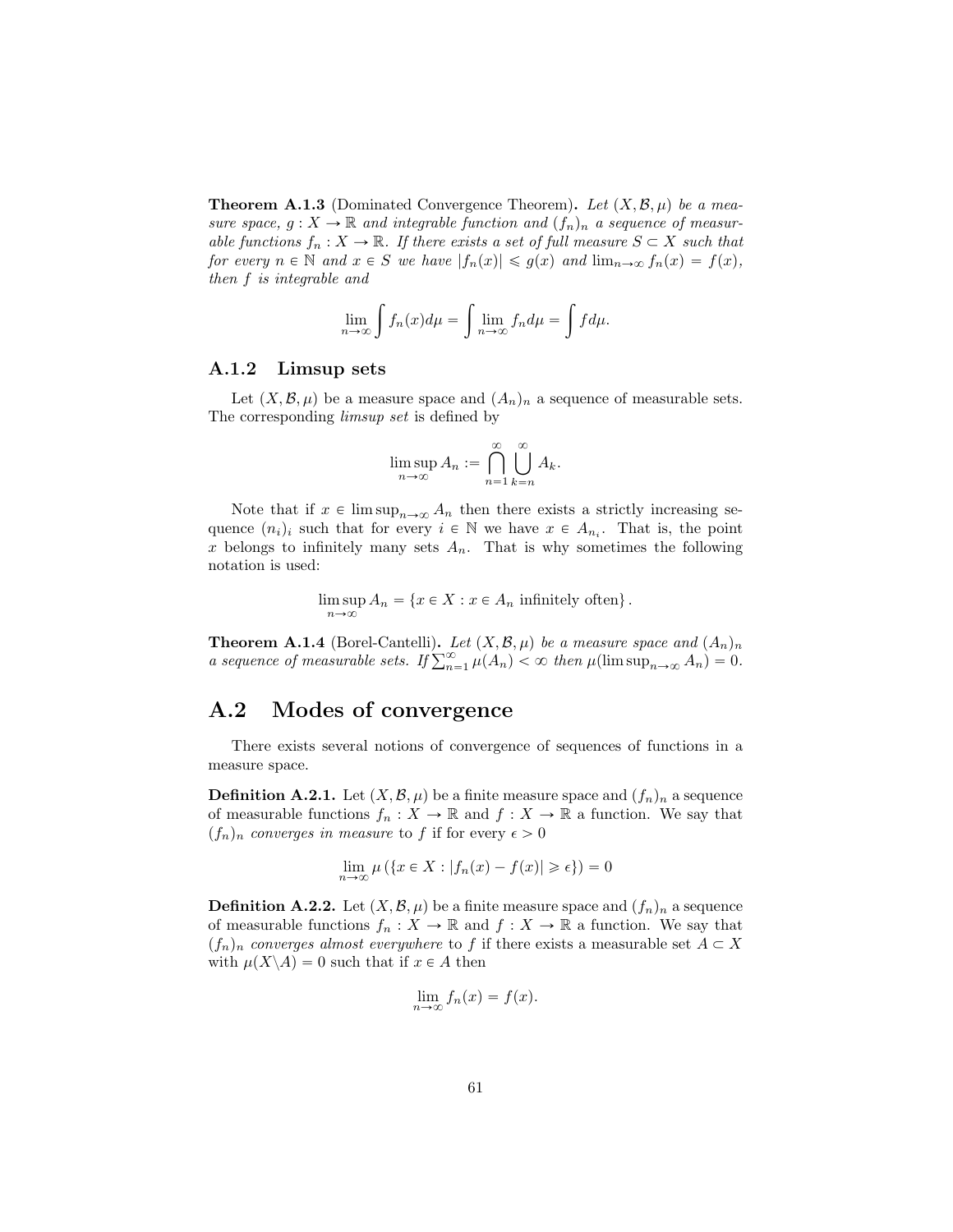**Definition A.2.3.** Let  $(X, \mathcal{B}, \mu)$  be a finite measure and  $p \in \mathbb{N}$ . Let  $f$ ,  $(f_n)_n$  be real functions in  $L^p(\mu)$ . We say that  $(f_n)_n$  converges in  $L^p(\mu)$  to f if for every  $\epsilon > 0$  there exists  $N \in \mathbb{N}$  such that for every  $n > N$  we have  $||f_n - f||_p < \epsilon$ , that is

$$
\left(\int |f_n(x)-f(x)|^p d\mu\right)^{1/p} < \epsilon.
$$

These notions are related in the following way.

<span id="page-62-0"></span>Lemma A.2.4. *In finite measure spaces, convergence almost everywhere implies convergence in measure.*

*Remark* A.2.5*.* In the infinite measure case the conclusion of Lemma [A.2.4](#page-62-0) does not holds. Consider for example the real line with the Lebesgue measure and the sequence  $f_n = \chi_{[n,n+1]}$ . Then, for every  $x \in \mathbb{R}$  we have  $\lim_{n\to\infty} f_n(x) = 0$ . In particular, the sequence  $(f_n)_n$  converges almost everywhere to the zero function. However, the sequence does not converges in measure, since for every  $\epsilon > 0$ ,

$$
\mathrm{Leb}\left(\left\{x \in \mathbb{R} : |f_n(x)| \geq \epsilon\right\}\right) = 1.
$$

<span id="page-62-1"></span>*Remark* A.2.6*.* Convergence in measure does not imply convergence almost everywhere. Indeed, let  $f_{n,k} : [0,1] \to \mathbb{R}$  be defined by

$$
f_{n,k}(x) = \chi_{\left[\frac{n-2^k}{2^k}, \frac{n-2^k+1}{2^k}\right]}(x),
$$

whenever  $k \geq 0$  and  $2^k \leq n < 2^{k+1}$ . This is a sequence of indicator functions of intervals of decreasing length, moving across the unite interval over and over again. This sequence does no converges almost everywhere, since every point is in infinitely many of the intervals in the indicator functions and also not in infinitely many. Since the leghts of the intervals decreases to zero the sequence converges in measure to zero. For the same reason the sequence converges in  $L^1(\mu)$  to the zero.

Lemma A.2.7. *In finite measure spaces, if a sequences of functions converges in measure then a subsequence converges almost everywhere.*

*Remark* A.2.8. Convergence almost everywhere does not imply  $L^1(\mu)$  convergence. Indeed, consider the unite interval with the Lebesgue measure and  $f_n : [0,1] \to \mathbb{R}$  defined by

$$
f_n(x) = n \chi_{\left[\frac{1}{n}, \frac{2}{n}\right]}(x).
$$

This sequence converges to zero at every point, but does not converges in  $L^1(\mu)$ .

**Lemma A.2.9.** For every  $p \in \mathbb{N}$ , convergence in  $L^p(\mu)$  implies convergence in *measure.*

*Remark* A.2.10*.* As the example studied in Remark [A.2.6](#page-62-1) shows, convergence in  $L^p(\mu)$  does not imply convergence almost everywhere. Also, convergence in measure does not imply convergence in  $L^p(\mu)$ .

**Lemma A.2.11.** In finite measure spaces, if  $p, q \in \mathbb{N}$  with  $q \leq p$  then conver*gence in*  $L^p(\mu)$  *implies convergence*  $L^q(\mu)$ *.*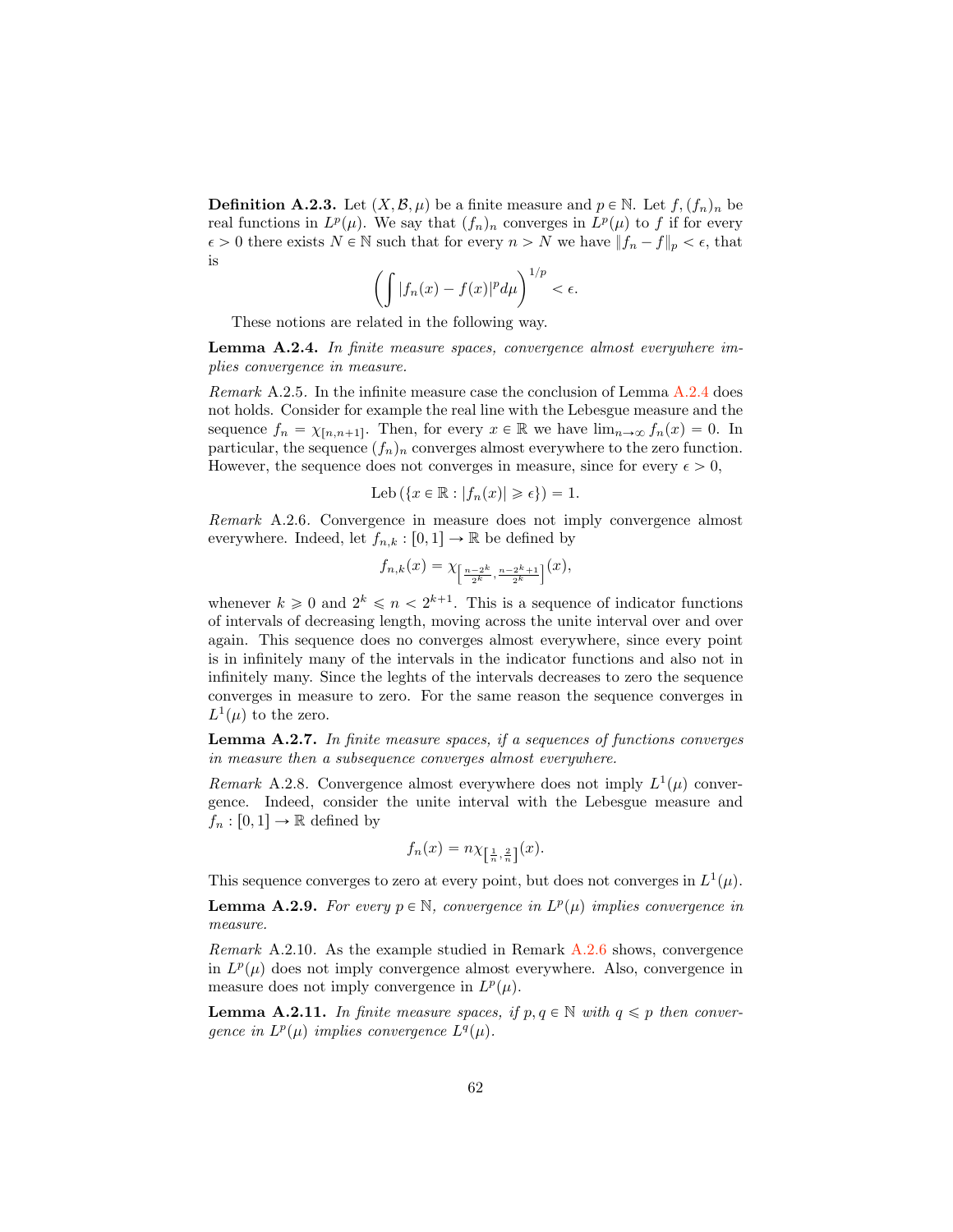# Bibliography

- <span id="page-63-7"></span>[Aa] Aaronson, J. *On the ergodic theory of non-integrable functions and infinite measure spaces.* Israel J. Math. 27 (1977), no. 2, 163–173. (Cited on page [54.](#page-54-0))
- <span id="page-63-5"></span>[AKS] Adler, R.; Keane, M.; Smorodinsky, M. *A construction of a normal number for the continued fraction transformation.* J. Number Theory 13 (1981), no. 1, 95–105. (Cited on page [48.](#page-48-1))
- <span id="page-63-8"></span>[AK] Ambrose W. and Kakutani, S. *Structure and continuity of measurable flows.* Duke Math. J. 9 (1942) 25–42. (Cited on page [58.](#page-58-1))
- <span id="page-63-3"></span>[AA] Arnold, V. I. and Avez, A. *Ergodic problems of classical mechanics.* Translated from the French by A. Avez. W. A. Benjamin, Inc., New York-Amsterdam 1968 ix+286 pp. (Cited on page [42.](#page-42-0))
- <span id="page-63-0"></span>[Ba] Banach, S. *Sur la convergence presque partout de fonctionnelles lin´eares* Bull. Soc. Math. France (2) 50 (1926) 27–32, 36–43. (Cited on page [21.](#page-21-3))
- <span id="page-63-6"></span>[BaB1] Barone, E. and Rao, K. P. S. B. *Poincaré recurrence theorem for finitely additive measures.* Rend. Mat. (7) 1 (1981), no. 4, 521–526. (Cited on page [54.](#page-54-0))
- <span id="page-63-10"></span>[Be] Bergelson, V. *Some historical comments and modern questions around the Ergodic Theorem,* Dynamics of Complex Systems 1–11, Research Institute for Math. Sciences, Kyoto, 2004. (Cited on page [59.](#page-59-0))
- <span id="page-63-4"></span>[BDM] Bergelson, V.; Downarowicz, T. and Misiurewicz, M. *A fresh look at the notion of normality.*  $arXiv:2004.05058$  (Cited on page [44.](#page-44-1))
- <span id="page-63-1"></span>[B1] Birkhoff, G. D. *Proof of a recurrence theorem for strongly transitive systems* Proc. Nat. Acad. Sci. vol. 17 (1931) pp. 650–655. (Cited on pages [25](#page-25-4) and [26.](#page-26-1))
- <span id="page-63-2"></span>[B2] Birkhoff, G. D. *Proof of the ergodic theorem* Proc. Nat. Acad. Sci. vol. 17 (1931) pp. 656–660. (Cited on pages [25](#page-25-4) and [38.](#page-38-1))
- <span id="page-63-9"></span>[BK] Birkhoff G. D. and Koopman, B. O. *Recent contributions to the ergodic theory* Proc. Nat. Acad. Sci. vol. 18 (1932) pp. 279–282. (Cited on page [59.](#page-59-0))
- [B2] Birkhoff, G. D. *What is the ergodic theorem?* Amer. Math. Monthly 49  $(1942), 222-226.$  (Cited on pages [25](#page-25-4) and [38.](#page-38-1))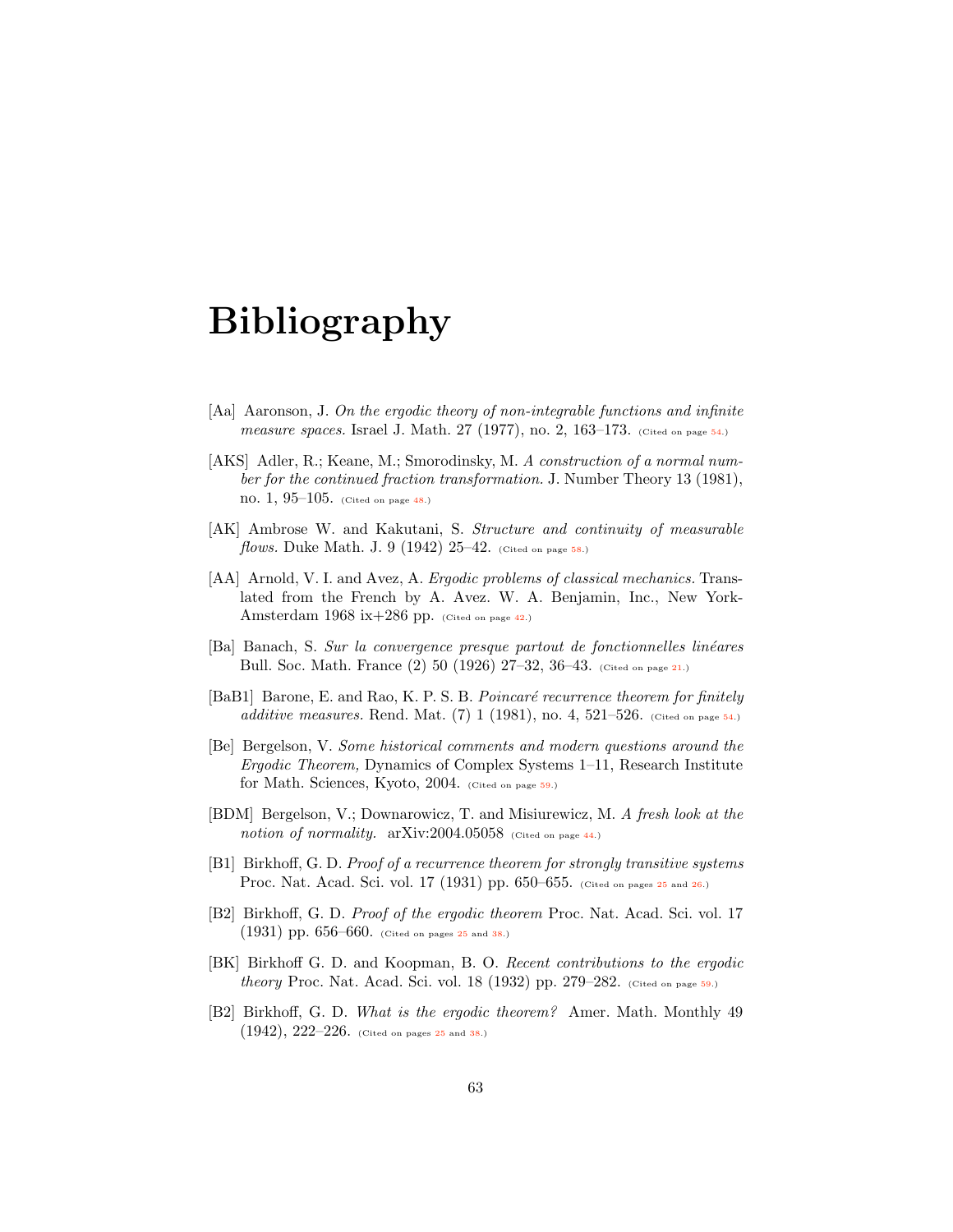- <span id="page-64-6"></span>[Bochi] Bochi, J. *The basic ergodic theorems, yet again.* Cubo 20 (2018), no. 3,  $81-95.$  (Cited on page [27.](#page-27-1))
- <span id="page-64-10"></span>[Bo] Borel, E. *Les probabilit´es d´enombrables et leurs applications arithm´etiques,* Rend. Circ. Mat. Palermo 27 (1909), 247-271. (Cited on page [44.](#page-44-1))
- <span id="page-64-13"></span>[Bu] Buczolich, Z. *Ergodic averages and free Z2 actions.* Fund. Math. 160 (1999), no. 3, 247–254. (Cited on page [56.](#page-56-0))
- <span id="page-64-4"></span>[Car] Carath´eodory, C. *Uber den Wiederkehrsatz von Poincar´e ¨* . Berl. Sitzungsber: (1919) 580–584. (Cited on page [25.](#page-25-4))
- <span id="page-64-0"></span>[Ca] Carleman, T. *Application de la theorie des equations integrales lineaires aux systemes d'equations di*ff*erentielles non lineaires.* Acta Math. 59 (1932),  $\text{no. } 1, 63-87.$  (Cited on pages [11,](#page-11-1) [14,](#page-14-0) [15,](#page-15-0) and [59.](#page-59-0))
- <span id="page-64-11"></span>[Ch] Champernowne, D. G. *The Construction of Decimals Normal in the Scale of Ten.* J. London Math. Soc. 8 (1933), no. 4, 254–260. (Cited on page [46.](#page-46-0))
- <span id="page-64-14"></span>[Chu] Chung, Kai Lai *A course in probability theory.* Third edition. Academic Press, Inc., San Diego, CA, 2001. xviii+419 pp. (Cited on page [60.](#page-60-2))
- <span id="page-64-12"></span>[CE] Copeland, A. H. and Erd¨os, P. *Note on normal numbers.* Bull. Amer. Math. Soc. 52 (1946), 857–860. (Cited on page [46.](#page-46-0))
- <span id="page-64-3"></span>[D] Derriennic, Y. *Some aspects of recent works on limit theorems in ergodic theory with special emphasis on the "central limit theorem".* Discrete Con-tin. Dyn. Syst. 15 (2006), no. 1, 143-158. (Cited on page [17.](#page-17-0))
- <span id="page-64-5"></span>[EW] Einsiedler, M. and Ward, T. *Ergodic theory with a view towards number theory.* Graduate Texts in Mathematics, 259. Springer-Verlag London, Ltd., London, 2011. xviii+481 pp. (Cited on pages  $26$ ,  $27$ ,  $42$ , and  $49$ .)
- <span id="page-64-9"></span>[ERT] Eising, J.; Radcliffe, D. and Top, J. *A simple answer to Gelfand's question.* Amer. Math. Monthly 122 (2015), no. 3, 234–245. (Cited on page [42.](#page-42-0))
- <span id="page-64-8"></span>[F] Furman, A. *On the multiplicative ergodic theorem for uniquely ergodic systems.* Ann. Inst. H. Poincar´e Probab. Statist. 33 (1997), no. 6, 797–815. (Cited on page [41.](#page-41-1))
- <span id="page-64-1"></span>[DK] Derriennic, Y.; Krengel, U. *Subadditive mean ergodic theorems.* Ergodic Theory Dynam. Systems 1 (1981), no. 1, 33–48. (Cited on pages [15](#page-15-0) and [41.](#page-41-1))
- <span id="page-64-2"></span>[EFHN] Eisner, Tanja; Farkas, B´alint; Haase, Markus; Nagel, Rainer *Operator theoretic aspects of ergodic theory.* Graduate Texts in Mathematics, 272. Springer, Cham, 2015. xviii+628 pp. (Cited on page [16.](#page-16-0))
- <span id="page-64-7"></span>[Ga1] Garsia, A. M. *A simple proof of E. Hopf 's maximal ergodic theorem.* J. Math. Mech. 14 1965 381-382. (Cited on page [27.](#page-27-1))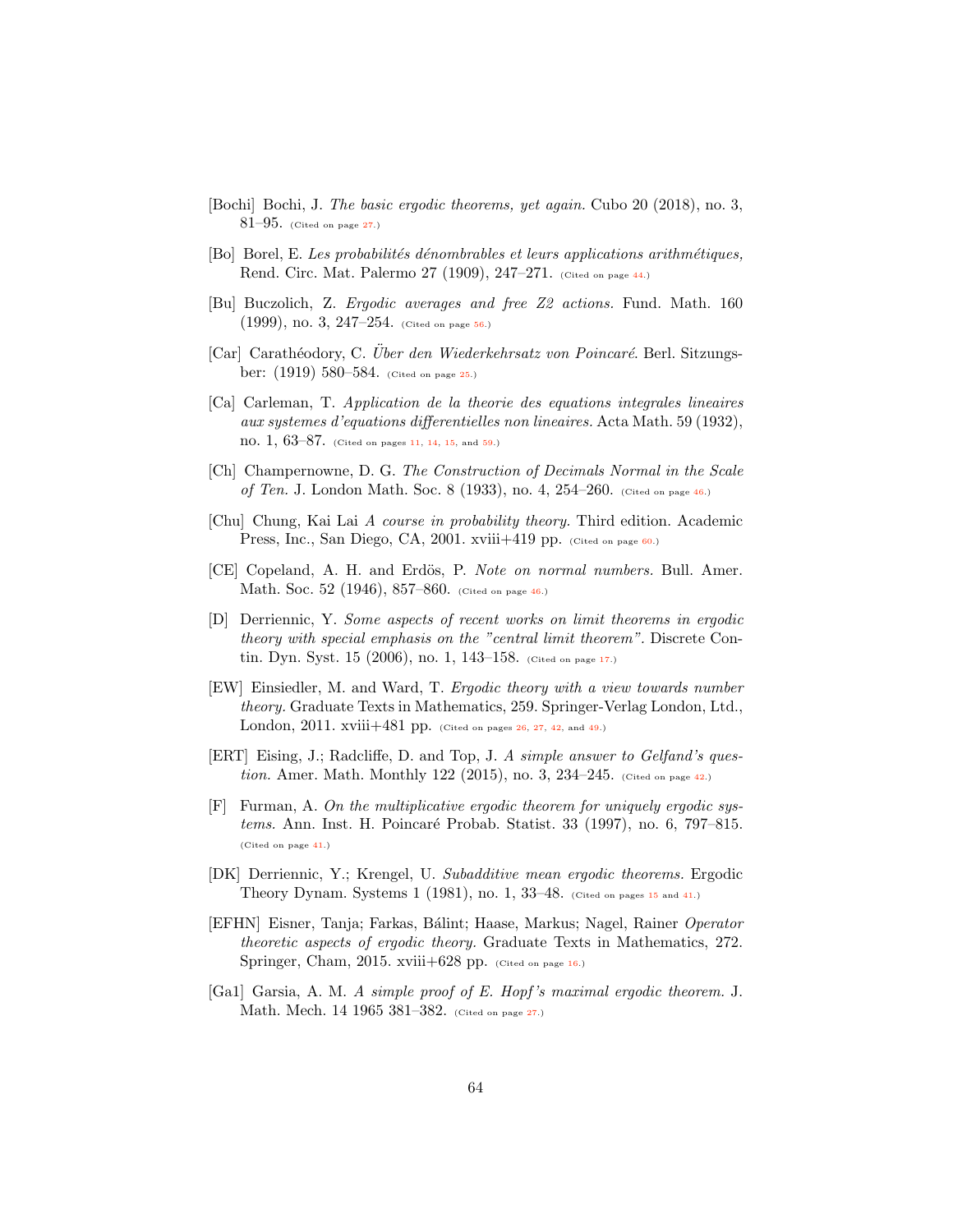- <span id="page-65-6"></span>[Ga2] Garsia, A. M. *Topics in almost everywhere convergence.* Lectures in Advanced Mathematics, 4 Markham Publishing Co., Chicago, Ill. 1970 x+154 pp. (Cited on page [27.](#page-27-1))
- <span id="page-65-0"></span>[Ha] Halmos, P. R. *Von Neumann on measure and ergodic theory.* Bull. Amer. Math. Soc. 64 (195[8](#page-8-2)) 86–94. (Cited on pages 8 and [10.](#page-10-0))
- <span id="page-65-4"></span>[HL] Hardy, G. H. and Littlewood, J. E. *A maximal theorem with functiontheoretic applications.* Acta Math. 54 (1930), no. 1, 81–116. (Cited on pages  $24$ and [30.](#page-30-4))
- <span id="page-65-10"></span>[HW] Hardy, G. H. and Wright, E. M. *An introduction to the theory of numbers.* Sixth edition. Revised by D. R. Heath-Brown and J. H. Silverman. With a foreword by Andrew Wiles. Oxford University Press, Oxford, 2008.  $xxii+621$  pp. (Cited on page [47.](#page-47-0))
- <span id="page-65-5"></span>[Ha] Hartman, P. *On the ergodic theorems.* Amer. J. Math. 69 (1947), 193–199. (Cited on page [27.](#page-27-1))
- <span id="page-65-1"></span>[Ho1] Hopf E. *On the time average in dynamics.* Proc Natl Acad Sci USA  $18(1):93-100.$   $(1932)$ . (Cited on page [11.](#page-11-1))
- <span id="page-65-2"></span>[Ho2] Hopf E., *Ergoden Theorie.* Springer, Berlin, (1937). (Cited on page [11.](#page-11-1))
- <span id="page-65-3"></span>[J] Jones, R. L. *New proofs for the maximal ergodic theorem and the Hardy-Littlewood maximal theorem.* Proc. Amer. Math. Soc. 87 (1983), no. 4, 681–684. (Cited on page [24.](#page-24-0))
- <span id="page-65-11"></span>[K] Kakutani, S. *Ergodic theory.* Proceedings of the International Congress of Mathematicians, Cambridge, Mass., 1950, vol. 2, pp. 128–42. Amer. Math. Soc., Providence, R. I., 1952. (Cited on page [47.](#page-47-0))
- <span id="page-65-7"></span>[Ka] Karlsson, A. *A proof of the subadditive ergodic theorem.* Groups, graphs and random walks, 343–354, London Math. Soc. Lecture Note Ser., 436, Cambridge Univ. Press, Cambridge, 2017 (Cited on page [30.](#page-30-4))
- <span id="page-65-8"></span>[KW] Katznelson, Y. and Weiss, B. *When all points are recurrent/generic.* Ergodic theory and dynamical systems, I (College Park, Md., 1979–80), pp. 195–210, Progr. Math., 10, Birkhäuser, Boston, Mass., 1981. (Cited on page [41.](#page-41-1))
- <span id="page-65-13"></span>[Kh1] Khinchin, A. Y. Zu Birkhoffs Lösung des Ergodenproblems. Math. Ann. 107 (1933), no. 1, 485–488. (Cited on page [59.](#page-59-0))
- <span id="page-65-12"></span>[Kh2] Khinchin, A. Y. *Continued fractions.* With a preface by B. V. Gnedenko. Translated from the third (1961) Russian edition. Reprint of the 1964 translation. Dover Publications, Inc., Mineola, NY, 1997. xii+95 pp. (Cited on pages [49](#page-49-1) and [55.](#page-55-1))
- <span id="page-65-9"></span>[Ki] King, J. *Three problems in search of a measure.* Amer. Math. Monthly 101 (1994), no. 7, 609–628. (Cited on page [42.](#page-42-0))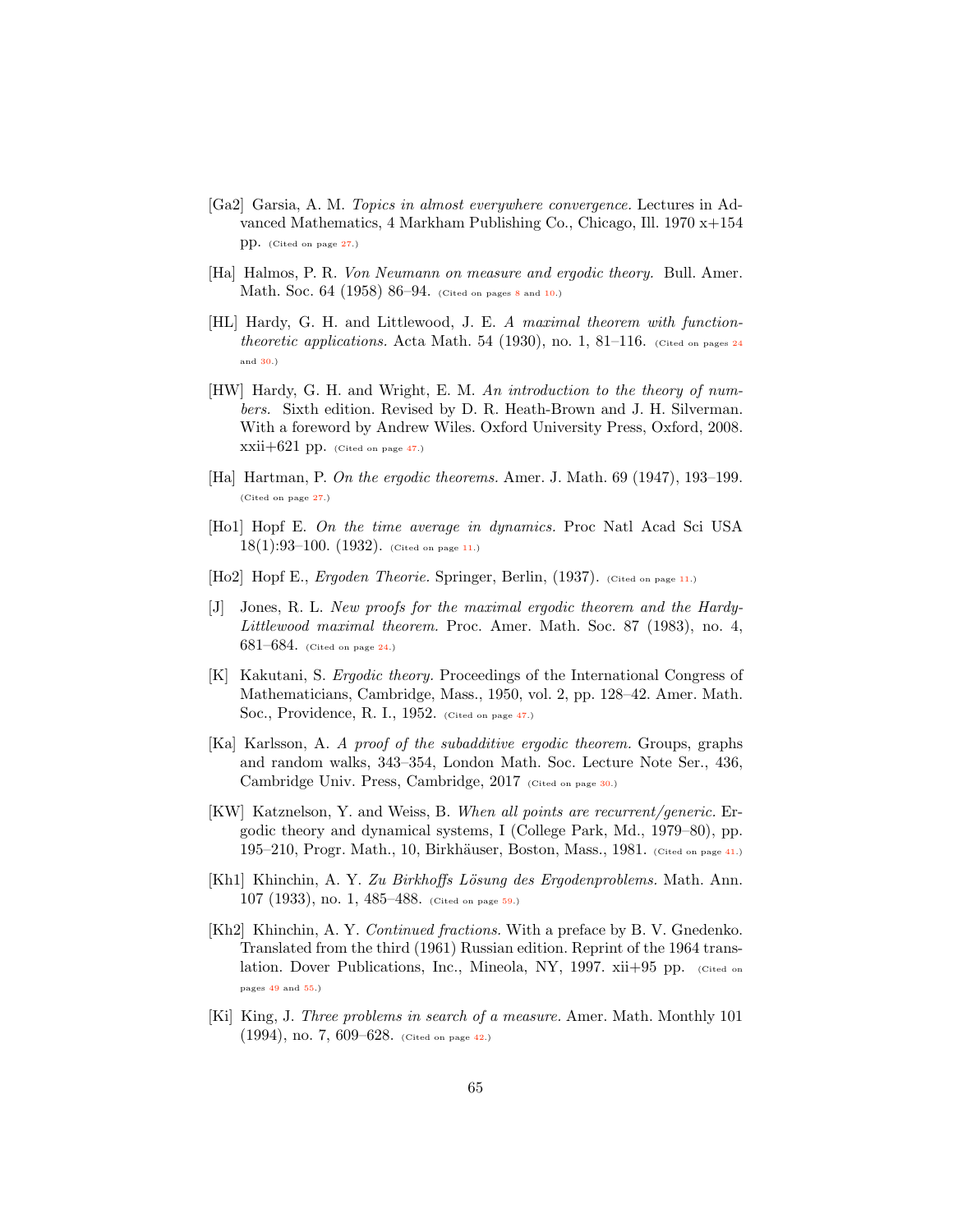- <span id="page-66-2"></span>[Ko] Koopman, B. O. *Hamiltonian Systems and Transformation in Hilbert Space* Proc. Nat. Acad. Sci. (1931) 17 (5) 315-31[8](#page-8-2). (Cited on pages 8 and [59.](#page-59-0))
- <span id="page-66-13"></span>[Ma] Major, P. *A counterexample in ergodic theory.* Acta Sci. Math. (Szeged) 62 (1996), no. 1-2, 247–258. (Cited on page [56.](#page-56-0))
- <span id="page-66-8"></span>[M] McKean, H. *Probability, The classical limit theorems* Cambridge University Press, Cambridge, 2014. (Cited on page [27.](#page-27-1))
- <span id="page-66-6"></span>[Pe] Petersen, K. *Ergodic theory.* Cambridge Studies in Advanced Mathematics, 2. Cambridge University Press, Cambridge, 1983. xii+329 pp. (Cited on pages [26,](#page-26-1) [53,](#page-53-1) and [56.](#page-56-0))
- <span id="page-66-5"></span>[Poi] Poincar´e, H. *Sur le probl´eme des trois corps et les ´equations de la dynamique.* Acta Math. 13, Number 1 (1890). (Cited on page [25.](#page-25-4))
- <span id="page-66-10"></span>[PW] Pollicott, M. and Weiss, H. *Multifractal analysis of Lyapunov exponent for continued fraction and Manneville-Pomeau transformations and applications to Diophantine approximation.* Comm. Math. Phys. 207 (1999), no. 1, 145–171. (Cited on page [49.](#page-49-1))
- <span id="page-66-12"></span>[Ra] Ramakrishnan, S. *A finitely additive generalization of Birkho*ff*'s ergodic theorem.* Proc. Amer. Math. Soc. 96 (1986), no. 2, 299–305. (Cited on page [54.](#page-54-0))
- <span id="page-66-3"></span>[R1] Riesz, F. *Sur la th´eorie ergodique* Comment. Math. Helv. 17 (1945), 221–  $239.$  (Cited on pages [11,](#page-11-1) [30,](#page-30-4) and [44.](#page-44-1))
- <span id="page-66-4"></span>[RN] Riesz, F. and Sz.-Nagy, B. *Functional analysis.* Translated from the second French edition by Leo F. Boron. Reprint of the 1955 original. Dover Books on Advanced Mathematics. Dover Publications, Inc., New York, 1990.  $xii+504$  pp (Cited on page [11.](#page-11-1))
- <span id="page-66-1"></span>[RNT] Rodgers J.L. ; Nicewander W.A. and Toothaker, L. *Linearly Independent, Orthogonal, and Uncorrelated Variables.* The American Statistician, Vol. 38, No. 2. (May, 1984), pp. 133-134. (Cited on page [7.](#page-7-0))
- <span id="page-66-11"></span>[St] Steckline V. *Zermelo, Boltzmann, and the recurrence paradox* Americal Journal of Physics 51, (1983), 894–98 (Cited on page [53.](#page-53-1))
- <span id="page-66-9"></span>[S] Steele, J. M. *Explaining a mysterious maximal inequality—and a path to the law of large numbers.* Amer. Math. Monthly 122 (2015), no. 5, 490–494. (Cited on page [29.](#page-29-2))
- <span id="page-66-0"></span>[SS] Stein, E. M.; Shakarchi, Rami *Real analysis. Measure theory, integration, and Hilbert spaces.* Princeton Lectures in Analysis, III. Princeton University Press, Princeton, NJ, 2005. xx+402 pp. (Cited on pages [3,](#page-3-2) [23,](#page-23-0) and [26.](#page-26-1))
- <span id="page-66-7"></span>[T] Tao, T. *An introduction to measure theory* Graduate Studies in Mathematics vol.  $126$  $126$  AMS  $(2011)$ . (Cited on pages  $26$  and  $60$ .)